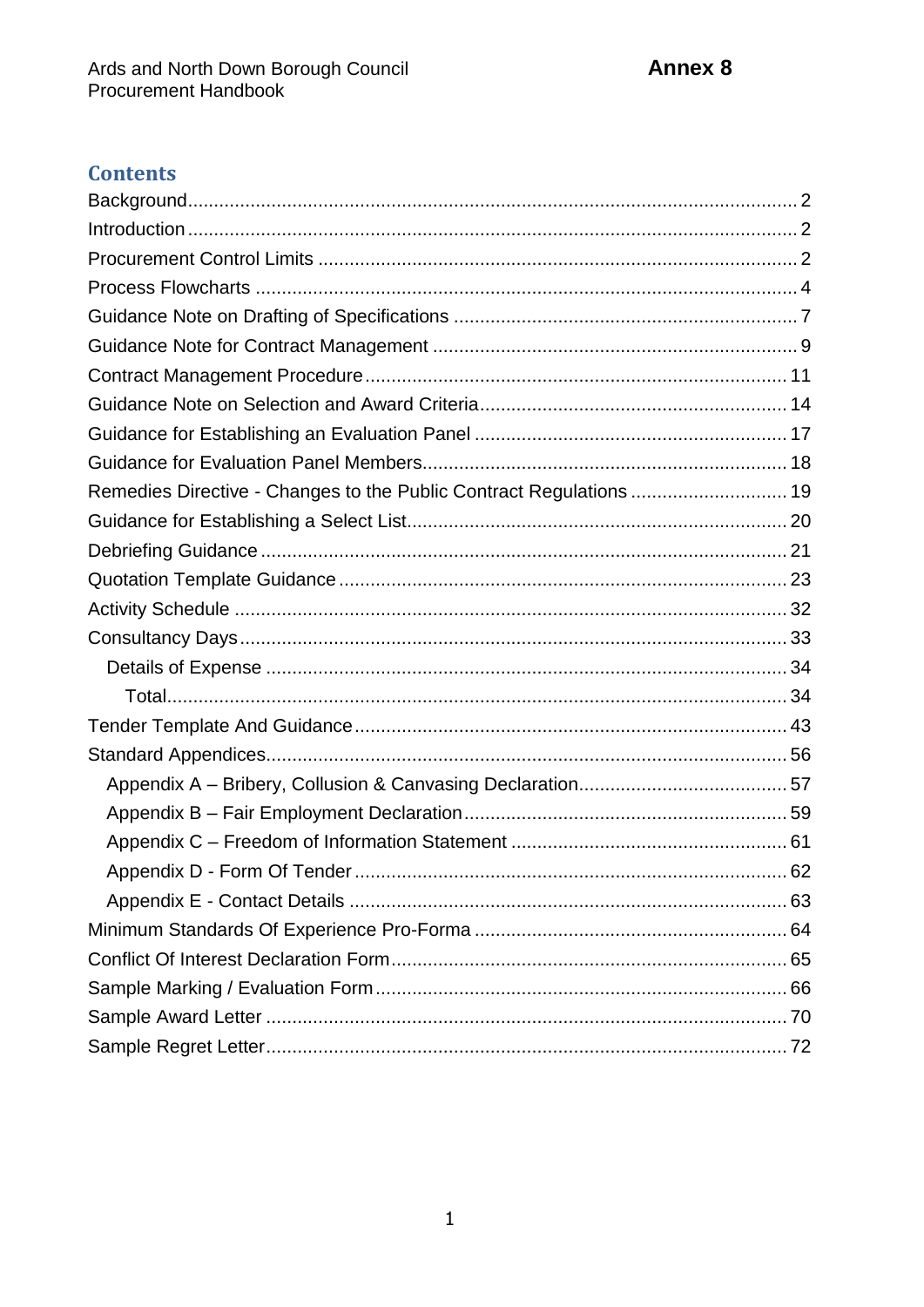### <span id="page-1-0"></span>**Background**

The Procurement Officer has undertaken a review of Council's Procurement Control Limits and related Standing Orders to ensure they are both up to date and following best practice. This follows the Procurement Officer's recent involvement in the production of a Local Government Procurement Strategy as part of an ICE working group. The Procurement Strategy sets out the main issues to be addressed in bringing forward a consistent approach to procurement across the sector.

### <span id="page-1-1"></span>**Introduction**

The Procurement Handbook has been compiled to incorporate all procurement guidance notes and standard documentation which may be required by officers. Please contact the procurement section if you have any queries or if you wish to receive either a one to one training session on the handbook or awareness training for your section.

### <span id="page-1-2"></span>**Procurement Control Limits**

### **Procurement Control Limits from 1 April 2015**

| Up to $£3,000$     | No quotation necessary        |
|--------------------|-------------------------------|
| £3,000 to £15,000  | Seek three written quotations |
| £15,001 to £30,000 | Seek four written quotations  |
| Over £30,000       | <b>Public Tender</b>          |

### **If it is not possible to obtain the prescribed number of quotations the attached "Deviation from Procurement Procedure form" should be duly completed to ensure good governance and a proper audit trail.**

For consistency, and for the benefits highlighted on the introduction of electronic tendering, such as reduction of paper, **all tenders over £30,000 must be issued through the eSourcing NI electronic tendering system**. This would also provide a full audit trail of the process. A final check of all documentation would be carried out by the procurement section before issue.

### Benefits to Small and Medium Enterprises (SMEs)

The Council recognises the benefits SMEs bring to the local economy and endeavour to empower SMEs to compete for local government contracts. For contracts below the tender limit, suppliers to be invited to quote are selected by the officer going to quote; therefore Officers would be encouraged to select local suppliers where possible. The procurement officer provides seminars for local SME and will notify them about this process.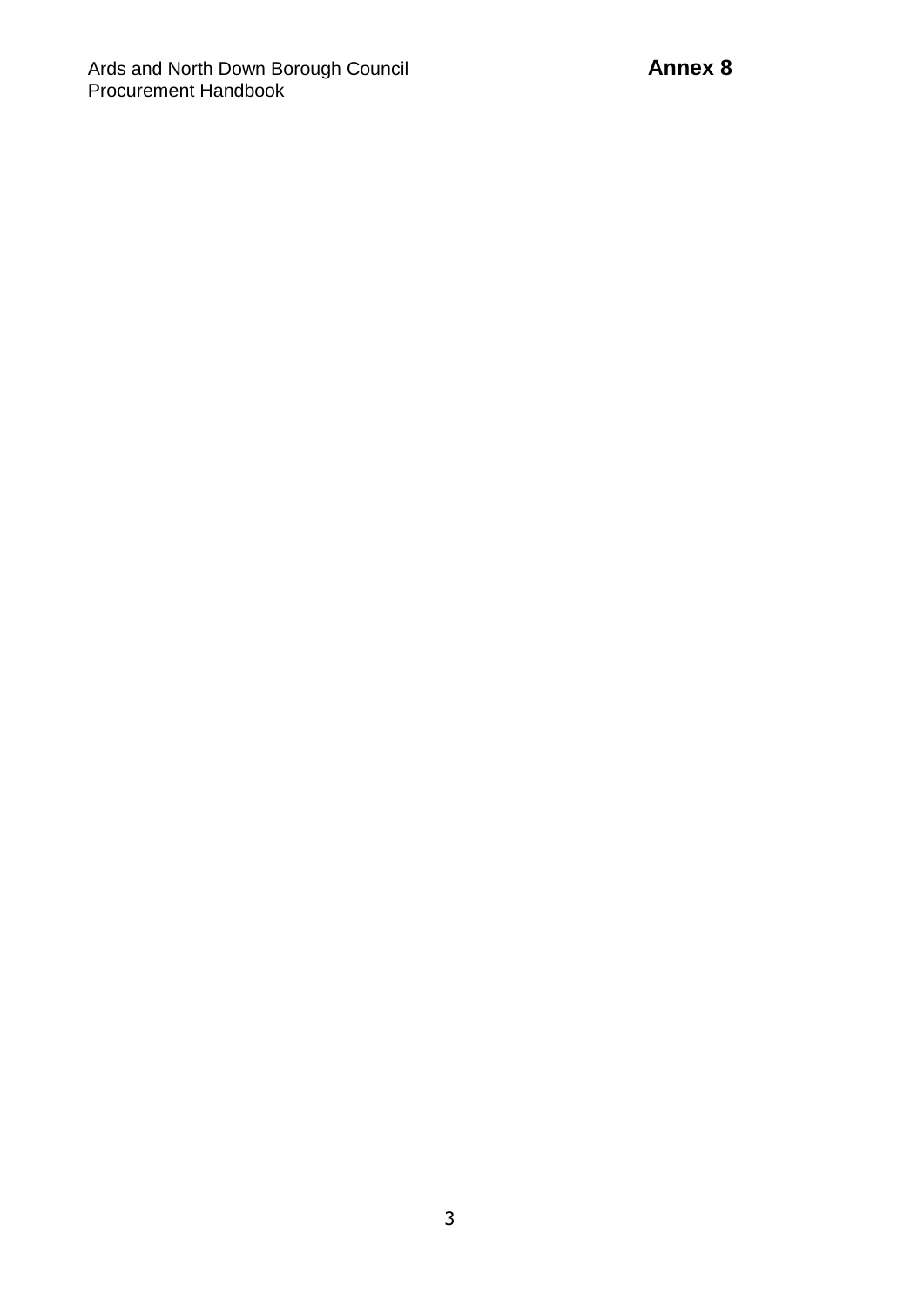### **Process Flowcharts**

<span id="page-3-0"></span>

**Flowchart – Spend Under £3,000**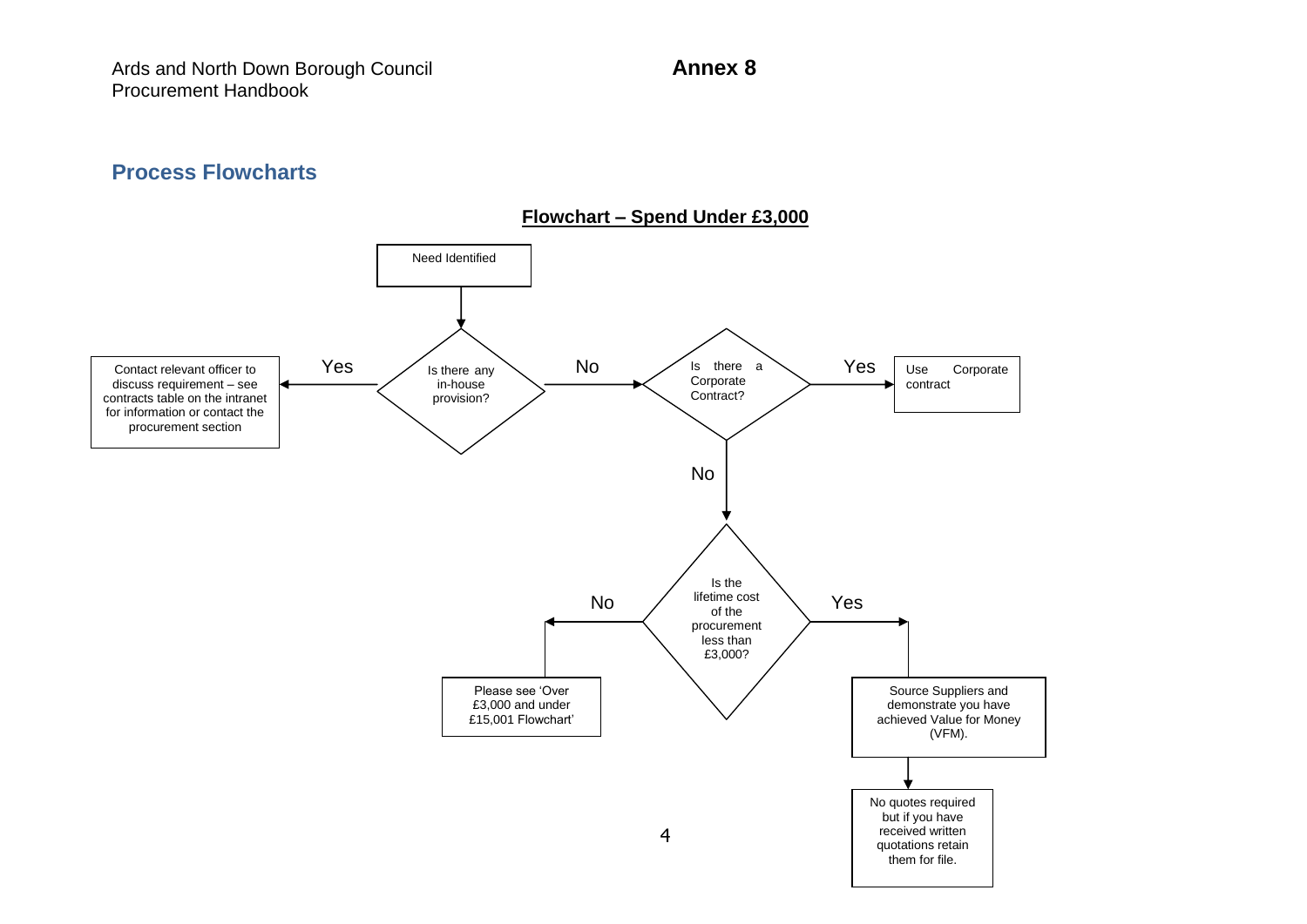Ards and North Down Borough Council **Annex 8 Annex 8** Procurement Handbook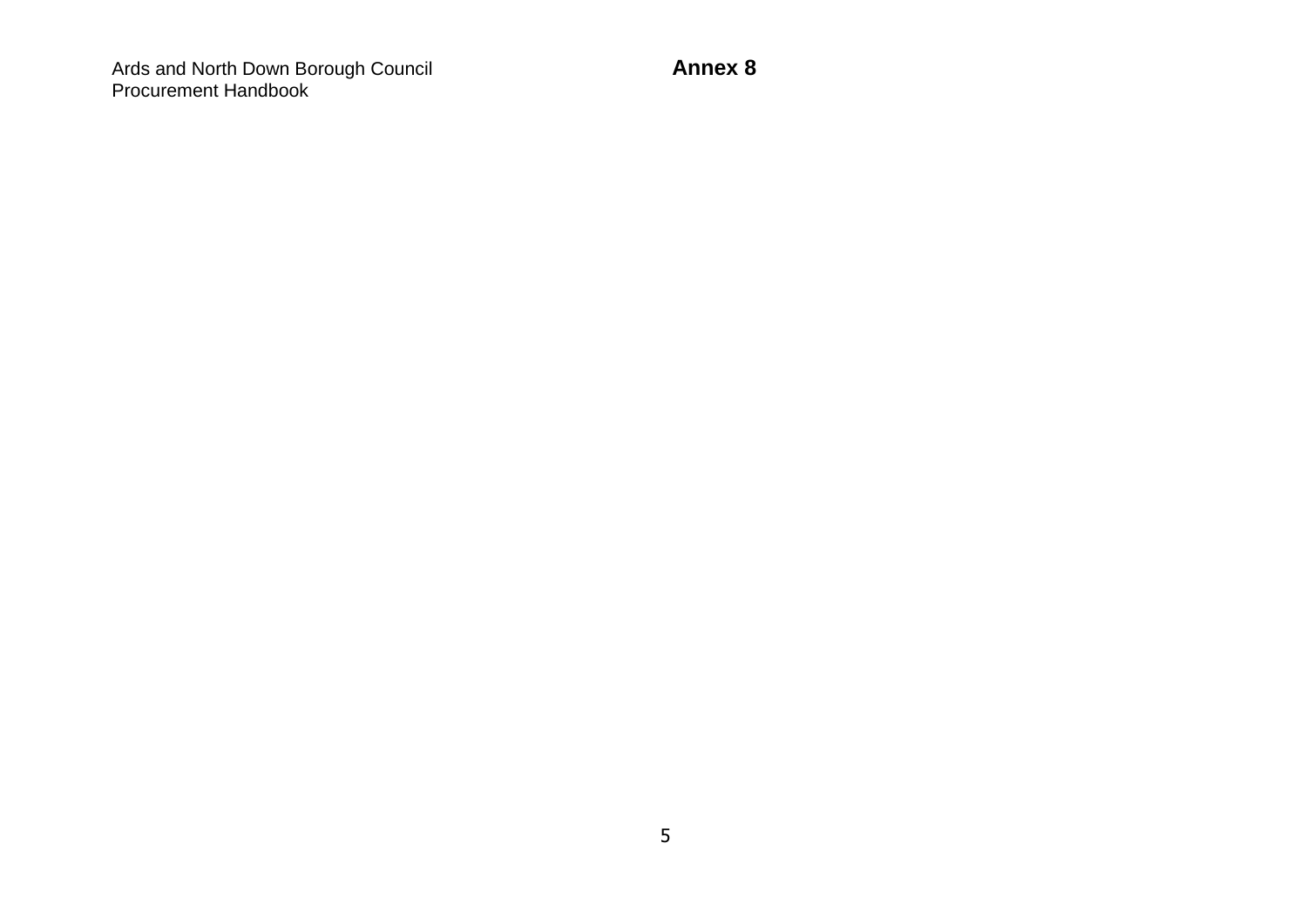### Ards and North Down Borough Council **Annex 8** Procurement Handbook

### **Flowchart – Spend Over £3,000**

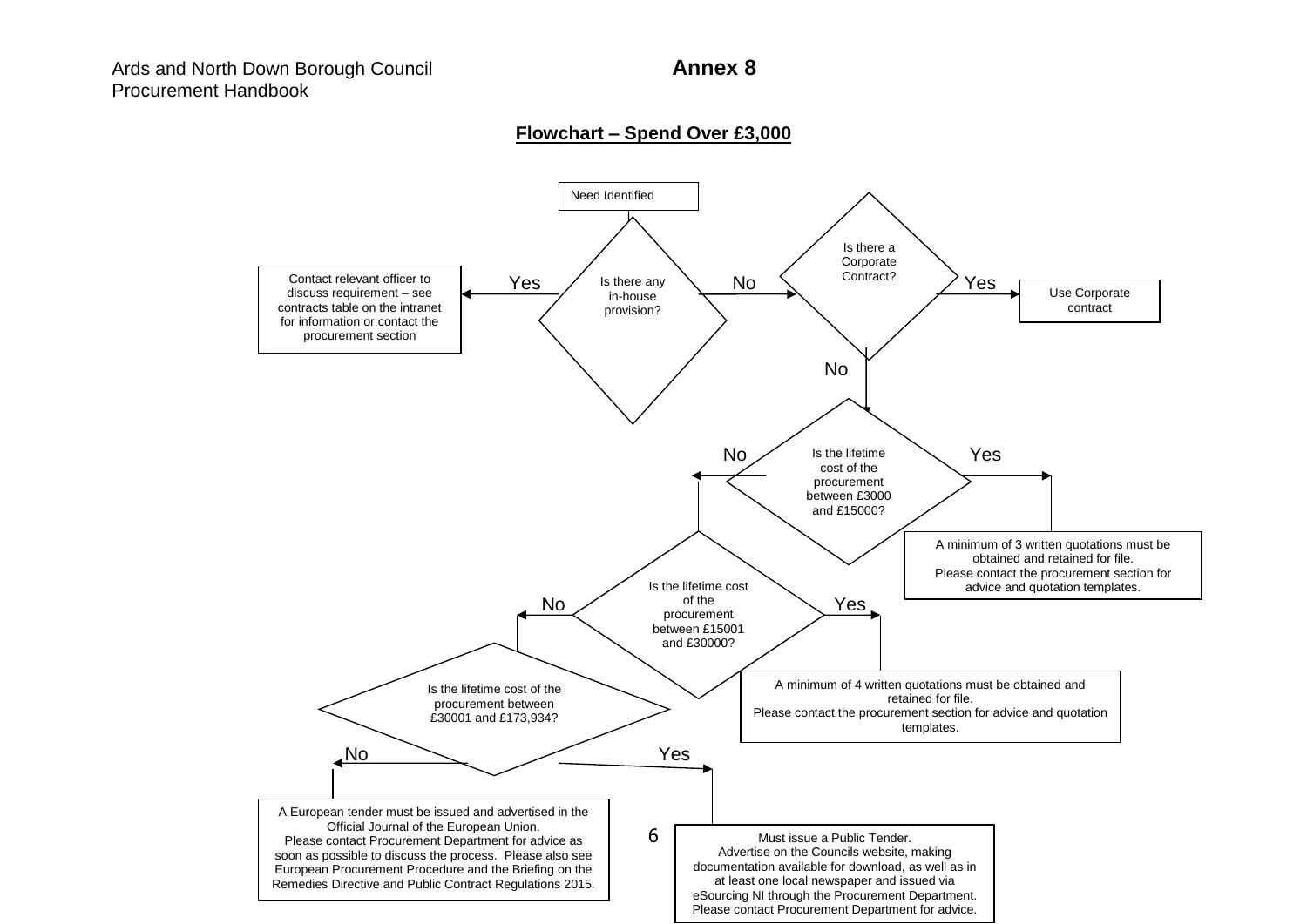### <span id="page-6-0"></span>**Guidance Note on Drafting of Specifications**

### **Introduction**

Whenever a Department comes to a decision that it will require the services of a contractor, then the first issue that needs to be addressed is to agree a reasonably detailed specification of what is required.

### **Contracting for Services**

A specification for services such as management consultancy, catering or cleaning should, as a minimum, clearly set out the following-

- the nature of the project to be undertaken:
- the time within which the project is to be started and completed (including details of key stages);
- the objectives of the project and the expected results;
- the procedures for reporting back to the Council;
- details of facilities etc. to be provided by the Council;
- details of any known constraints or other factors which might affect the project;
- details of any performance bond or penalty arrangements (i.e. liquidated damages) that will apply;
- any key performance indicators or management information required to allow for effective contract management after award, a draft service level agreement (SLA) may be asked for within the tender submission;
- other relevant information, including the general terms and conditions under which the contract is to be performed.

It may also be relevant to specify beforehand the pricing structure that the Council would prefer to be adopted. For example, consultants use a variety of pricing practices including time-based rates, lump sum fees, percentage arrangements, and so forth. It obviously becomes more difficult to evaluate tenders submitted on varying bases of pricing and Departments should determine prior to tendering what pricing structure it would wish tenders to be based on. In some cases it is appropriate to agree to reimbursement of expenses. The specification should clearly identify the rate of expenses, which should normally be by reference to those applied to Council staff at an appropriate level. A budget for any expenses should also be agreed prior to awarding the Contract. A pricing schedule should be designed and attached for completion once this has been determined.

### **Contracting for Goods and Materials**

In terms of goods and materials, Departments should generally provide a pricing schedule that itemises the type of goods required, the estimated or fixed quantity (if known) and a price per line item.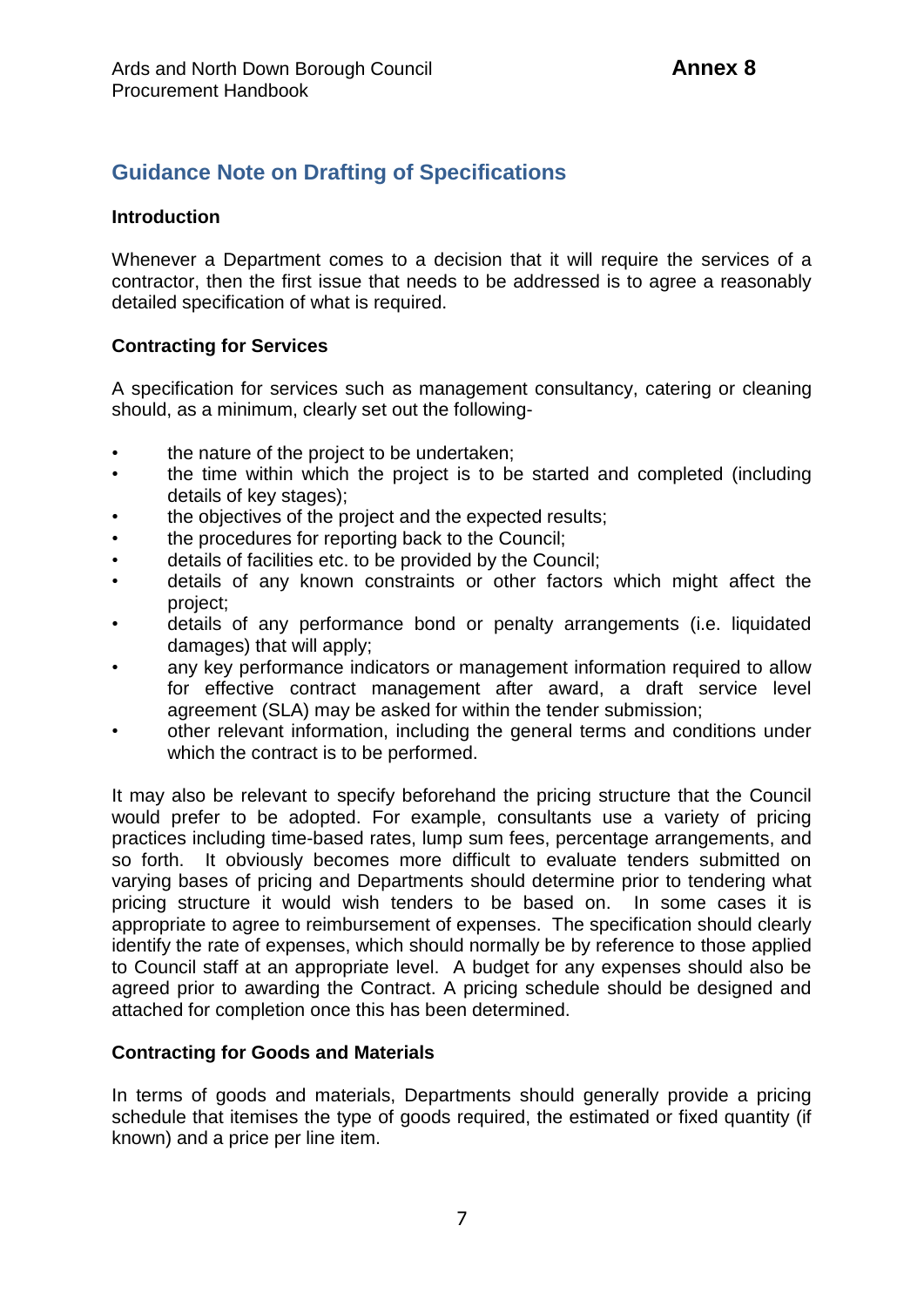Officers should consider the following areas when drafting a specification for goods or materials:

**Right place** - Could the delivery be made direct to the point of use and thereby avoid double handling? Are the delivery instructions clear? Does the person to whom the item will be delivered know to expect delivery? Include details of delivery addresses if appropriate.

**Right time** - Do particular opening hours apply? Are we receiving the item before it can be used therefore paying additional costs? Do we require the item at a particular time?

**Right quality** - Do we have a clear idea of the quality we want? Emphasis should be placed on fitness for purpose. Bands of quantities could be given for costing purposes.

**Right quantity** - Are we ordering enough to get the benefits of bulk discounts? Are we ordering too much and therefore risking the item becoming obsolete or incurring additional storage costs?

**Right price** - price has traditionally been the focus of Council procurement. You should be aware that paying too much will reduce the available budget, while paying too little may sacrifice quality. The Council policy is that total acquisition costs/whole life costs should be considered as opposed to merely price.

### **Conclusion**

It cannot be emphasised strongly enough that the contract specification is critical in any tendering exercise and must clearly define what the Council's need and expectation is. Careful planning and research resulting in a clear specification will ensure that tender evaluation is a much simpler process.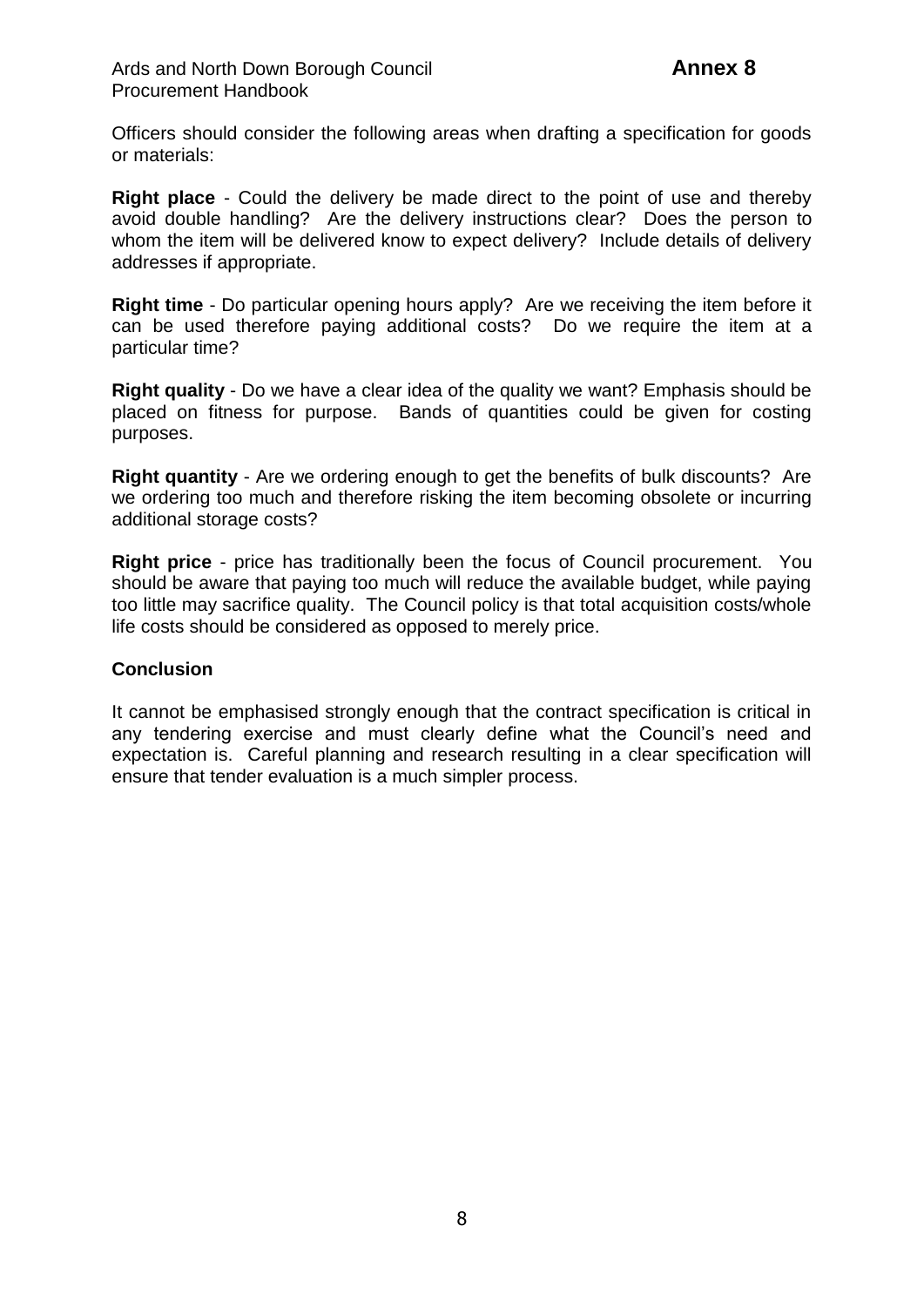### <span id="page-8-0"></span>**Guidance Note for Contract Management**

Contract management activities can be broadly grouped into three areas.

- Service delivery management ensures that the service is being delivered as agreed, to the required level of performance and quality.
- Relationship management keeps the relationship between the two parties open and constructive, aiming to resolve or ease tensions and identify problems early.
- Contract administration handles the formal governance of the contract and changes to the contract documentation.

All three areas must be managed successfully if the arrangement is to be a success and should be agreed within the tender documentation.

#### **Service Delivery Management**

The main aspects and targets of service delivery can be defined in a Service Level Agreement (SLA) drawn up between the Council and the successful supplier. The service level agreement should include all the targets and outputs as requested in the specification as well as any other outputs or added value items proposed by the successful supplier in their tender response. This must then be monitored on an agreed basis at contract review meetings and signed off by both parties.

Service level management is about assessing and managing the performance of the service provider to ensure value for money.

Managing risk is another important aspect of managing service delivery. The fulfilment of the contract may be endangered by several kinds of risk; some within the provider's control some outside it. Identifying and controlling (by avoiding or minimising) the risks to a contract is a vital part of managing it. This includes those risks that have been transferred to the provider under the contract. Business continuity plans and contingency plans help prepare the Council for the situation where the provider cannot deliver.

#### **Managing the Relationship**

As well as the contractual and commercial aspects, the relationship between the Council and the successful service provider is vital to making a success of the arrangement. The approach to this will vary depending on the contract, but it is important that the specific responsibilities are not neglected, even though there may not be a nominated individual assigned to the role of relationship manager. If partnership working was a criterion within the tender documentation then this could be added onto the SLA as detailed above.

In long term contracts, where interdependency between customer and provider is inevitable, it is in the interests to make the relationship work. The three key factors for success are trust, communication, and recognition of mutual aims.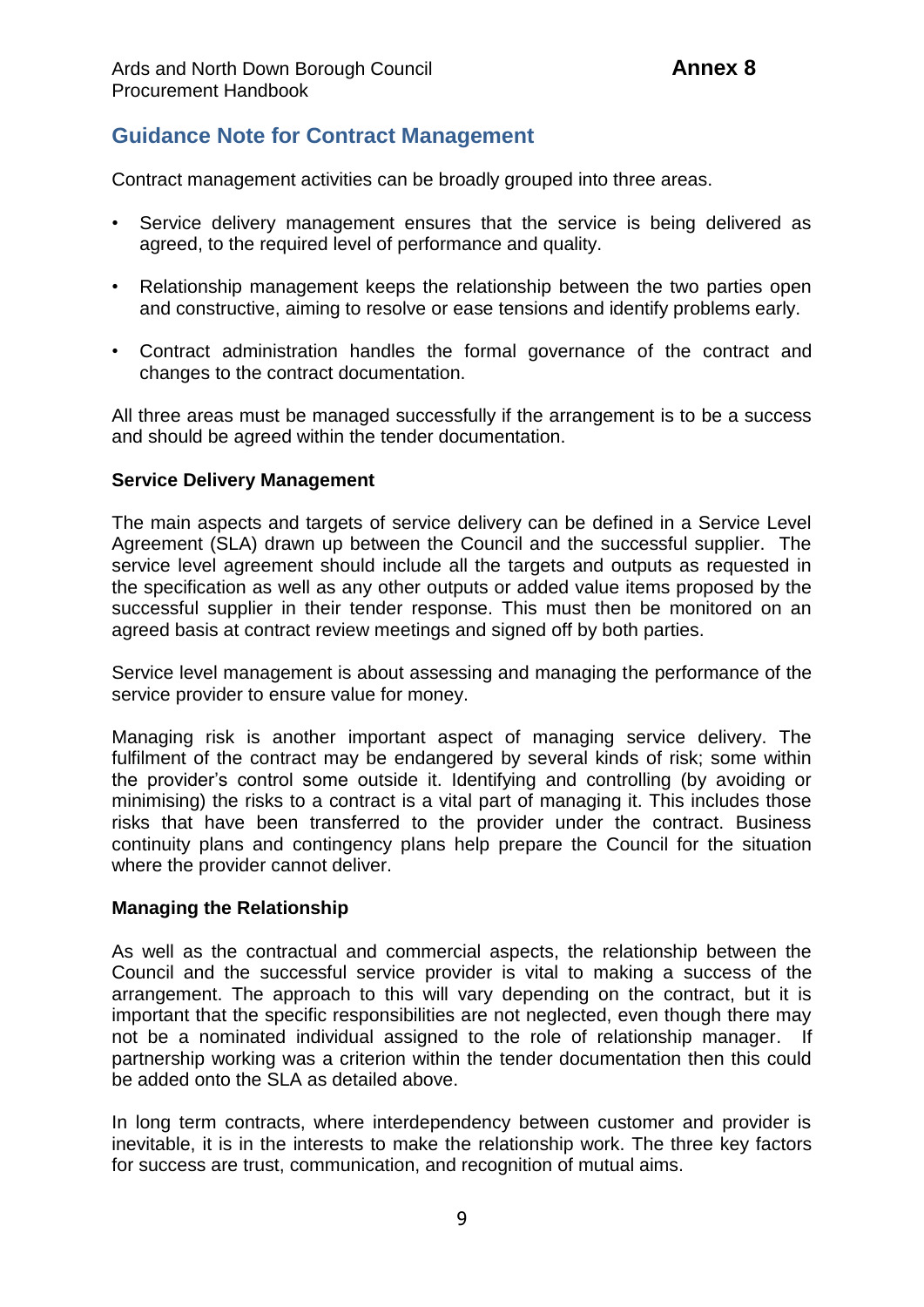The right attitudes and behaviours, based on trust rather than adversarial models, should be encouraged. There should be set procedures for raising issues and handling problems, so that they are dealt with as early as possible and at the appropriate level in the organisation.

### **Contract Administration**

Contract administration, the formal governance of the contract, includes such tasks as contract maintenance and change control, charges and cost monitoring, ordering and payment procedures, management reporting, and so on, depending on the contract and the remit of the contract manager.

The importance of contract administration to the success of the contract, and to the relationship between customer and provider, should not be underestimated.

Clear administrative procedures ensure that all parties to the contract understand who does what, when, and how. Responsibility for authorising different types of change will often rest with different people, and documented internal procedures will need to reflect this.

### **Further Information**

Service delivery management, relationship management and contract administration should keep both contract and relationship running smoothly, and providing the value for money represented by the contract at its outset. The customer will almost certainly want to aim for improvement over the life of the contract as well and ideally, continuous improvement will be built into the requirement.

It is important to establish before a tender is issued, if a service level agreement is necessary and this should be written into the requirement. A service provider may be asked to provide a draft SLA with their response or on award of the contract. It is vital that the content is agreed by both parties.

Please contact the procurement section for further guidance and for sample SLA's.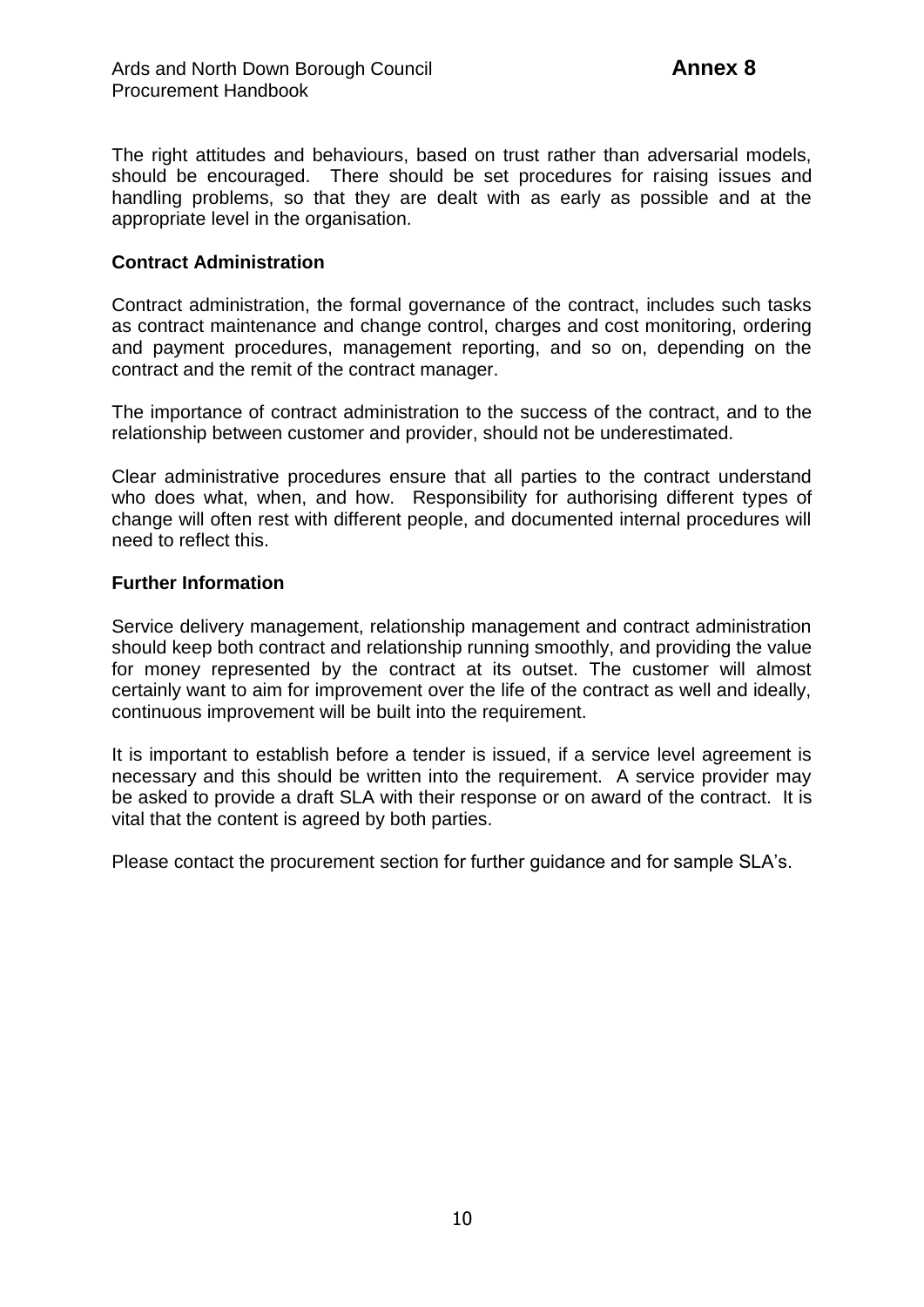### <span id="page-10-0"></span>**Contract Management Procedure**

Contact management or monitoring is normally considered following award of a contract but should actually be considered from the start of the process – that is when identifying the need for a product or service. At this initial stage you should have an awareness of the product or service and how you would like this to meet your requirements. The contract management aspect is how this will be measured.

Any specific requirements regarding targets or key performance indicators required from the supplier or contractor should be specified in the tender or quotation documentation as outputs and measures.

The nature of the contract and its complexity will determine the nature of the monitoring.

#### **Complex Contracts**

For more complex, either high value or high risk, you may consider it to be beneficial, you could ask for a service level agreement (SLA) as part of the tender submission based on your key performance indicators (KPIs), to be agreed by both parties on award.

Following the award of the contract, this will be agreed with whoever is successful and will incorporate the KPIs from the tender along with anything extra the bidder has said they will do. This should include the KPIs in one column and the expected service level in another – see below for example.

#### **Simple Contracts**

For a simple contract, low value or low risk, a periodic email (could be quarterly or annually) to users before a review meeting with the successful service provider may be sufficient. This would prompt service users to give feedback on the service and would allow for any issues to be raised at a review meeting. The example used below shows feedback annually but a quarterly review would be preferential to alleviate problems before they become complaints.

It is also important to remember that the supplier may also have issues and the review meeting is where this should be discussed so ensure the feedback is two way and build this into the process.

### **Practical Examples**

The following email was issued to staff following an initial period of one year for a water coolers contract, this was low value and the orders and servicing arrangements were set up at the start of the contract so it would be classed as a simple contract.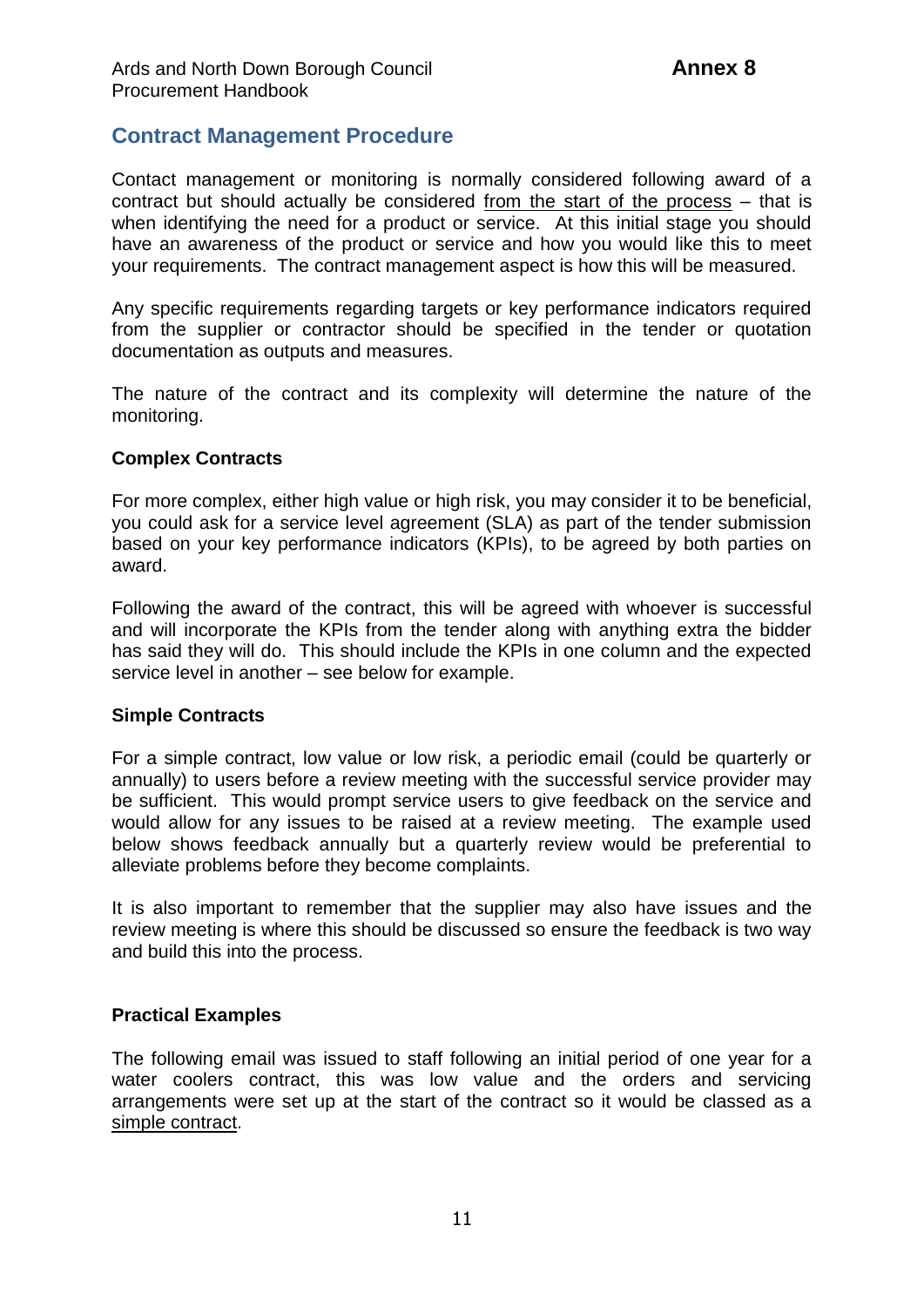### **Sample Contract Management Email**

A tender for the Supply and Maintenance of Water Coolers and Bottled Water was awarded from 1st January 20XX for an initial period of one year with the option to extend for a further two periods of one year.

Could you please provide feedback by 30th September 20XX, on the use of the contract and confirm if you are content to extend for a further period of one year.

Could you please supply:-

- If the machine has been regularly serviced,
- If the delivery of bottled water is enough for the usage required,
- Details of complaints and call-outs required in the last nine months if you've had any and if happy with how they were dealt with
- And if you have had any other problems with the water cooler machine

The following extract is taken from a tender for agency staff where each supplier was asked to submit a draft SLA incorporating the stated KPIs – this would be classed as a complex contract.

#### **Example Below from the Tender Specification for Agency Staff**

*The successful service provider will enter into a Service Level Agreement with the Council. The success of the Contract will be determined by reference to a number of key performance indicators.*

*These will include:*

- *• Number of CVs supplied for each vacancy of an acceptable quality*
- *• Number of posts filled*
- *• Number of failed deployments either at the point of engagement or during their assignment*
- *• % number of posts filled within the prescribed timeframe*

*Should the successful supplier fail to provide suitable CVs/candidate less than 80% of the time, in any three month rolling period, the Council reserves the right to terminate the contract.* 

*During the course of the contract, the Council may agree with the Agency additional or alternative Key Performance Indicators with a view to ensuring that contract performance is developed as appropriate.*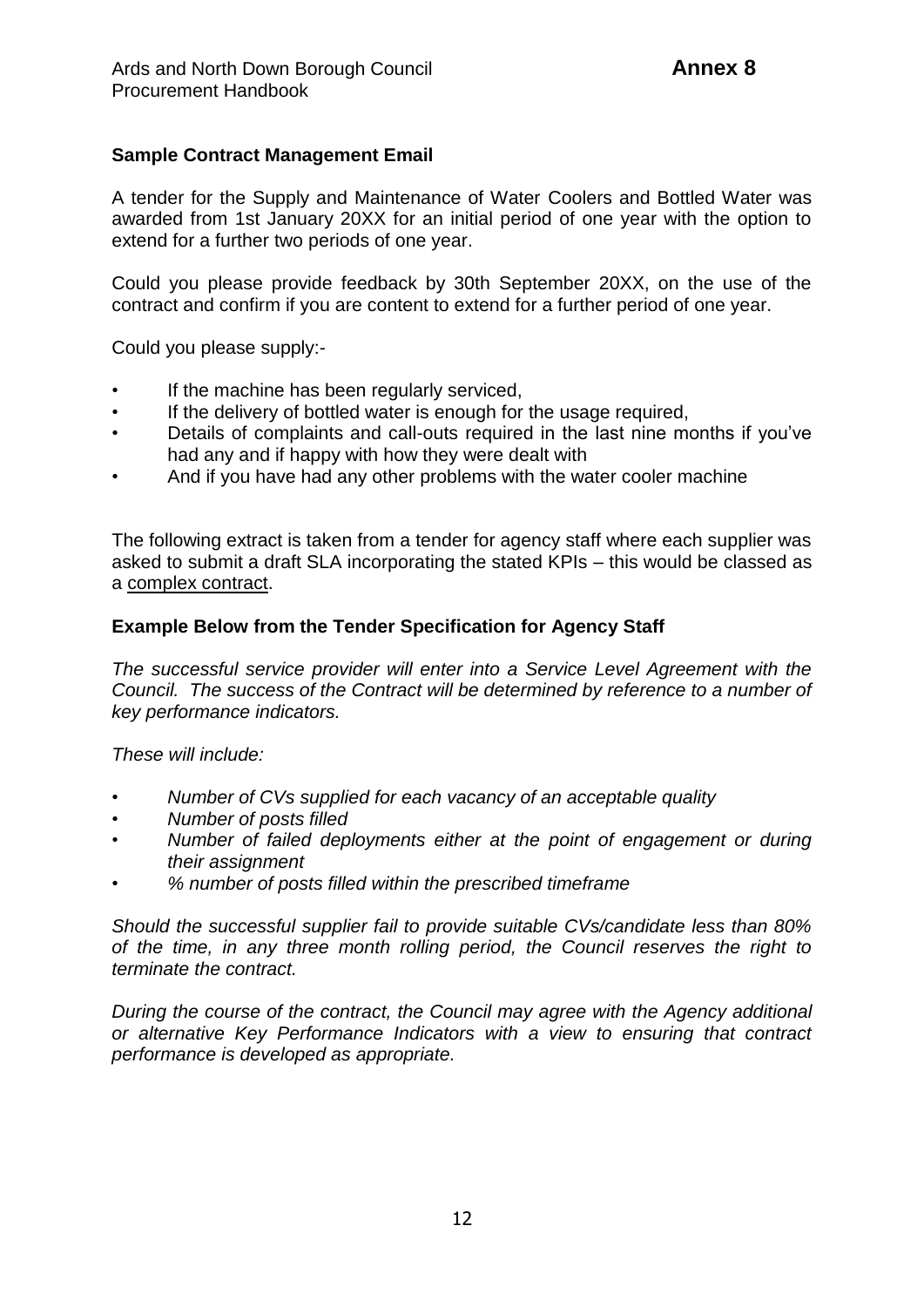### **Sample Service Level Agreement for Agency Tender**

| Key performance Indicators                                                  | <b>Expected service</b><br>level |
|-----------------------------------------------------------------------------|----------------------------------|
| New requisition received from Client                                        | Zero                             |
| Acknowledgment sent to client confirming receipt                            | Within 5 -15 minutes             |
| Internet / Media advertising analysed and updated<br>to reflect new vacancy | Same day                         |
| Internal Recruitment Database search conducted                              | Within 15 minutes or<br>Same day |
| Candidates telephoned, long-list generated                                  | Continuous                       |

### **Sample Service Review Sheet from Agency Tender for Completion at each review meeting between the supplier and the council.**

The following Key Performance Indicators (KPIs) shall form the basis of the periodic review of performance of Company xxxx in fulfilling services to the Council.

Please tick  $(\checkmark)$  the most appropriate box. Where a category does not apply, please leave blank.

| <b>Period under review</b>                                                                                                                         | Poor |   | ΩK |   | <b>Excellent</b> |
|----------------------------------------------------------------------------------------------------------------------------------------------------|------|---|----|---|------------------|
|                                                                                                                                                    |      | 2 | 3  | 4 | 5                |
| <b>Response times</b>                                                                                                                              |      |   |    |   |                  |
| From notification of vacancy to provision of suitable<br>candidates (cvs to be supplied within 48 hours for<br>job categories defined in contract) |      |   |    |   |                  |
| From notification of successful candidate to<br>appointment                                                                                        |      |   |    |   |                  |
| <b>Quality</b>                                                                                                                                     |      |   |    |   |                  |
| Numbers of candidates (minimum of 5) forwarded<br>meeting minimum essential criteria for post                                                      |      |   |    |   |                  |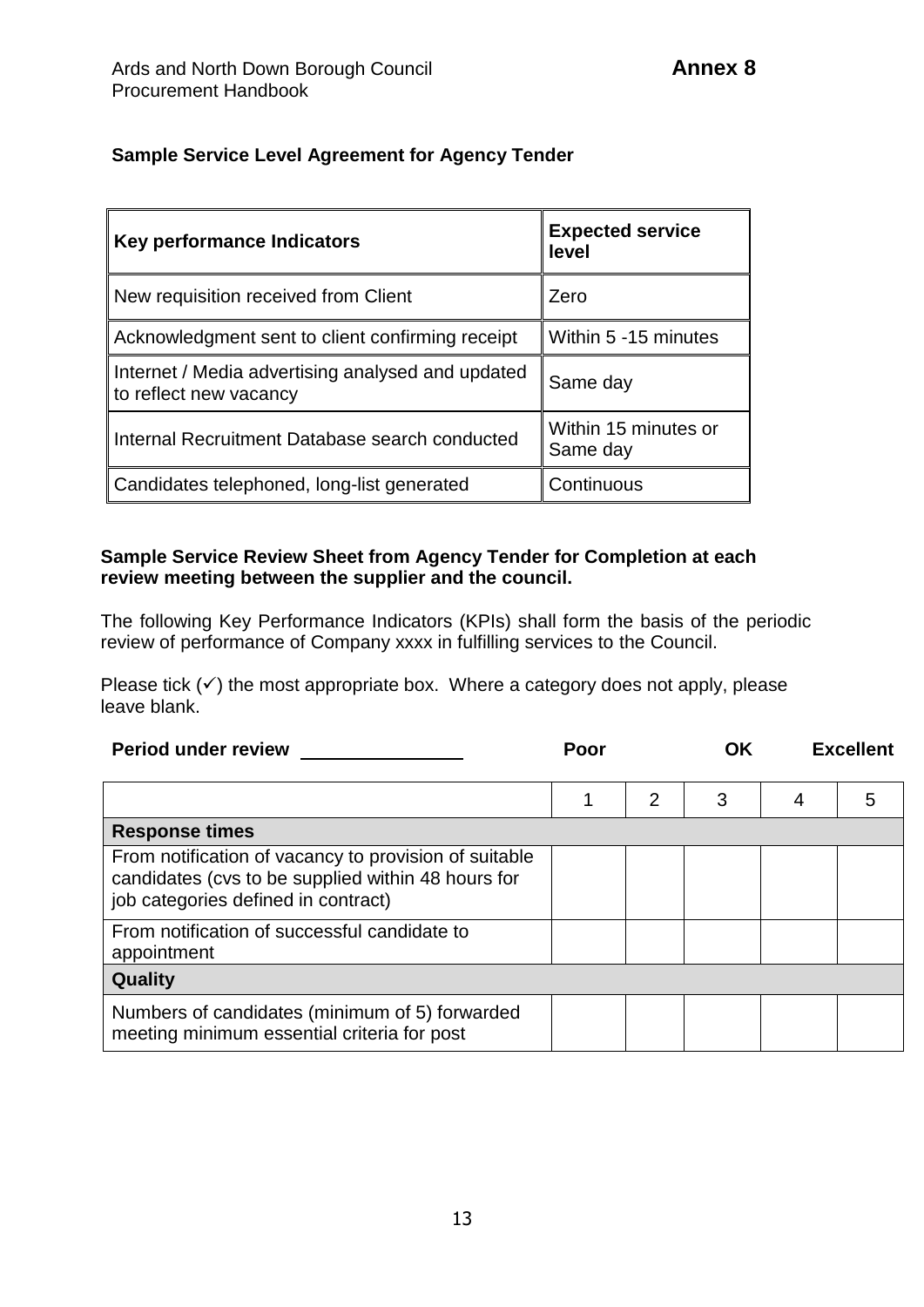### <span id="page-13-0"></span>**Guidance Note on Selection and Award Criteria**

### **Selection Criteria**

Mandatory and Non Mandatory Exclusions<sup>i</sup>

The company should not:

- Be a criminal (Art 45) i.e. a criminal organisation, guilty of corruption, fraud or money laundering
- Be bankrupt or winding up
- Have Judgements against a professional
- Be quilty of grave professional misconduct
- Have unpaid social security requirements
- Have unfulfilled obligations relating to taxes
- Seriously misrepresent any information supplied

Selection criteria that can be used to assess a company's ability to carry out the contract could include but not be limited to:

- Suitability to pursue professional activity
- Economic and financial standing
- Technical and professional ability
- Quality assurance standards
- Environmental Management Standards
- **Official Lists**
- Equal Opportunities
- Environmental Policy
- Insurance
- Health and Safety
- 2 years financial accounts
- CVs for principal personnel
- Previous relevant experience
- Quality Assurance
- Investors in People

Selection criteria is a way of looking backward to see what a company has done previously and their strengths drawn from previous contracts – all companies who pass the selection stage of a contract are deemed capable of carrying out the project or contract. This should stress how important it is to make sure the selection criteria is right at the time of going to tender.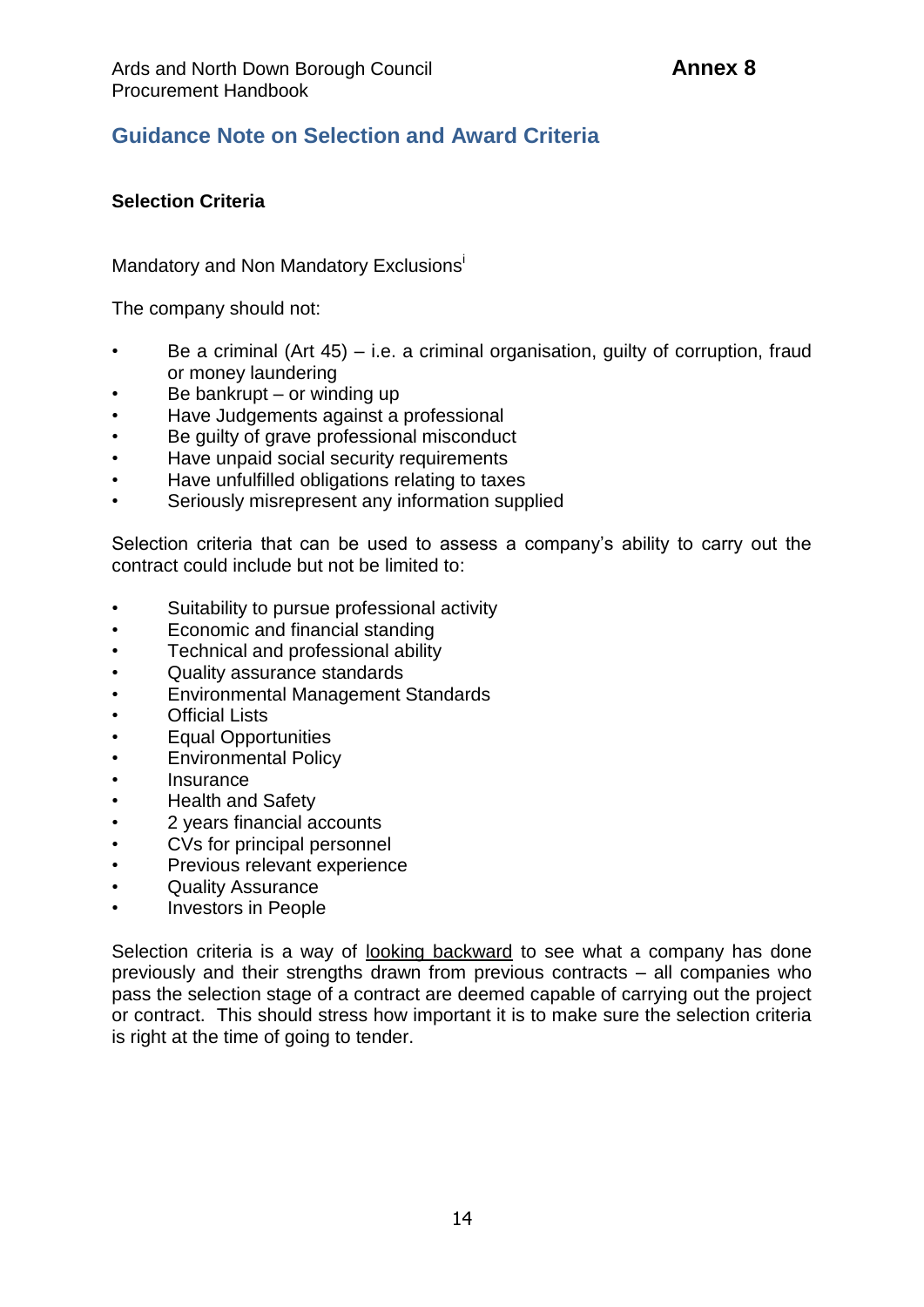### **Award Criteria**

All companies who pass the selection stage will be assessed against the predetermined award criteria, which is a way of looking forward to see how the company will carry out your requirement. This is where, following evaluation, bids will be ranked and the highest scoring bid will win the contract.

The decision on the award of the contract must be based on either:

- 1 Lowest price
- 2 Most economically advantageous tender:
- Tender that offers the best value for money
- The optimum combination of quality and whole-life costs to meet the user's needs egg quality, durability, delivery, after-sales service etc
- Environmental and Social criteria

The award criteria must reflect key principles of transparency, non-discrimination and equal treatment.

Award criteria that can be used to award the most suitable economic operator area:

- Quality
- Price OR Whole Life Costs (Price and Running Costs)
- Technical merit
- Aesthetic and functional characteristics
- Environment Characteristics
- Running Costs
- Cost Effectiveness
- After Sales Service
- Technical Assistance
- Delivery Date/ Delivery Period/ Period of Completion

Suppliers must be told the award criteria and their relative importance so that they are able to address these in their submission.

Weighting criteria MUST NOT change from what was advertised and should be agreed prior to advertisement. Any derogation from weighting of criteria must be justified and given reasons eg. complexity of contract.

Relative weighting of criteria for the award of the contract should be given or the descending order of importance for such criteria (weighting criteria may state a range).

If a supplier offers an 'equivalent' standard it is up to them to satisfy the contracting authority that it is equivalent.

Sufficient time should be given to contractors to deal with the tender.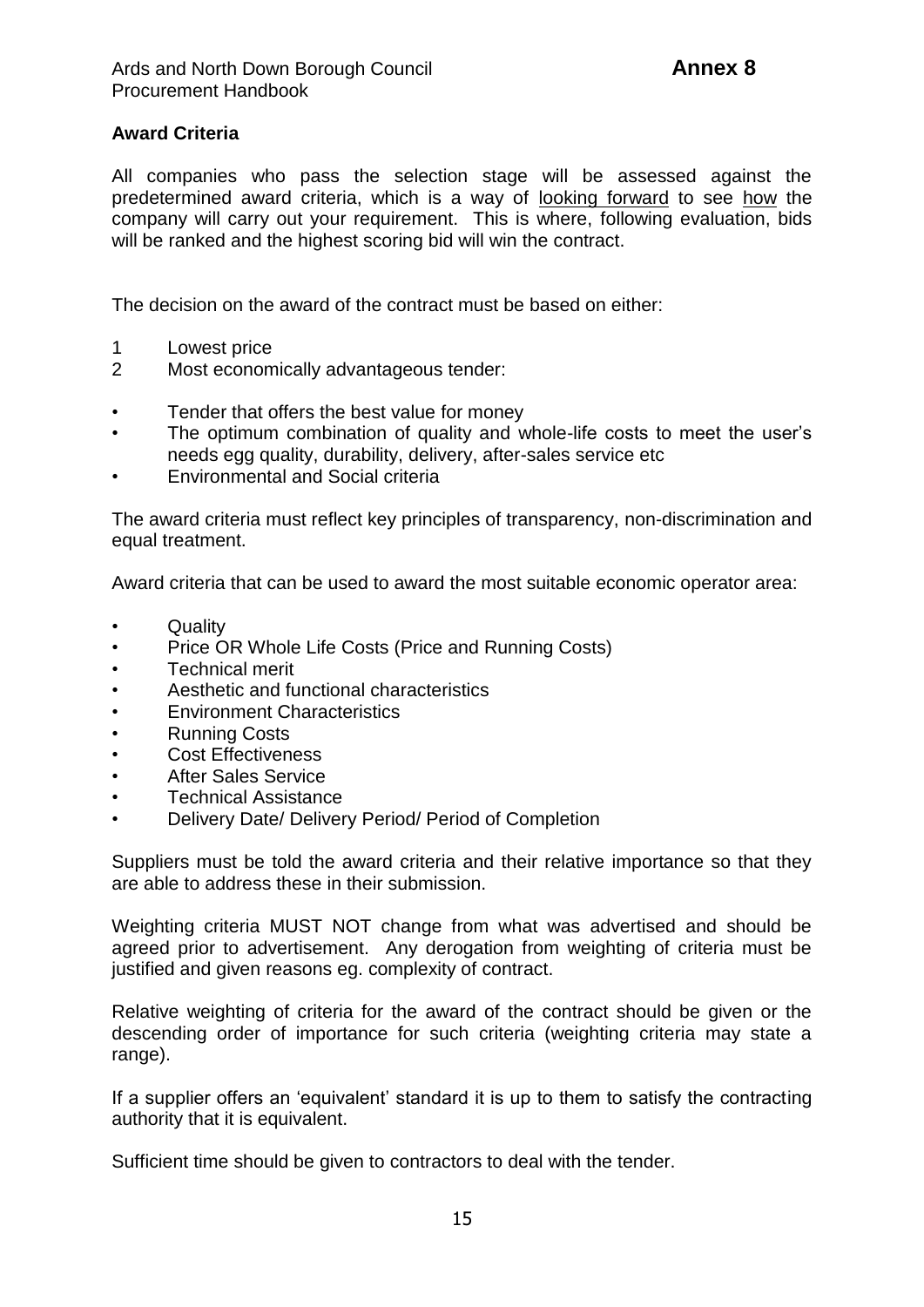### **DO NOT mix selection criteria and award criteria.**

These should be kept as separate stages (even in open procedure). Once selection criteria have been applied to obtain a selection list of contractors, these criteria cannot be again applied at the award procedure. This would be discriminatory against those excluded from the list (who may have scored highly under the award criteria).

Either all criteria are applied to all submissions or a two-stage process is followed.

#### An example is shown below:

Selection and Award Criteria

A two stage process will be used to assess tenders for this project.

Stage 1 – Selection Criteria

Minimum Standards of Experience Pass/Fail Resource Availability **Pass** Pass Pass Pass Availability

In order to qualify for Stage 2 of the evaluation process, Tenderers must clearly demonstrate that they meet the minimum standards of experience set out below.

The proposed team of personnel involved in delivering the project must demonstrate relevant experience within the last 3 years in the following key areas;

X X

Note: Failure to provide evidence to demonstrate that the proposed team of personnel can meet the minimum standards of experience as detailed above will result in the elimination of your tender submission.

Those tenders which successfully demonstrate the minimum standards of experience will move on to stage 2 and their submission will then be evaluated against the following criteria.

Stage 2 – Award Criteria

Tenders will be evaluated using the following criteria and associated weightings:

Methodology 60% Cost 40%

 $1$  This is taken from Regulation 57 of the Public Contract Regulations 2015 and may be included as an annex to an invitation to tender.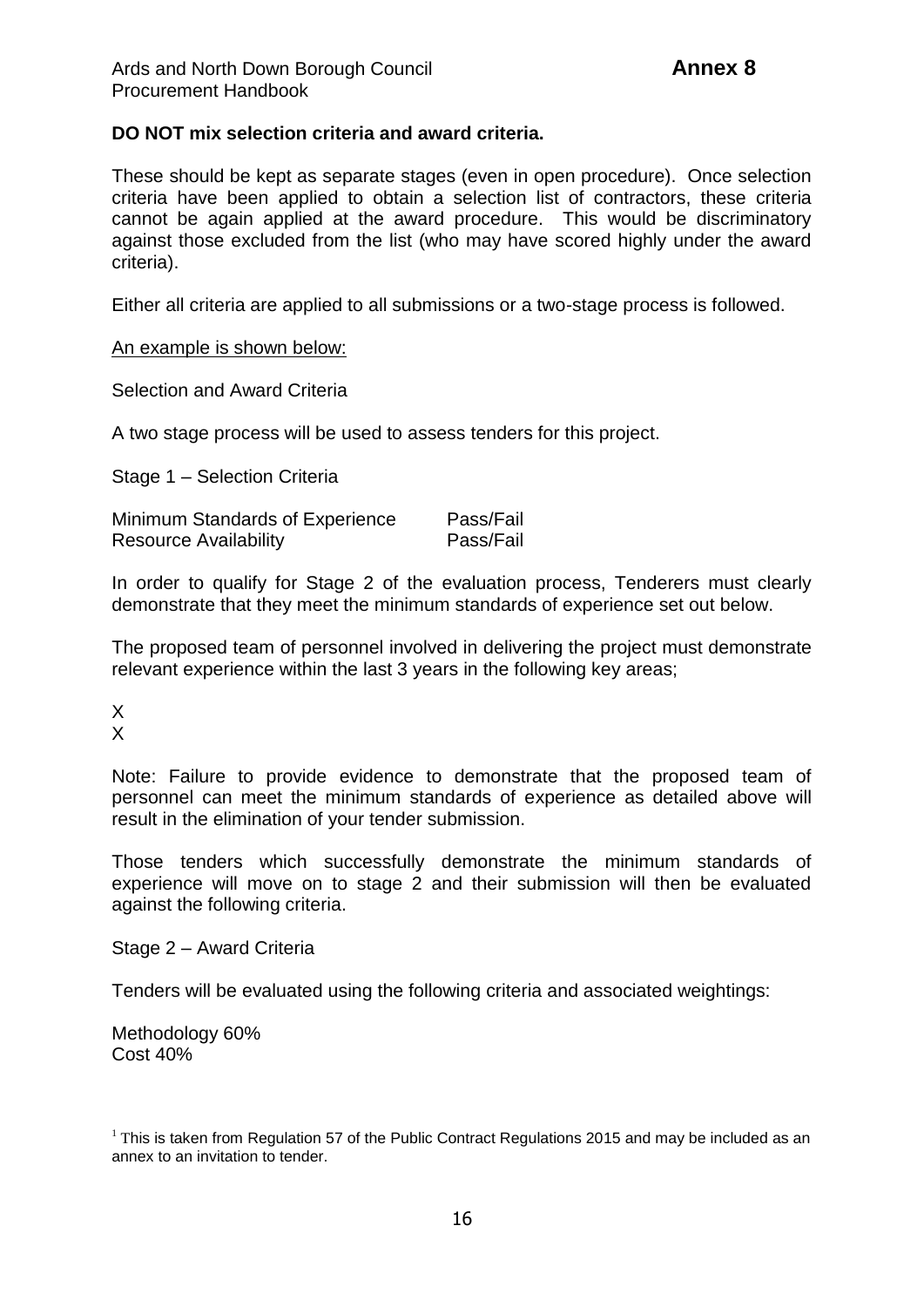### <span id="page-16-0"></span>**Guidance for Establishing an Evaluation Panel**

In all cases where tenders or project proposals have been invited, an evaluation panel will be established to review submissions. The size, make up and experience of the evaluation panel will reflect the scale and complexity of the activity to be evaluated, including the degree of specialist input consistent with the nature of the procurement.

A member of the procurement section is available to attend any tender evaluation or for consultation and advice as required, procurement representatives act as a nonscoring adviser to the panel.

All evaluation panels should have a minimum of two members and depending on the scale or complexity of the project; a number of experts in the relevant fields may also be invited to participate in the evaluation process to ensure a full and thorough evaluation of each tender.

The panel members should be involved in the process from the writing of the specification through to contract initiation. The chair or lead representative should be nominated and this person will be responsible for the initial debrief and will normally be the main user of the contract.

The chair should establish contract management procedures with the successful service provider which may include a service level agreement. The Procurement Section will advise on the makeup of the panel.

### **Why must panel members be competent evaluators?**

Panel members must have the competence to evaluate the tenders as:

- Panel members act on behalf of the Council, which has a statutory duty to comply with the requirements of the EU Procurement Directives and the Public Contracts Regulations 2006 or Utilities Contracts Regulations 2006, where appropriate;
- All procurements are subject to the principles of the EC Treaty and in particular the principles of equality, non-discrimination, free movement of goods and services, proportionality and transparency;
- Incompetence or failure to follow a fair process may lead to the tender process being subject to judicial proceedings resulting in the award being set aside, thereby incurring additional costs and delays. Where such an incident occurs as a result of an action which is known to be unlawful or carried out with indifference to the consequences by a member of the evaluation panel, this could result in the officer involved being made personally liable for damages and costs awarded to an injured party.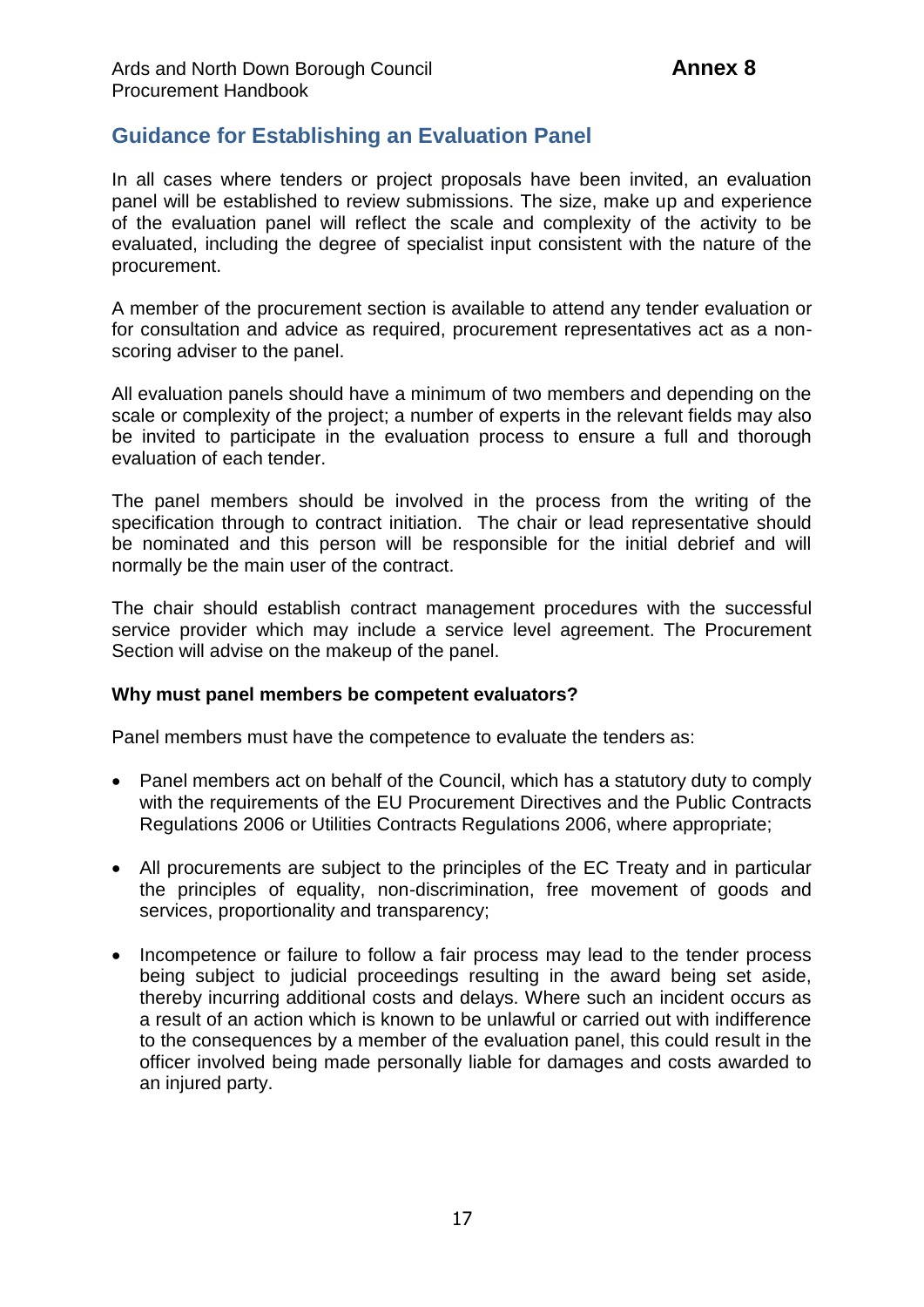### <span id="page-17-0"></span>**Guidance for Evaluation Panel Members**

Please read the guidance note '**Establishing an Evaluation Panel**' if you have not yet set up an evaluation panel.

The following documentation must be issued to each evaluation panel member to assist in preparing for evaluation of tenders:

- **Copy of Specification/Requirement, including the Selection and/or Award Criteria issued to Tenderers**
- **Copy of each Tender Proposal received**
- **Evaluation Scoring Matrix (Marking/Scoring Frame)**

### **Roles and Responsibilities: Evaluation Panel Members**

Panel members should familiarise themselves with the content of the specification and requirement before reading through tenders. Assessment of tenders is 'evidence-based' which ensures the objectivity of the tendering process.

**Evaluation Matrix:** this evaluation matrix must be agreed by panel members, for evaluation of tenders before receipt of bids. **Please read all proposals before the evaluation meeting and make brief comments in support of any marks you may consider awarding on the day of the evaluation meeting.** Panel members should consider to what extent, having read the documentation each tender meets the criteria outlined.

**Evaluation:** The objective of the evaluation panel is to ascertain the most economically advantageous (MEA) tender in terms of qualitative and quantitative data when assessed against the criteria. The panel will be required to assess, based on the evidence provided, to what extent each tender meets the qualitative criteria and award scores accordingly, supported by comments that provide a clear representation of the marks awarded. **This will require detailed discussion and a consensus for scores and comments must be met on the day.**

To ensure equality, transparency and probity the panel must provide detailed evidence to support their scores against each criterion and to ensure that the chair of the panel, through the Supplier Debrief can provide constructive feedback to the unsuccessful companies if requested to do so.

Following evaluation of all tenders, the tender judged and agreed by the panel to represent best value for money to the Council will be that receiving the highest overall score. Panel members will be required to sign the evaluation matrix.

A report must now be prepared for all open tenders for submission to Council for approval in accordance with standing orders.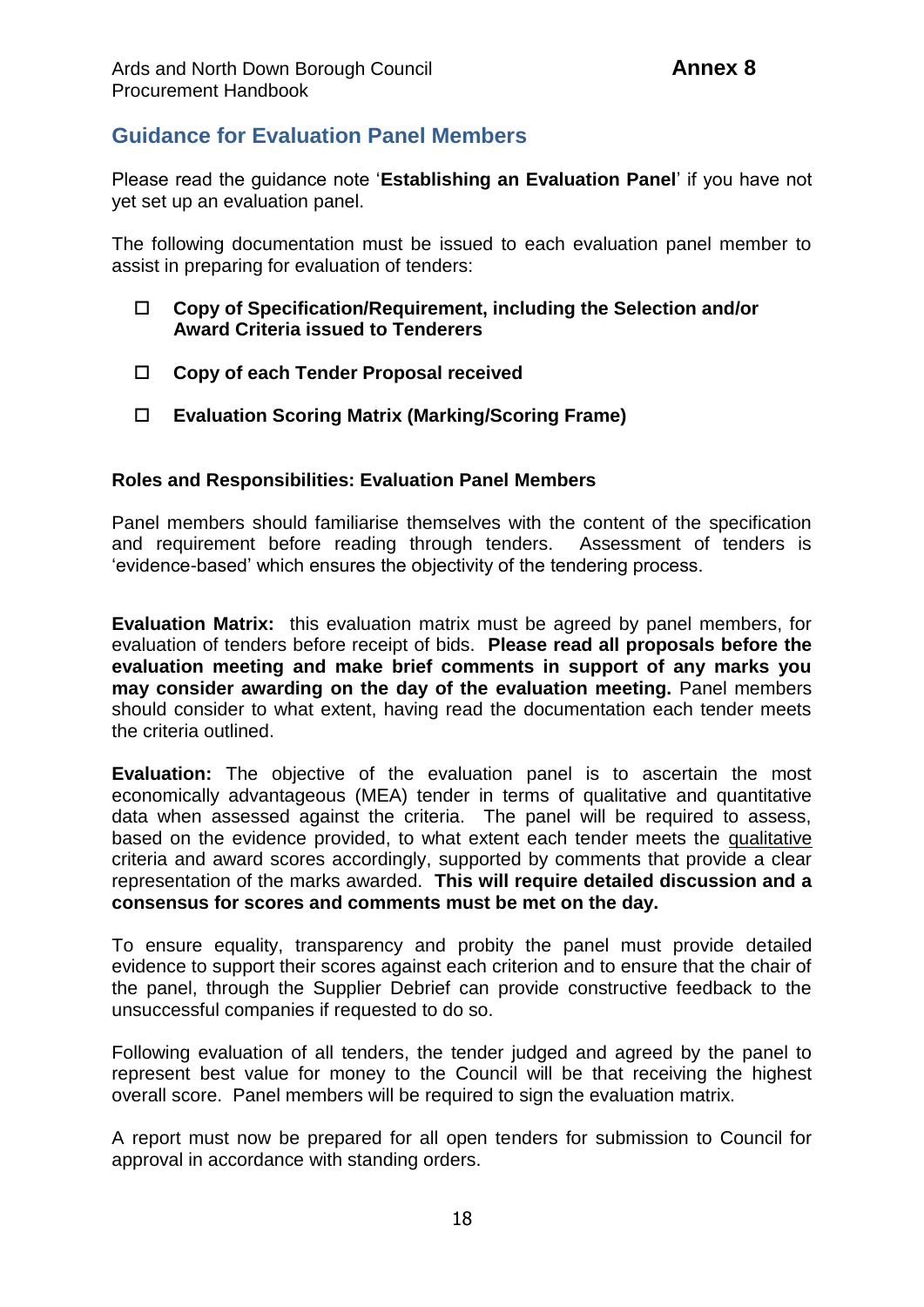### <span id="page-18-0"></span>**Remedies Directive - Changes to the Public Contract Regulations**

### **The following changes only apply to tenders**

- **above the value of £172,514 for supplies, services and goods;**
- **above £4,322,012 for works contracts and**
- **if they were advertised in Europe on or after 20th December 2009.**

### **Main Changes**

Award decision notice replaces 'letter of intent' or 'Alcatel letter' – basically a postdated award letter which contains feedback for unsuccessful tenderers. Information about the ending of the standstill period must be included within the award decision notice and is calculated as follows –

- At least 10 days, when the notice is communicated using electronic means (e.g. fax, email); or
- When using non-electronic means, there is a choice between either: 15 days from date of sending; or 10 days from date of receipt.

Although calendar days, not working days, are used in the rules to determine the minimum standstill period, **it is necessary for the standstill period to end on a working day**. This is an express requirement in the Regulations, so it is important that it is followed.

### **Award decision notice must contain the following information -**

- the identity of the successful tenderer
- the score of the tenderer receiving the notice
- the score of the successful tenderer
- the criteria for the award of the contract
- the reasons why the candidate was unsuccessful/did not meet the technical specification
- the characteristics and relative advantages of the successful tender

#### **The Notice should be issued at appropriate stage – not at the end of the process**.

The Remedies Directive also goes into more detail on the issues of **'Automatic Suspension when a Contract Award Decision is challenged'** and **'Ineffectiveness'**.

Please contact the Procurement Section for further information and guidance for tenders above the amounts given above and for standard documentation including award decision notice templates.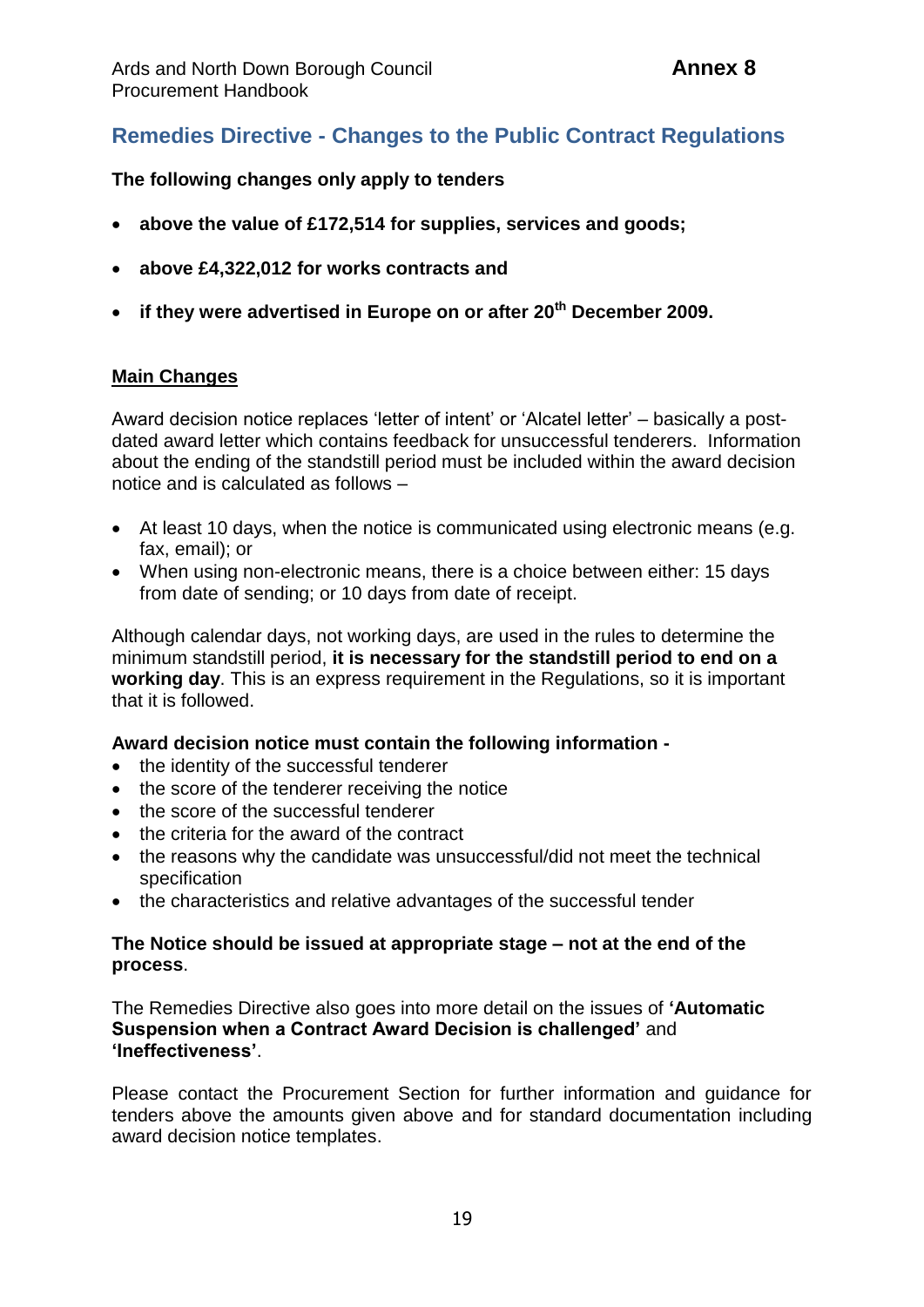### <span id="page-19-0"></span>**Guidance for Establishing a Select List**

Select lists come in many forms and are used for a number of purposes.

However, a council using select lists must ensure that they are conducted for an appropriate purpose and in accordance with EC Treaty principles (transparency, equality of treatment, proportionality and mutual recognition).

Common Forms of Select lists

- 1. A list of companies which can be called to quote normal quote rules must apply
	- This could be a large list held and companies are invited randomly to quote the number of quotes dependent on the value of the commission
	- Another method is to advertise and ask companies to initially apply to join a select list for a specific contract or service. There will be a public invitation to join this list and the council will then carry out a selection process (in the same way as a tender). Once the list is agreed only these short-listed companies are asked to quote for the work.
- 2. A list of pre-qualified companies who will be asked to verify information at quotation stage and award criteria applied such as cost for specific projects
	- This is where firms have been through an application and evaluation process following a public notice inviting applications for inclusion onto a list, and are then approved to carry out specific works or services provided they have met or satisfied set criteria specific to the particular type of work they will be involved in.
	- Each approved list of suppliers/contractors is amended from time to time and is reviewed periodically. Before we engage with a supplier, we will usually seek information about the firm to satisfy ourselves that they meet certain basic criteria.
	- Some of the criteria arise from statutory requirements, others arise from Council policies.
- 3. An annual list of contractors who are evaluated and there is a set protocol for use such as 1-2-3, this will normally be tendered annually depending on the value

The purpose of a list and amount of work which is likely to go to suppliers on the list and the protocol must be evident at the time either of advertisement or when the company is placed on the list.

This may just be a matter of including the line 'being on a select list does not guarantee any particular level of business with the council'.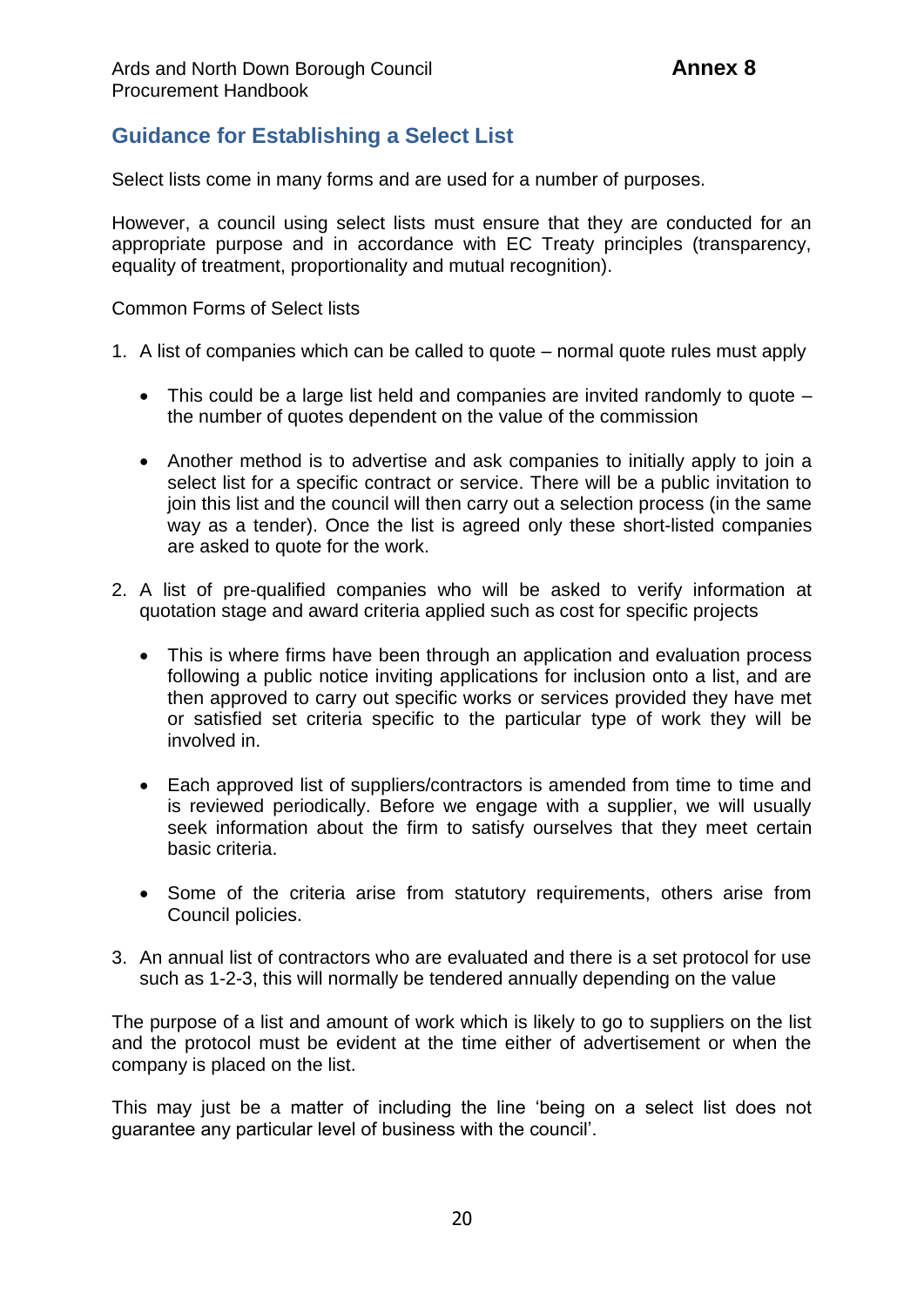### <span id="page-20-0"></span>**Debriefing Guidance**

Every regret letter sent to an unsuccessful company following a tender or quotation exercise should offer a debrief. The following table is a standard format to be given to the unsuccessful bidder, any award criteria score can be given for both the winning bid and the company requesting a debrief, the information from any other bids may be commercially sensitive and is not normally given.

The name of the winning company and the overall price offered may be given as this would be in the public interest following any public interest test under the FOI Act. The breakdown or hourly rates tendered would be commercially sensitive and should not be given.

| Number of bids<br>received    | XX                   |               |                    |                    |
|-------------------------------|----------------------|---------------|--------------------|--------------------|
| <b>Company Name</b>           | Methodology<br>Score | Cost<br>Score | <b>Total Score</b> | Overall<br>Ranking |
| <b>Winning Bid</b>            | 12                   | 80            | 92                 | First              |
| Company<br>requesting debrief | 18                   | 70            | 88                 | Second             |

Any comments from a tender or quotation evaluation may be subjective and also may be interpreted in different ways therefore the above information will suffice.

For a tender of European value, specific debriefing information must be declared, please see the Briefing Note for Remedies Directive for more information – specific letters are also provided for this purpose, please contact the procurement section for further advice if required.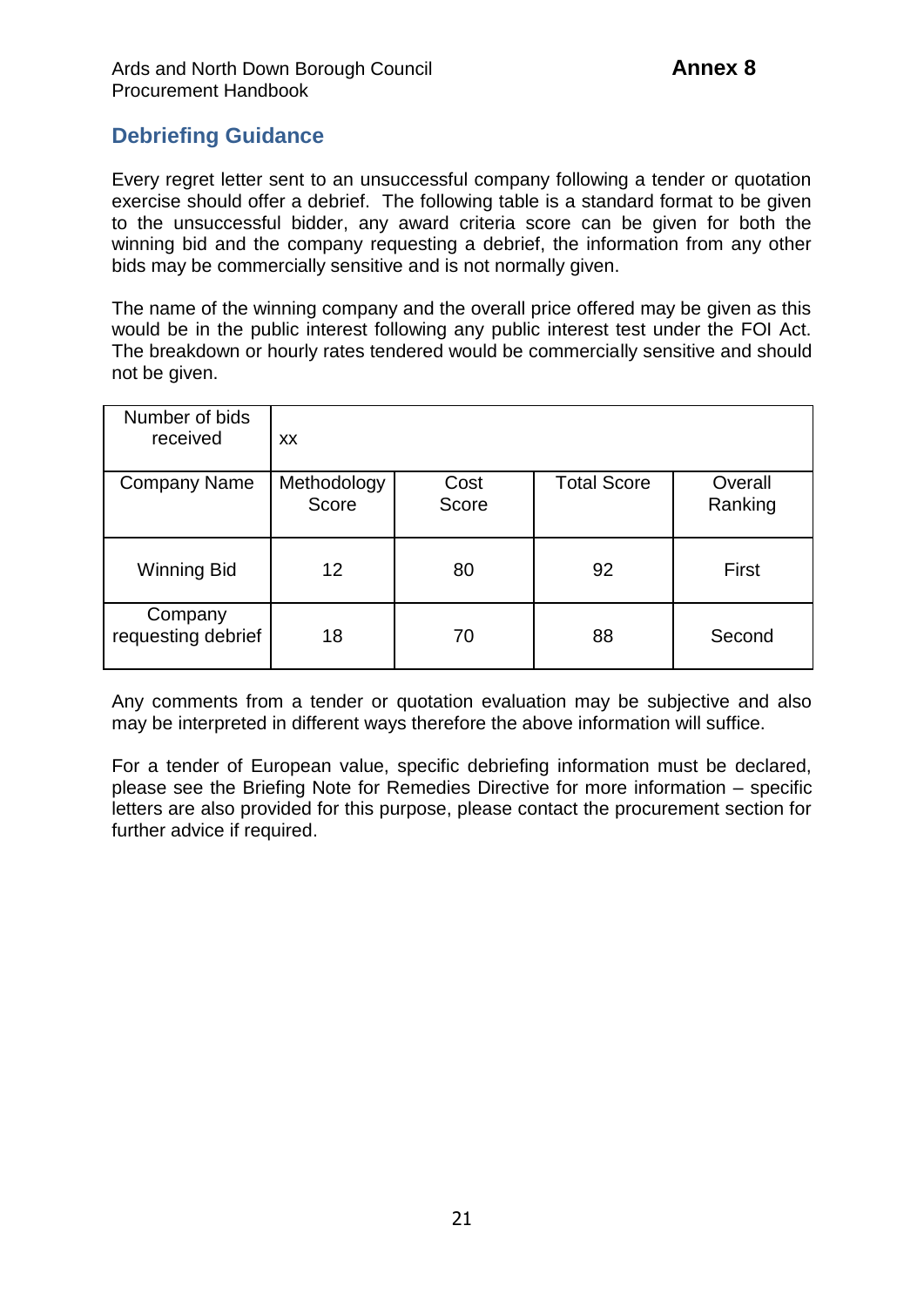# **Sample Documents & Letters**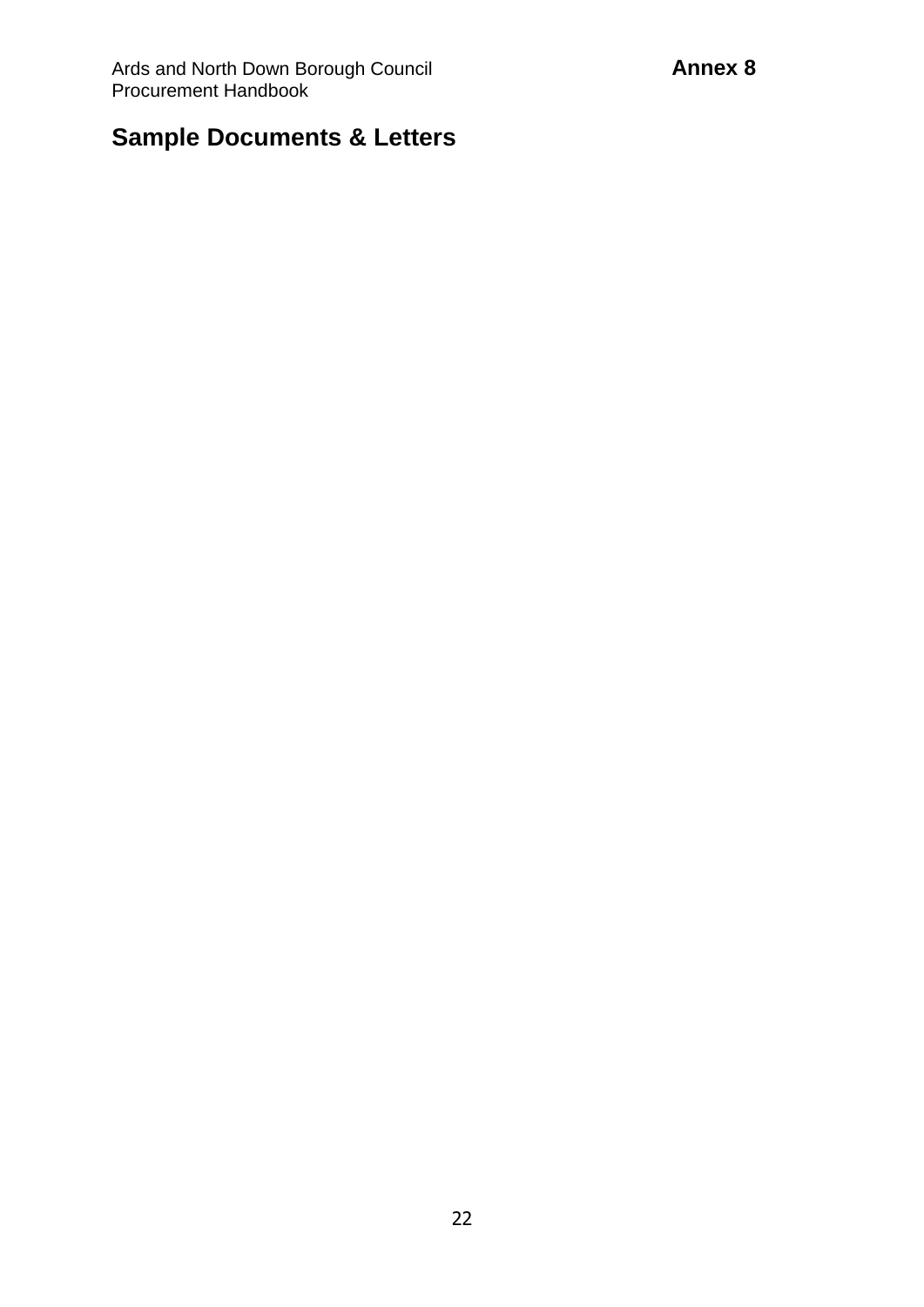### <span id="page-22-0"></span>**Quotation Template Guidance**

#### **Cover page must include**

- I. The tender must be given a unique title.
- II. The closing date and time of the quotation must be inserted.
- III. Checklist of documents to be returned
- IV. Return of documents section again quotation title to be added

point of contact for return (council Officer name and postal address or email address)

#### **Background**

This should start with a brief background of the council and a more specific background to the department or section (one paragraph for each would be sufficient).

#### **Specification**

This is the Terms of Reference or a schedule of goods depending on the specific requirement of your project/quotation.

Please see guidance on drafting of specifications for advice.

The closing date and time should also be included here.

### **Evaluation Criteria**

This must be specific to each requirement and include a format of response so bidders know what must be returned.

**Terms and Conditions Checklist** – apart from the title – do not amend.

**Templates for Return** – other templates for return should be included here and will vary depending on the evaluation criteria such as financial breakdown/pricing schedule, relevant experience, methodology.

**General Information** – this is similar to the general conditions in a tender and may include specific detail on as payment, invoicing, insurance or delivery can be amended for each specific requirement. This is in addition to the Council Terms and Conditions for Goods or Supplies and Services – the Council terms cannot be amended.

**Appendices** – these are standard for each requirement and are important for Officer and Council protection.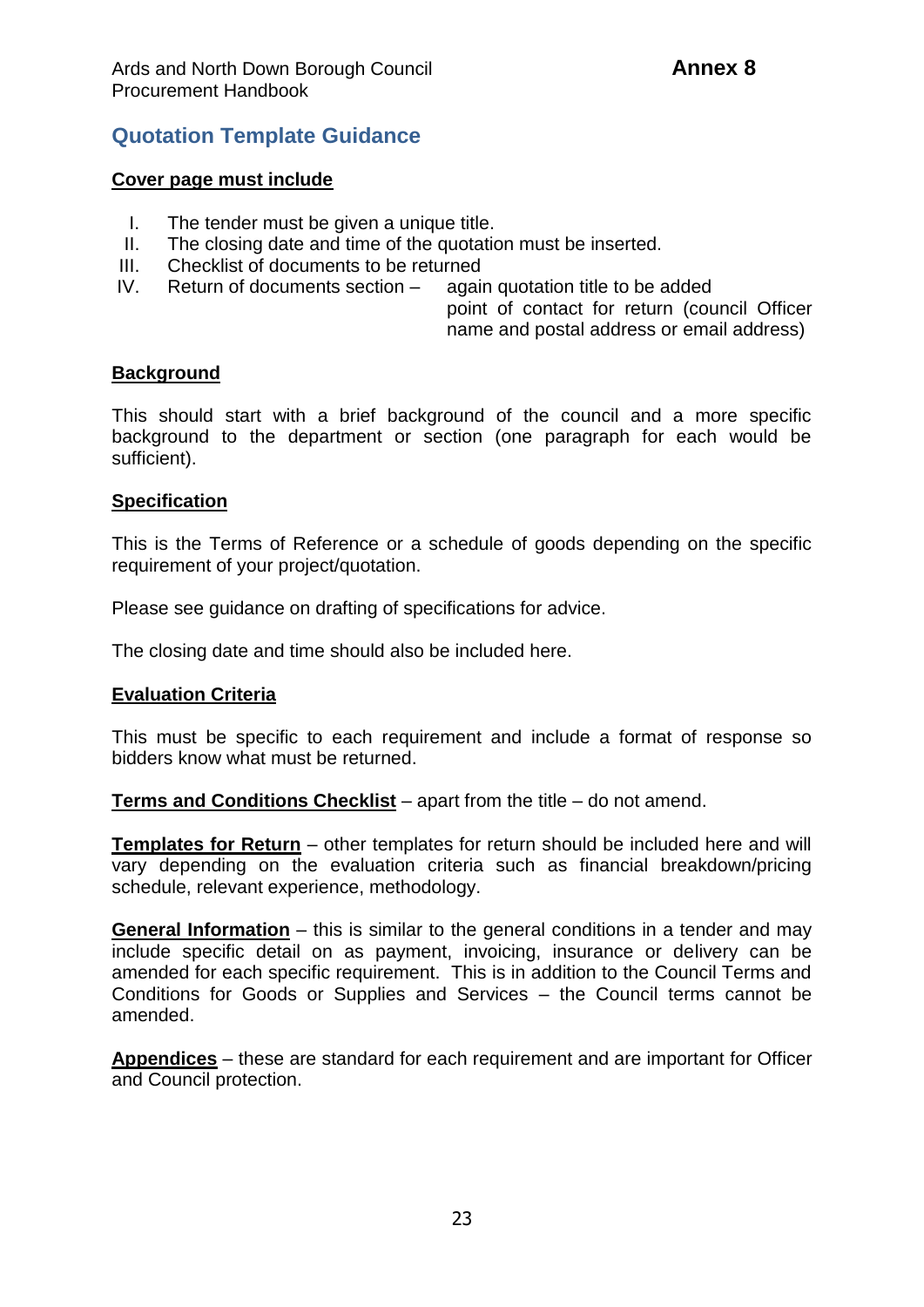

## **Quotation Cover Sheet – Company to Complete**

### **QUOTATION TITLE: xxxx**

CLOSING DATE: xxxx

### **PLEASE ENSURE THAT THE FOLLOWING QUOTATION DOCUMENTS ARE COMPLETED AND RETURNED**

MINIMUM STANDARDS OF EXPERIENCE

METHODOLOGY SHEET

FINANCIAL BREAKDOWN

APPENDICES A-F

### **Return of Documentation**

Quotations in a plain sealed envelope, bearing no name or marks indicating the sender, and entitled QUOTATION FOR XXXX should be completed and returned to:

**XXXX** XXXX

**XXXX**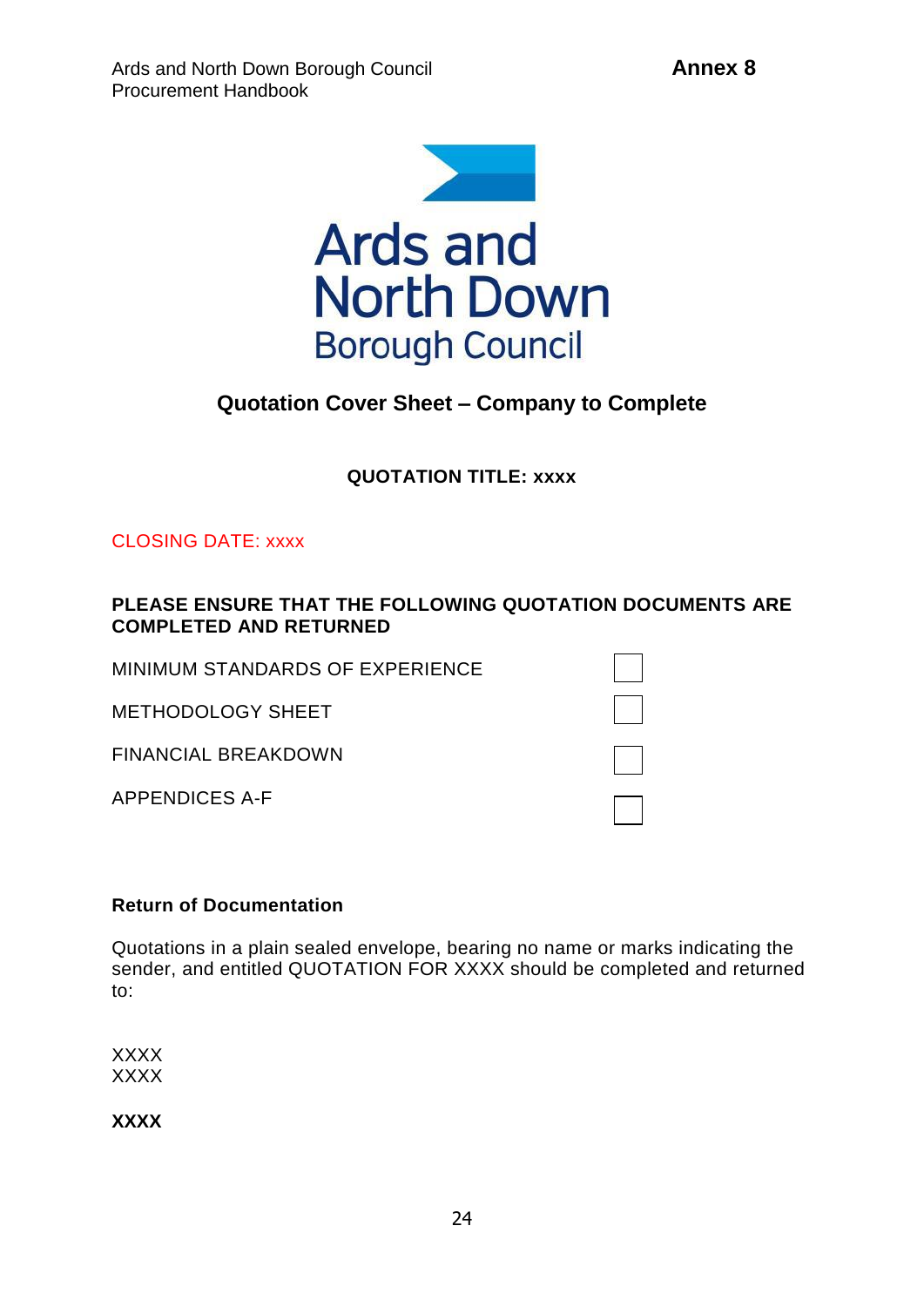### **Client Background and Service Requirements**

### **Local Government Reform**

The reform of local government has seen the reduction of 26 councils to 11 with an implementation date of 1 April 2015.

The new councils will be stronger, more efficient and will deliver more effective services. They will be citizen focused, responding to the needs, aspirations and concerns of their communities. In partnership with others, they will guide the future development of their areas.

Legislation has been made to define the boundaries of the 11 new local government districts. It also sets the number, boundaries and names of the wards into which each district will be divided.

The Local Government Act (Northern Ireland) 2014 is now in place, and introduces the legislative framework for the new councils.

#### **Functions to transfer from central to local government**

The package was agreed by the Executive in April 2013. Powers will transfer in planning, roads, urban regeneration, community development, housing, local economic development and local tourism. The transfer will also include spot listing of buildings and greater involvement of local government in local sports decisions. Councils will also have a new statutory duty of Community Planning and the General Power of Competence:

#### **Community planning**

This will provide a framework within which Councils, departments, statutory bodies and other relevant agencies and sectors can work together to develop and implement a shared vision for promoting the economic, social and environmental well-being of their area based on effective engagement with the community.

#### **General Power of Competence**

This will enable a council, in broad terms, to act with similar freedom to an individual, unless there is a law to prevent it from doing so. It would provide a council with the ability to act in its own interest and to develop innovative approaches to addressing issues in its area.

#### **Client Background and Reform**

The new local authority of Ards and North Down Borough Council (the Council) has existed in shadow form since the elections of May 2014 and has assumed full responsibility from 1 April 2015 for the delivery of services and functions of two legacy councils (Ards Borough Council and North Down Borough Council), along with other functions transferring from central government. This may result in a review of this service across the new borough.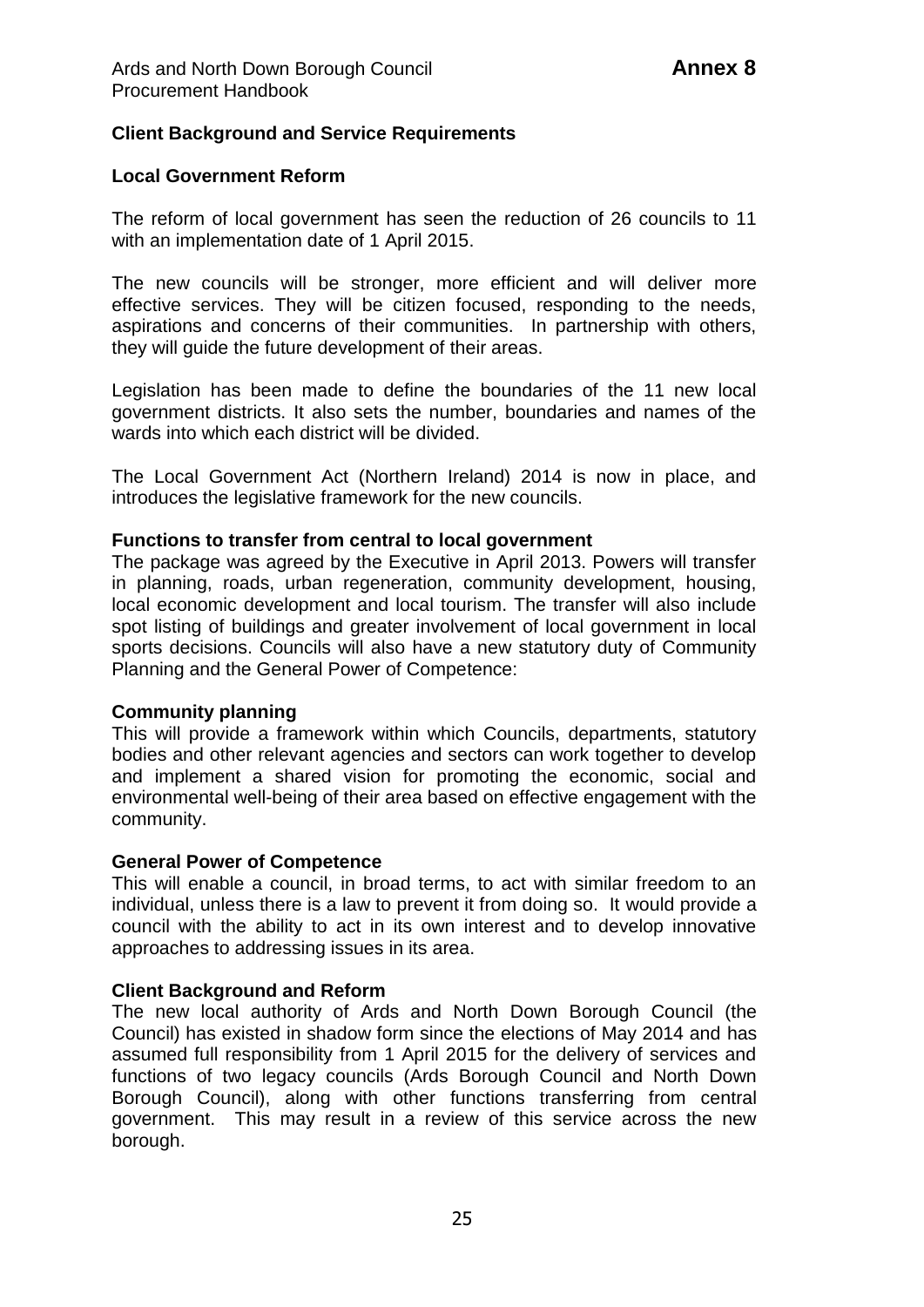Further information about the Council can be found on the Council's website at http://www.ardsandnorthdown.gov.uk

#### **Range of Services**

The Council engages in the usual range of Local Authority activities including Leisure Services, Community Services, Parks and Open Spaces, Tourism, Cultural Facilities, Refuse Collection, Street Cleansing, Environmental Health/Technical, Registration of Deaths, Births and Marriages, Burial Grounds, Public Conveniences, Administration, Employment, Finance, Economic Development and Planning/Building Control amongst others. It is envisaged that these services will be expanded to incorporate other Central Government functions under the Review of Public Administration and Local Government Reform e.g. planning – covering local Development Plan functions, development management and enforcement, Local Roads, Public Realm, Rural Development, Urban Regeneration and Community Planning, and Local Economic Development.

Requirement…

**CLOSING DATE FOR ACCEPTANCE OF QUOTATIONS XXXX**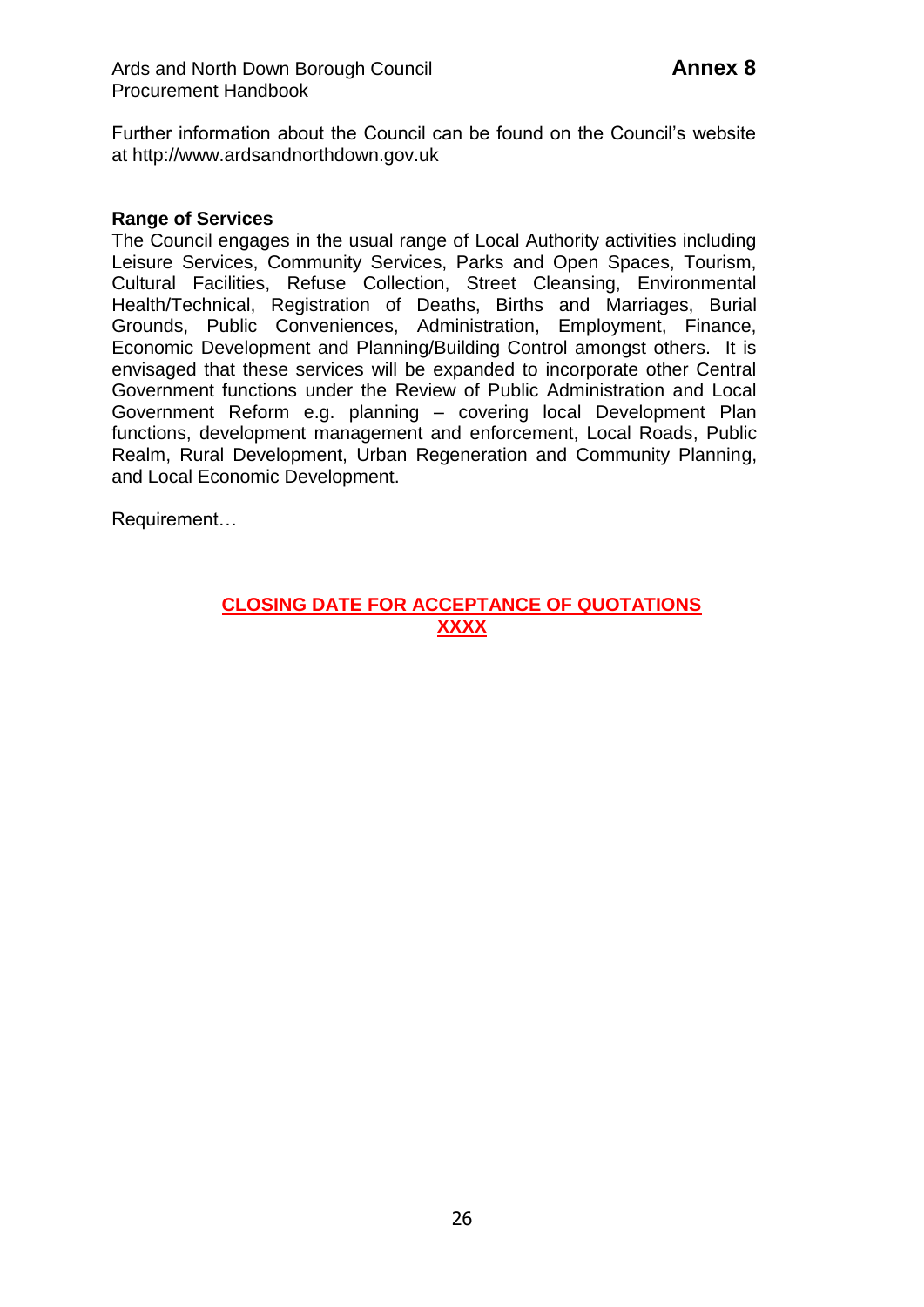### **QUOTATION EVALUATION CRITERIA**

### **XXXX COUNCIL**

### **QUOTATION TITLE: xxxx**

### **Selection and Award Criteria – The following criteria is given as an example only**

A two stage process will be used to assess quotations for this project.

#### **Stage 1: Selection Criteria**

Applicants will be assessed against the following criteria. Only those who gain a pass grade in all areas of Stage 1 will proceed to the Stage 2 Assessment:

### **Minimum Standards of Experience - Pass/Fail – Experience must be Pass/Fail**

This will be assessed based on details of up to three recent similar projects undertaken within the last 3 years involving work of a similar nature which include capacity building/support for service reviews and service redesign.

Please provide:

|     | Details of the Project                  |
|-----|-----------------------------------------|
| ii. | name and address of client organisation |
| Ш.  | contract award date and duration        |
| iv. | contact name and telephone number       |
|     |                                         |

Please note that the contact points provided may be contacted during the assessment process

### **Expertise - Pass/Fail**

This will be assessed on the basis of the CVs of those who will be directly involved in the project and which should be submitted with your quotation together with any other relevant information.

### **Stage 2: Award Criteria**

#### **Price (40%)**

Your Quotation should detail the overall cost for the commission and must include all costs and expenses. Please complete the attached Personnel Inputs and Schedule of Rates document.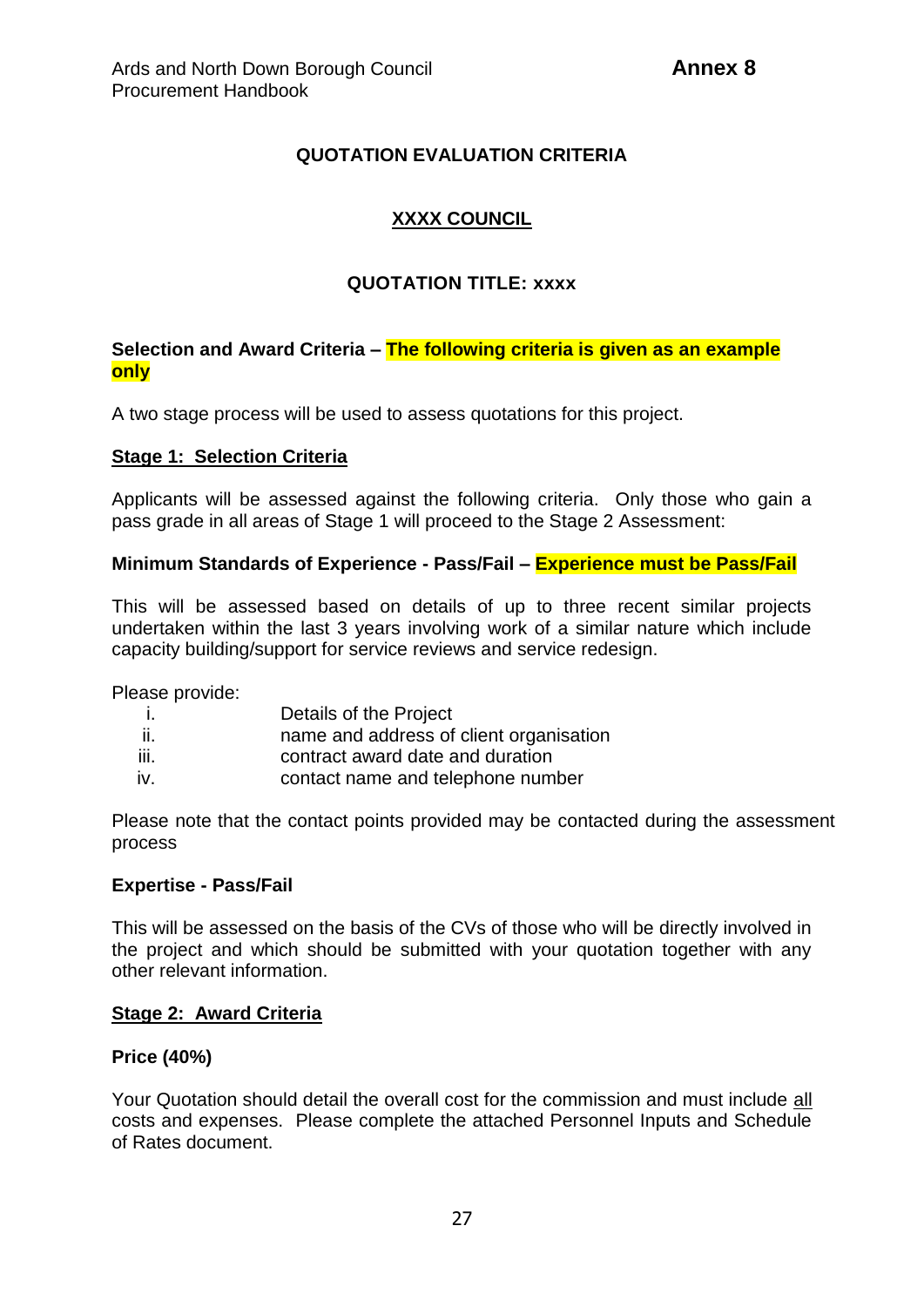### **Quality (60%)**

### **Understanding of Brief and Proposed Methodology:**

This will be assessed on the basis of your proposed methodology and general approach to the commission, together with reference to a project timetable including key milestones. In your response you should provide full details of how you intend to approach the commission; the service review approach which will be applied; and the key factors to be considered when undertaking service reviews.

Your response to the quality criteria will be assessed using the following scoring indicators.

| <b>Scoring Indicators</b>                                                                     | Score out of 5 |
|-----------------------------------------------------------------------------------------------|----------------|
| An excellent response which fully addresses all aspects of                                    | 5              |
| The question and is fully supported by a comprehensive level                                  | Excellent      |
| of detail, No omissions and/or weaknesses identified.                                         |                |
| A good overall response, which addresses the question and is                                  | 4              |
| Well supported by a good level of detail, Only minor                                          | Good           |
| omissions and/or weaknesses identified.                                                       |                |
| A satisfactory response, which adequately addresses the question                              | 3              |
| And is supported by a satisfactory level of detail, some omissions                            | Satisfactory   |
| and/or weaknesses identified                                                                  |                |
| A limited response which does not address the questions                                       | $\overline{2}$ |
| Adequately and is supported by a basic level of detail.                                       | Limited        |
| material omissions and/or weaknesses<br>Several<br>have<br>be<br>identified.                  |                |
| A poor response which failed to address the questions and is                                  | 1              |
| Supported by a poor level of detail. Major omissions and/<br>weaknesses have been identified. | Poor           |
| No response or unacceptable information provided.                                             | 0              |
|                                                                                               | Nil Response/  |
|                                                                                               | Very Poor      |

**Please note that the Council is not bound to accept the lowest, or any quotation received.**

The Quotation document is the base criteria for monitoring financial information, therefore, any saving that can be made during the delivery of any aspect of the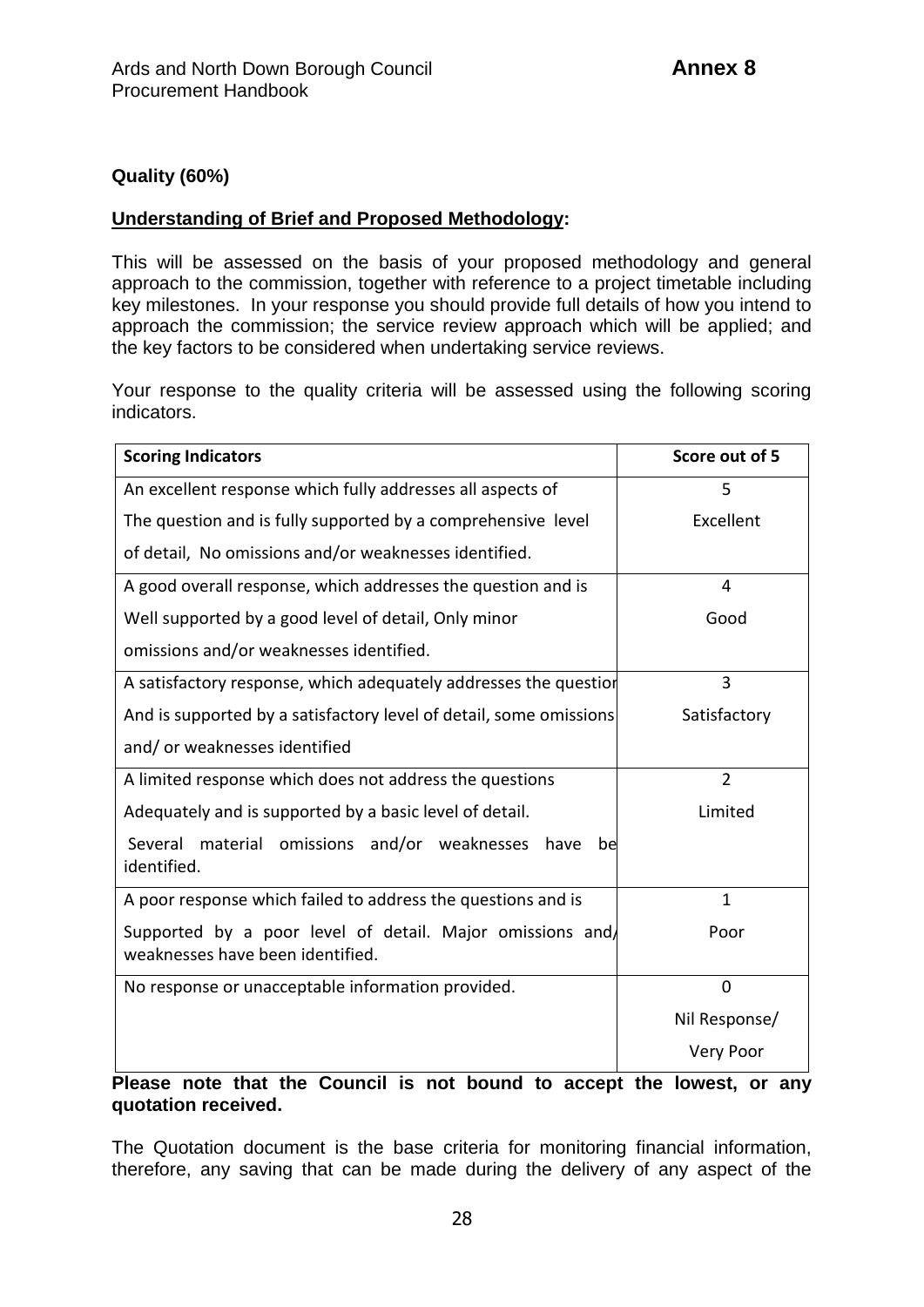Quotation will be passed on to the Councils and any additional costs over and above the agreed quotation price will be borne by the Supplier.

### **TERMS AND CONDITIONS TO BE SIGNED BY ALL COMPANIES**

### **QUOTATION TITLE: xxxx**

Please ensure that you have read the terms and conditions, which can be found on the Council's website at [www.ardsandnorthdown.gov.uk](http://www.ardsandnorthdown.gov.uk/) before completing the following statement.

I/We have read the terms and conditions and agree to abide by same.

**Signed………………………………………………….. Date…………………...**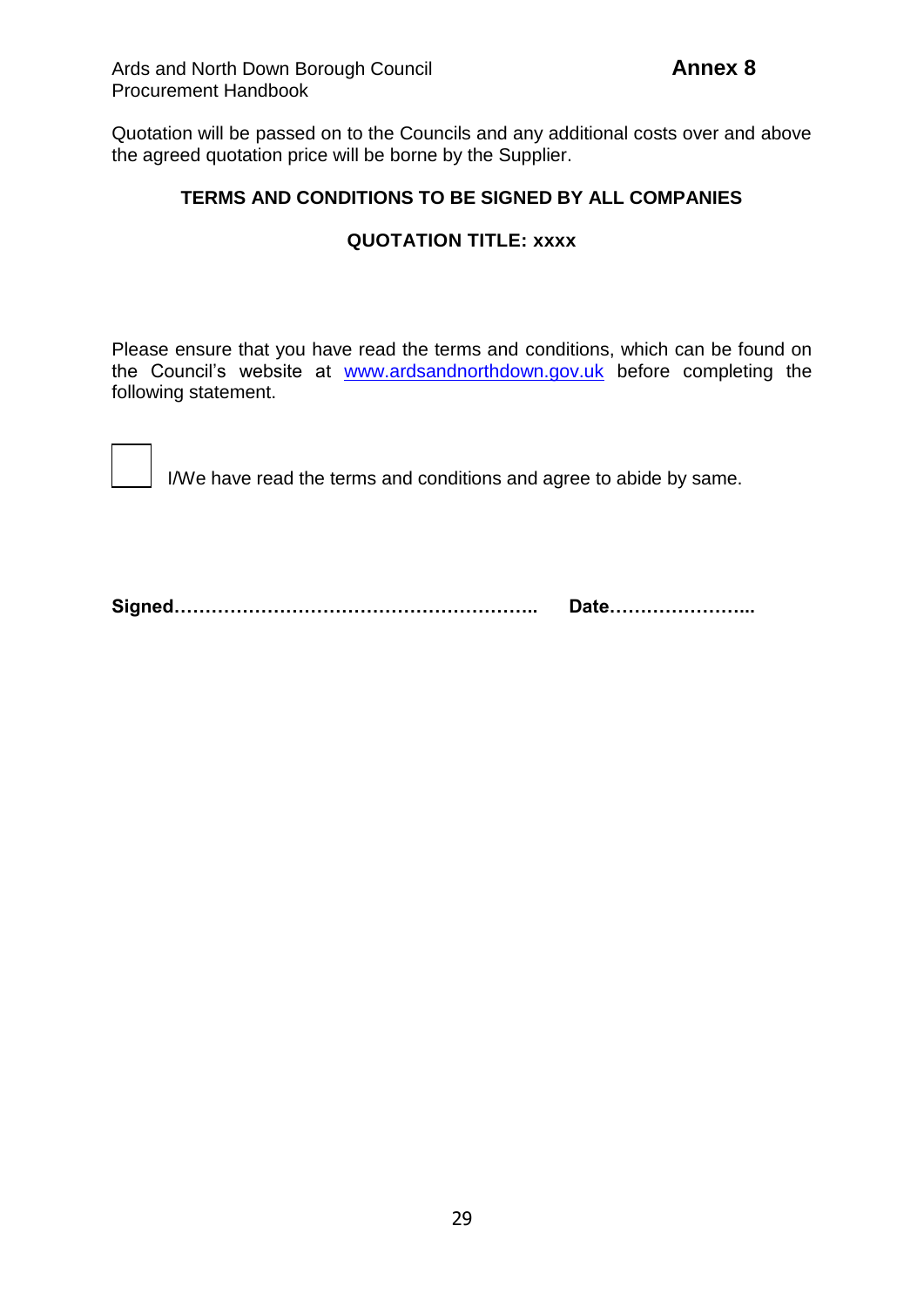Ards and North Down Borough Council **Annex 8** Procurement Handbook

### **MINIMUM STANDARDS OF EXPERIENCE PRO-FORMA**

Tenderers must complete the table below for all proposed personnel clearly demonstrating that they have the minimum standards of experience as detailed within the 'Instructions to Tenderers'. To demonstrate previous experience the examples provided must be within the last 3 years.

| <b>Project Title and Brief</b><br><b>Summary</b> | <b>Start date and</b><br>completion date for<br>project | Individuals role and<br>duties within each<br>project | <b>Explanation of</b><br>relevance to this<br>project. | <b>Explanation of</b><br>Relevance to the<br>selection criteria |
|--------------------------------------------------|---------------------------------------------------------|-------------------------------------------------------|--------------------------------------------------------|-----------------------------------------------------------------|
|                                                  |                                                         |                                                       |                                                        |                                                                 |
|                                                  |                                                         |                                                       |                                                        |                                                                 |
|                                                  |                                                         |                                                       |                                                        |                                                                 |
|                                                  |                                                         |                                                       |                                                        |                                                                 |
|                                                  |                                                         |                                                       |                                                        |                                                                 |
|                                                  |                                                         |                                                       |                                                        |                                                                 |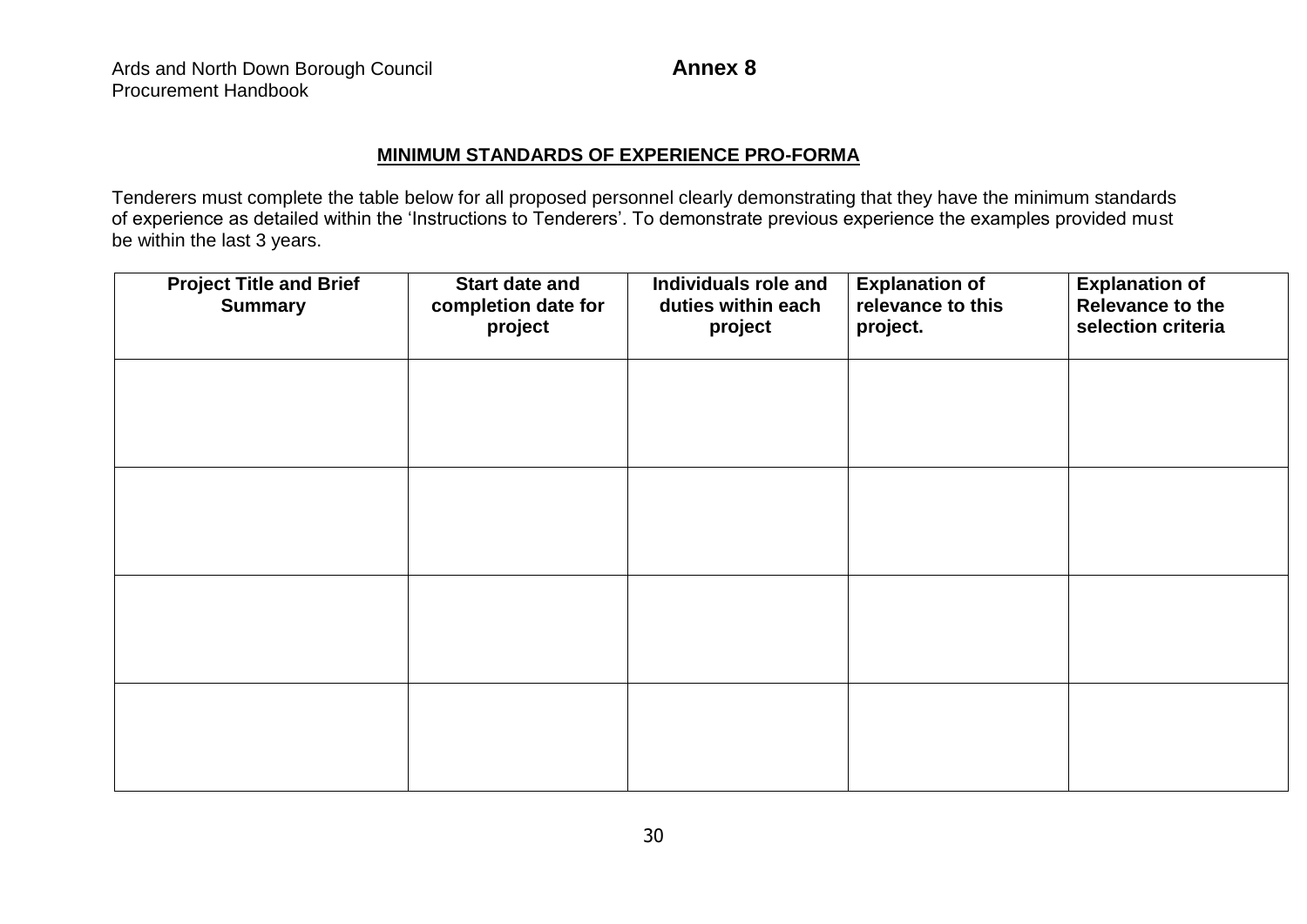Ards and North Down Borough Council **Annex 8 Annex 8** Procurement Handbook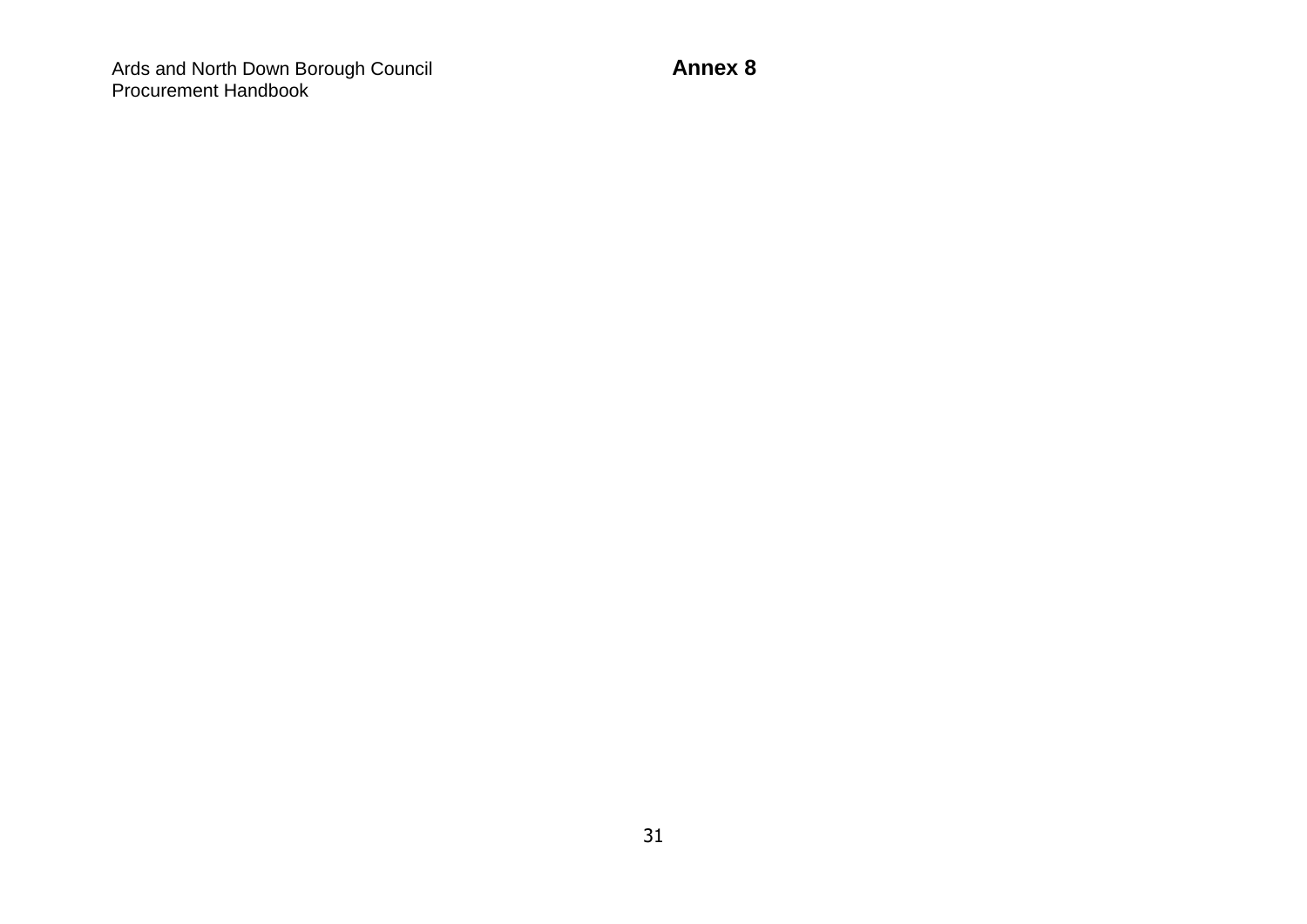### **PERSONNEL INPUTS AND SCHEDULE OF RATES**

The Consultant must provide a brief resume of activities associated with the proposed methodology:

<span id="page-31-0"></span>

| <b>Activity Schedule</b>                         |  |  |  |  |  |
|--------------------------------------------------|--|--|--|--|--|
| <b>Key Activities</b><br><b>Task Description</b> |  |  |  |  |  |
|                                                  |  |  |  |  |  |
|                                                  |  |  |  |  |  |
|                                                  |  |  |  |  |  |
|                                                  |  |  |  |  |  |
|                                                  |  |  |  |  |  |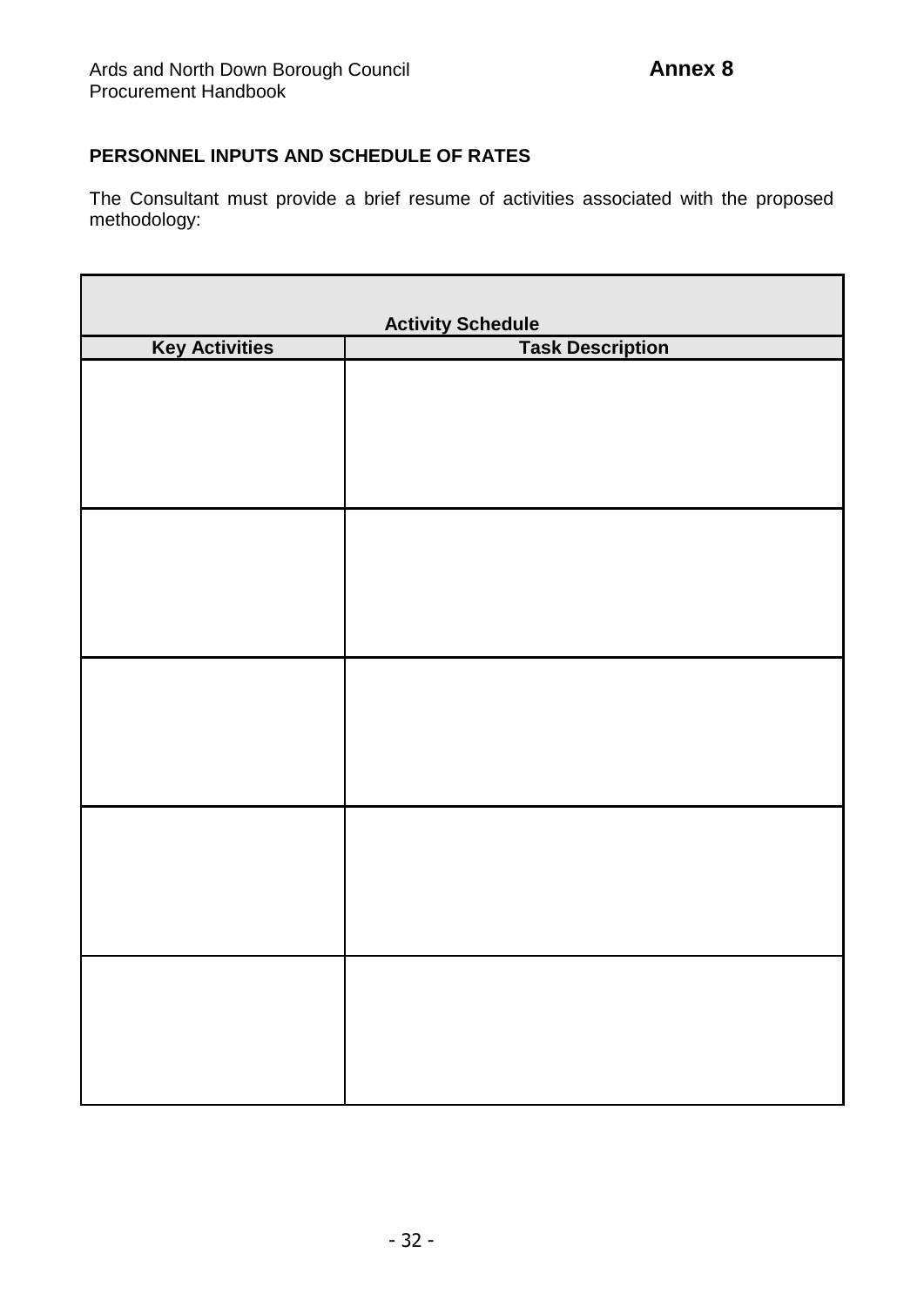### Ards and North Down Borough Council **Annex 8 Annex 8** Procurement Handbook

<span id="page-32-0"></span>

| <b>Consultant (Name)</b>                        |                         |  |  |                                 |                                         |
|-------------------------------------------------|-------------------------|--|--|---------------------------------|-----------------------------------------|
| Grade (Specify eg Partner,<br>Sen. Consultant ) |                         |  |  |                                 |                                         |
| Rate/day in Sterling £                          |                         |  |  |                                 |                                         |
| <b>Key Activities</b>                           | <b>Consultancy Days</b> |  |  | <b>Total Days</b>               | <b>Total</b><br><b>Activity</b><br>Cost |
| 1                                               |                         |  |  |                                 |                                         |
| $\overline{2}$                                  |                         |  |  |                                 |                                         |
| $\overline{3}$                                  |                         |  |  |                                 |                                         |
| Ā                                               |                         |  |  |                                 |                                         |
| $\overline{5}$                                  |                         |  |  |                                 |                                         |
| $\overline{6}$                                  |                         |  |  |                                 |                                         |
| 7                                               |                         |  |  |                                 |                                         |
| $\overline{\mathbf{8}}$                         |                         |  |  |                                 |                                         |
| 9                                               |                         |  |  |                                 |                                         |
| $\overline{10}$                                 |                         |  |  |                                 |                                         |
| $\overline{11}$                                 |                         |  |  |                                 |                                         |
| $\overline{12}$                                 |                         |  |  |                                 |                                         |
| TOTAL DAYS / CONSULTANT                         |                         |  |  |                                 |                                         |
| TOTAL COSTS/CONSULTANT                          |                         |  |  | <b>Total Inputs</b><br>$Cost =$ |                                         |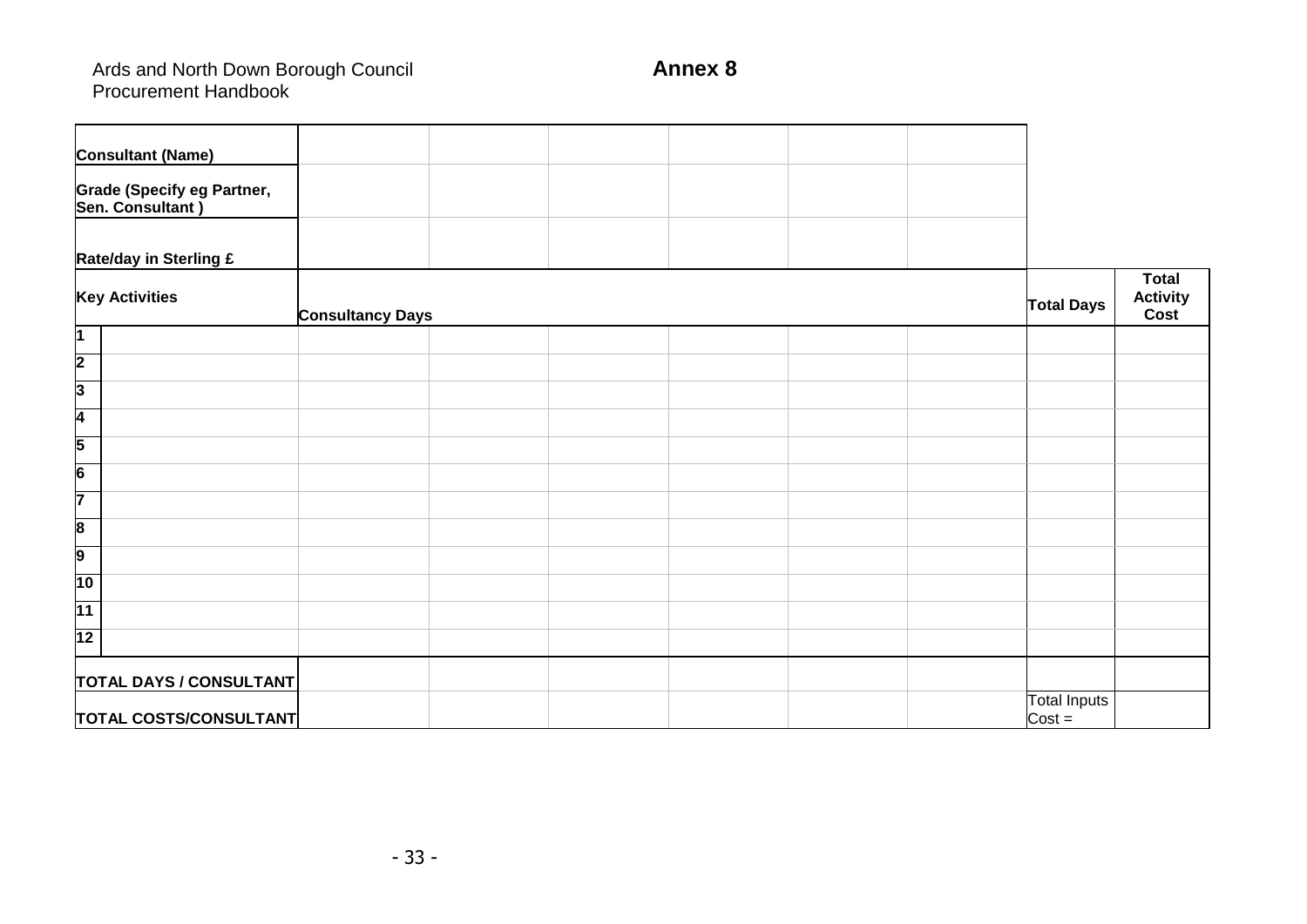**Full details of any expenses associated with the proposed methodology not already included in the daily rate must be detailed below, any item of expense not detailed below will not be paid.**

<span id="page-33-0"></span>

| <b>Details of Expense</b> | Price (£). |
|---------------------------|------------|
|                           |            |
|                           |            |
|                           |            |
|                           |            |
|                           |            |
|                           |            |
|                           |            |
|                           |            |
| Total                     |            |

### <span id="page-33-1"></span>**SUMMARY OF TOTAL COST**

| <b>Total Inputs Cost</b>  |  |
|---------------------------|--|
| <b>Expenses Total</b>     |  |
| <b>Total Project Cost</b> |  |

| Signed for and on behalf of Consultant |  |
|----------------------------------------|--|
|                                        |  |

| Dated | <b>Print Name</b> |
|-------|-------------------|
|       |                   |

Name of Company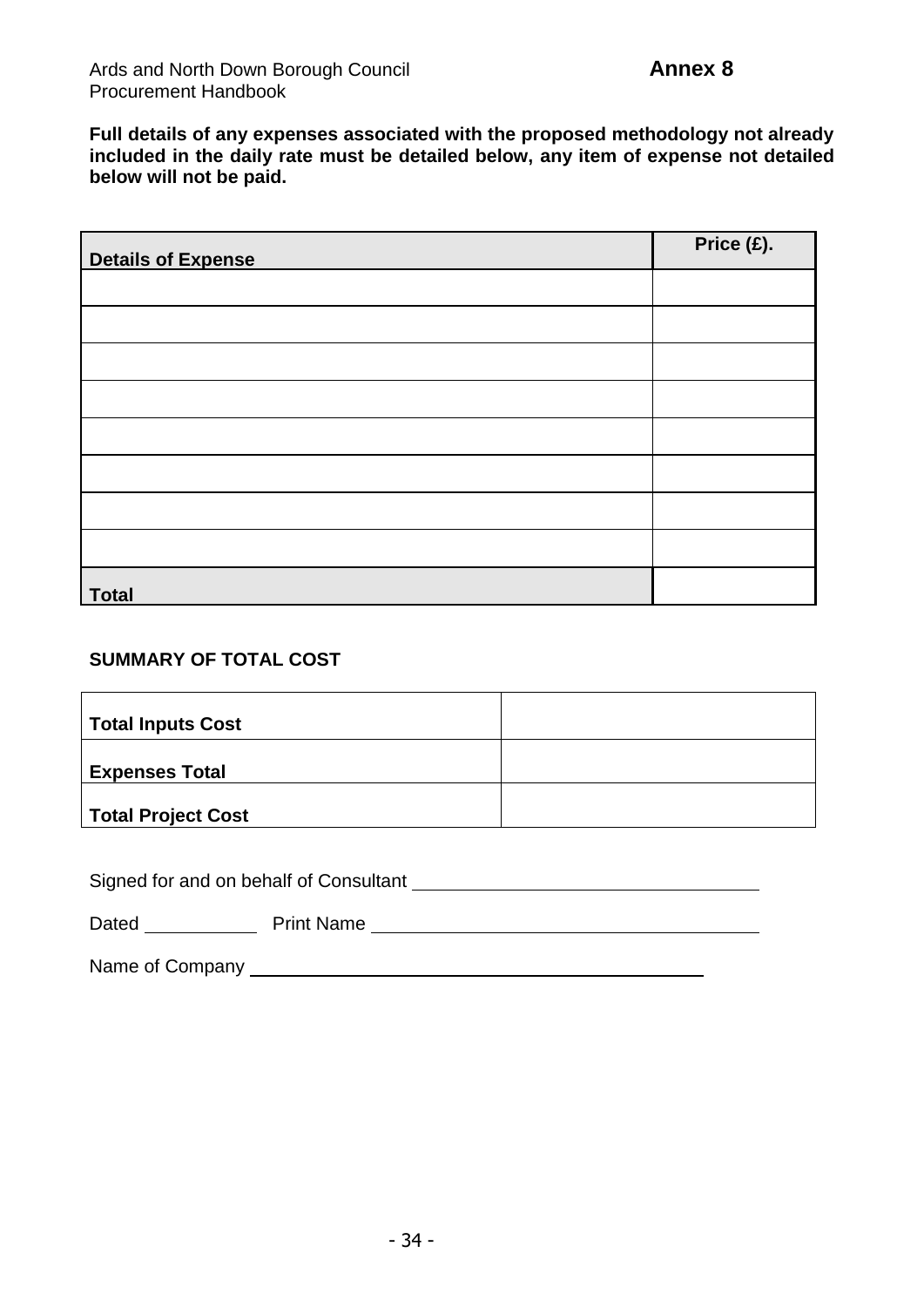# **Standard Appendices**

### **PLEASE ENSURE THAT YOU HAVE READ AND COMPLETED WHERE NECESSARY**

- A Bribery, Collusion and Canvassing Declaration
- B Fair Employment Declaration
- C Freedom of Information Statement
- D Form of Tender
- E Contact Details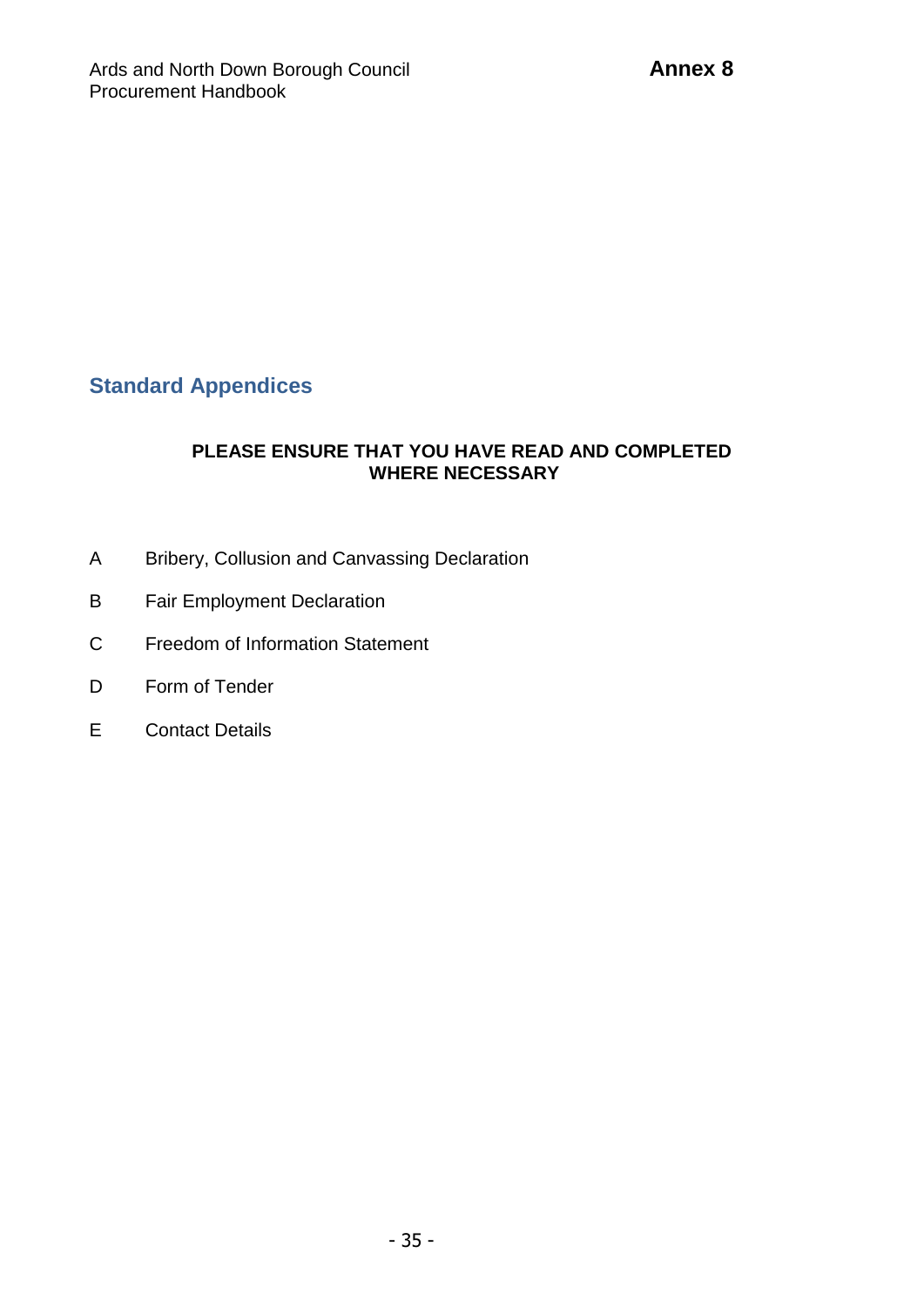### **Appendix A – Bribery, Collusion & Canvasing Declaration**

### TO BE COMPLETED BY ALL COMPANIES

### TENDER TITLE:

I / We certify that this is a bona fide tender and that we have not fixed or adjusted the amount of the quotation by or under or in accordance with any agreement or arrangement with any other person. We also certify that we have not done, and we undertake that we will not do at any time before the hour and date specified for the return of this quotation, any of the following acts: -

Communicate to a person other than the person calling for those quotations, the amount or approximate amount of the proposed tender, except where the disclosure, in confidence, of the approximate amount of the tender was necessary to obtain insurance premium quotations required for the preparation of tender.

Enter into any agreement or arrangement with any other person that he shall refrain from quoting or as to the amount of any quotation to be submitted.

Offer or pay or give or agree to pay or give any sum of money or valuable consideration, directly or indirectly to any person for doing or having done or causing or having caused to be done, in relation to any other tender or proposed tender for the said work, any act or thing of the sort described above.

Engaged in any activity, practice or conduct which would constitute an offence under sections 1, 2 or 6 of the Bribery Act 2010 if such activity, practice or conduct had been carried out in the UK;

In this certificate the word "person" included any persons and anybody or association, corporation or unincorporated and "any agreement or arrangement" included any such transaction, formal or informal and whether legally binding or not.

I / We hereby certify that I / we will / will not comply with all applicable laws, statutes, regulations, and codes relating to anti-bribery and anti-corruption including but not limited to the Bribery Act 2010 (Relevant Requirements);

I / We hereby certify that I / we have not and will not canvas or solicit any Member, Officer or Employee of the Council in connection with the preparation, submission and evaluation of this quotation or award or proposed award of the contract and that to the best of my / our knowledge and belief, no person employed by me / us or acting on my / our behalf has done, or will do, such an act.

I / We hereby certify that, to the best of my / our knowledge and belief, no person who is a Councillor, Officer, Servant or Agent has any direct or indirect interest, in or connection with, the Organisation.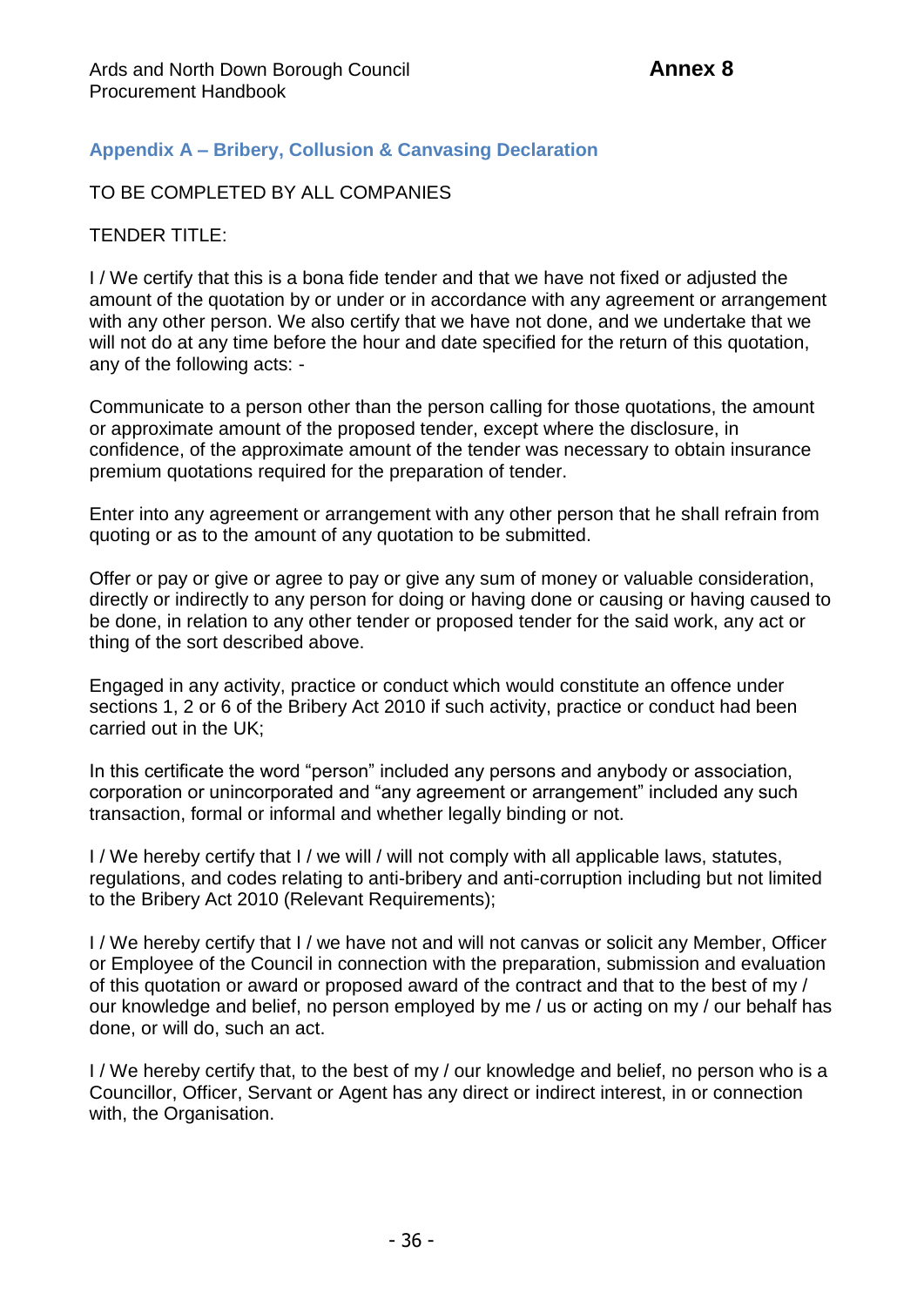Ards and North Down Borough Council **Annex 8** Procurement Handbook

| 1/We                                               |                                                                                     |
|----------------------------------------------------|-------------------------------------------------------------------------------------|
| Of (insert)<br>address)                            |                                                                                     |
| Collusion and Canvassing Clauses as detailed above | hereby declare that I am / we are in acceptance of the requirements of the Bribery, |
| Signed By                                          |                                                                                     |
| Duly authorised to sign for and on<br>behalf of    |                                                                                     |
| Dated                                              |                                                                                     |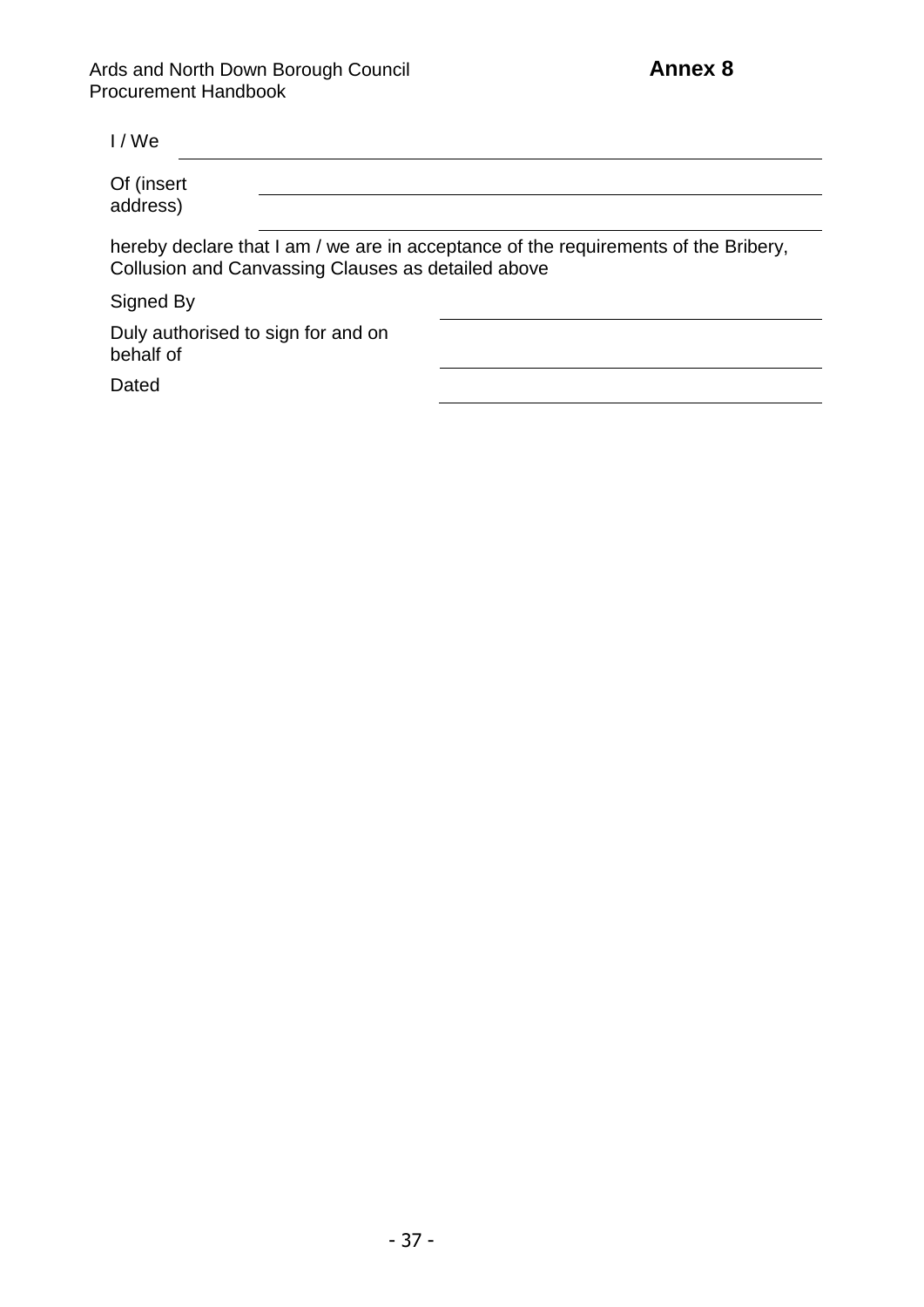## **Appendix B – Fair Employment Declaration**

#### TO BE SIGNED BY ALL COMPANIES

## FAIR EMPLOYMENT

DECLARATION AND UNDERTAKING TO BE SIGNED BY ALL CONTRACTORS

ARDS AND NORTH DOWN BOROUGH COUNCIL

FAIR EMPLOYMENT AND TREATMENT [NI] ORDER 1998

- 1. Article 64 of the Fair Employment and Treatment [N.I.] Order 1998 ["the Order"] provides interalia that a public authority shall not accept an offer to execute any work or supply any goods or services where the offer is made by an unqualified person in response to an invitation by the public authority to submit offers. Article 64 also provides that the Public Authority shall take all such steps as are reasonable to secure that no work is executed or goods or services supplied for the purpose of such contracts as are mentioned above by an unqualified person.
- 2. An unqualified person is either an employer who, having been in default in the circumstances specified in Article 62(1) of the Order, has been served with a notice by the Equality Commission for Northern Ireland stating he is not qualified for the purposes of Article 64 to 66 of the Order, or an employer who, by reason of connection with an employer on whom has been served a notice to that effect, has also been served with such a notice.
- 3. Mindful of its obligations under the Order, the Council has decided that it shall be a condition of inclusion or retention on its Approved List that a Contractor shall not be an unqualified person for the purposes of Article 64 to 66 of the Order.
- 4. Contractors are therefore asked to complete and return the attached Declaration/Undertaking, and shall be required at any stage, before acceptance of a Tender by the Council, to confirm that they are not unqualified persons, and to undertake that no work shall be executed or goods or services supplied by an unqualified person for the purposes of any contract with the Council to which Article 64 of the Order applies.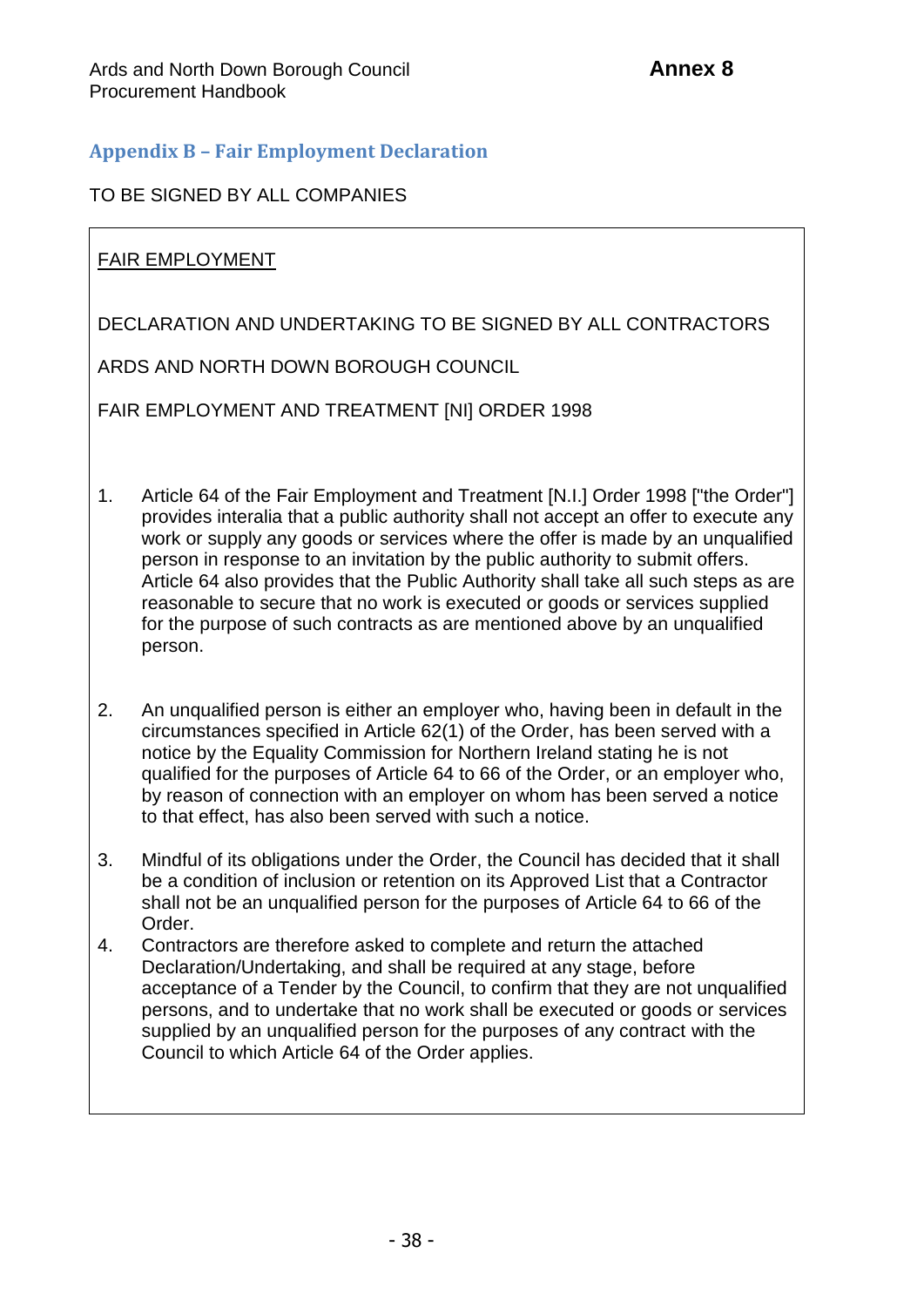## DECLARATION AND UNDERTAKING

I/We hereby declare that I am/we are not unqualified for the purpose of Article 64 to 66 of the Fair Employment and Treatment (NI) Order 1998.

I/We undertake, forthwith, to inform the Council, should any notice, stating that I am/we are unqualified, be served upon me/us by the Equality Commission for Northern Ireland.

**Signed** 

Duly authorised to Sign for

Dated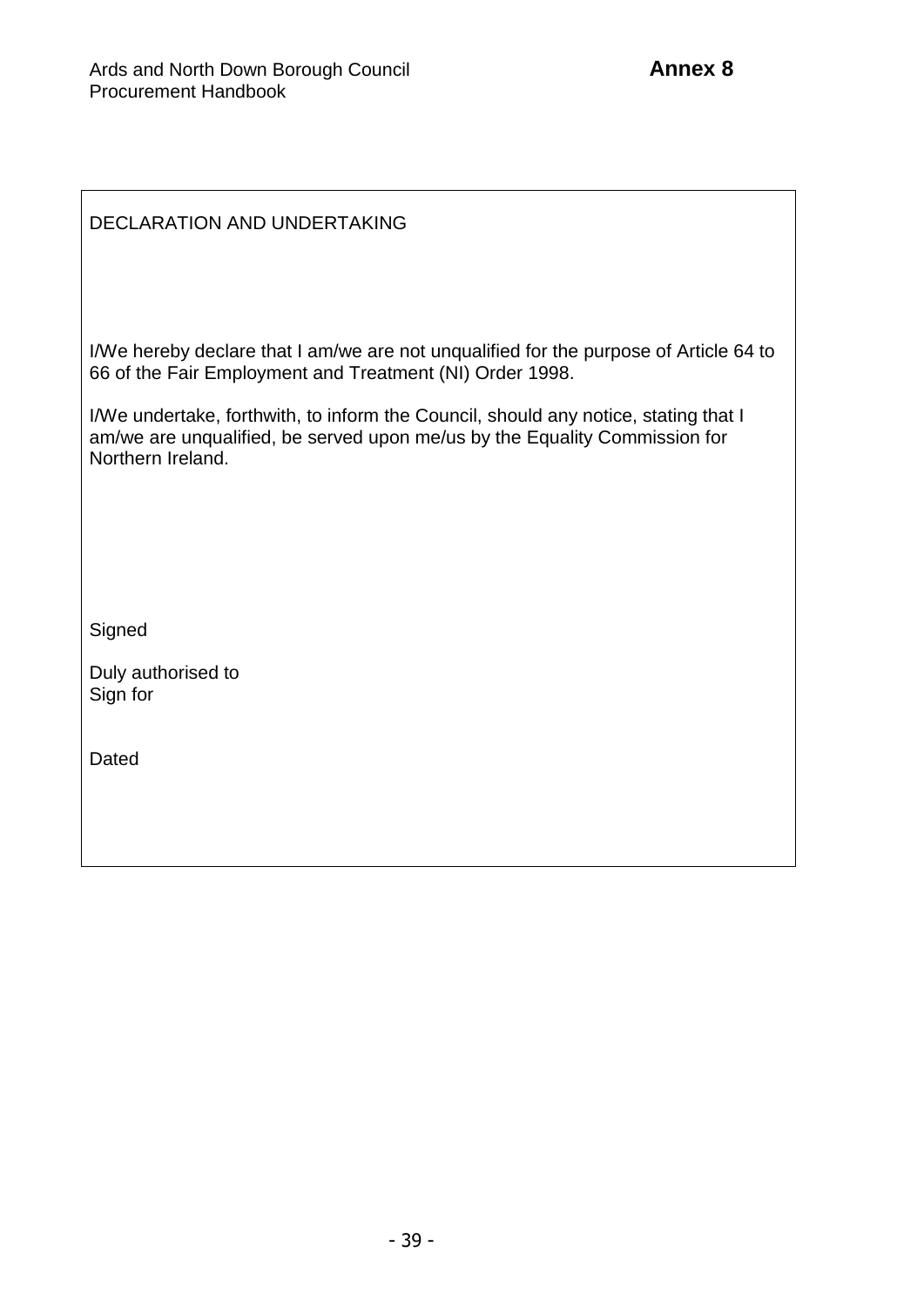## **Appendix C – Freedom of Information Statement**

#### **TO BE SIGNED BY ALL COMPANIES**

Ards and North Down Borough Council (hereafter called 'The Council') is subject to the terms of the Freedom of Information Act 2000. Any information, which comes into the possession of the Council, will be subject to disclosure under the provisions of that Act, unless an exemption applies. Only the Council can make a decision regarding whether information is disclosable or not. In arriving at the decision, the Council will take account of the nature of the information, exemptions provided for in the Act, and the Public Interest. If the information is disclosable, the Council has no discretion to prevent its disclosure.

Up to and including the evaluation process, all the information provided by Vendors to the Council will be considered to be of a confidential nature. Beyond the evaluation process, the provisions of the Act will govern what the Council is obliged to disclose. The evaluation process will be deemed to have been completed when the Council has made its decision, or Management Team has decided that the particular procurement exercise is not viable.

Vendors should be aware that the information provided in the completed tender and contracted documents could be disclosed in response to a request under the Freedom of Information Act. We will proceed on the basis of disclosure unless an appropriate exemption applies. No information provided by Vendors will be accepted "in confidence" and the Council accepts no liability for loss as a result of any information disclosed in response to a request under the Freedom of Information Act.

The Council has no discretion whether or not to disclose information in response to a request under the Freedom of Information Act, unless an exemption applies. Disclosure decisions will be taken by appropriate individuals in the Council having due regard to the exemptions available and the Public Interest in maintaining the exemption.

Vendors are required to highlight information that they include in the procurement documents, which they consider to be commercially sensitive or confidential in nature, and should state the precise reasons, why that view is taken. In particular issues concerning trade secrets and commercial sensitivity should be highlighted. Vendors are advised against recording unnecessary information.

In accordance with the Lord Chancellors Code of Practice on the discharge of public functions, the Council will not accept any contractual term that purports to restrict disclosure of information held by the Council in respect of the contract or procurement exercise save as permitted by the Freedom of Information Act. The decision whether to disclose information rests solely with the Council.

The Council will consult with Vendors, where it is considered appropriate, in relation to the release of controversial information relating to them.

I acknowledge Council policy in respect of Freedom of Information

**Signed………………………………………………... Date…………………...**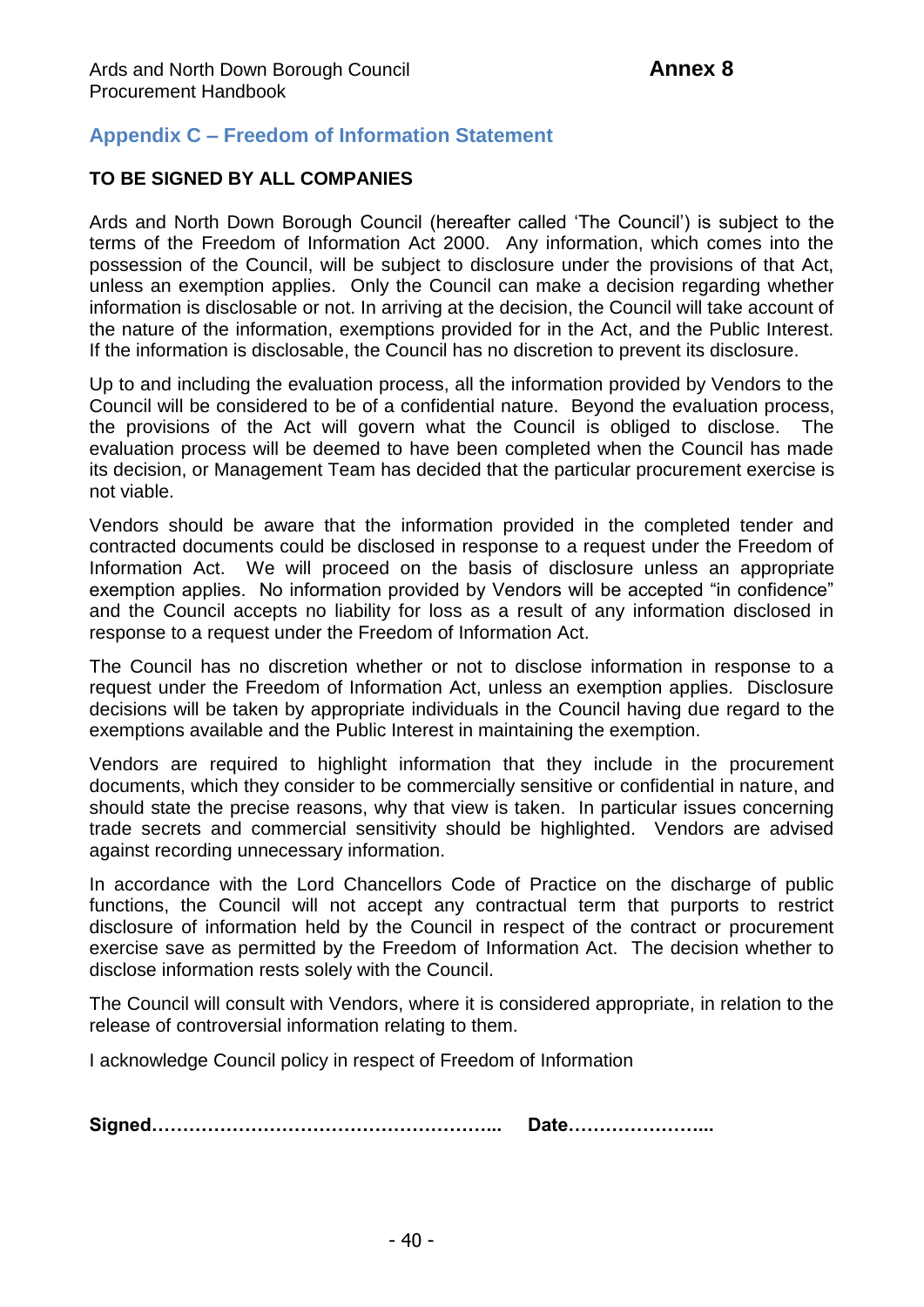## **Appendix D - Form Of Tender**

#### **TO BE COMPLETED BY ALL COMPANIES**

#### **QUOTATION TITLE**: xxxx

FOR

Name of Supplier…………………………………………………………………….

Address……………….……………………………………………………………….

…………………………………………………………………………………………..

I/We…………………………………………………………………………………….

having examined the above works, tender documentation, hereby quote for and undertake to perform the said services in accordance with the terms of the tender documents for the cost of £……………………………..

Unless and until a formal agreement is prepared and executed this tender, together with our written acceptance thereof, shall constitute a binding contract between us.

I/We understand that the Council does not bind itself to accept the lowest or any tender it may receive.

As witness our hand this…………..day of ………………………………………

Signature(s) of Contractor:………………………………………………………..

…………………………………………………………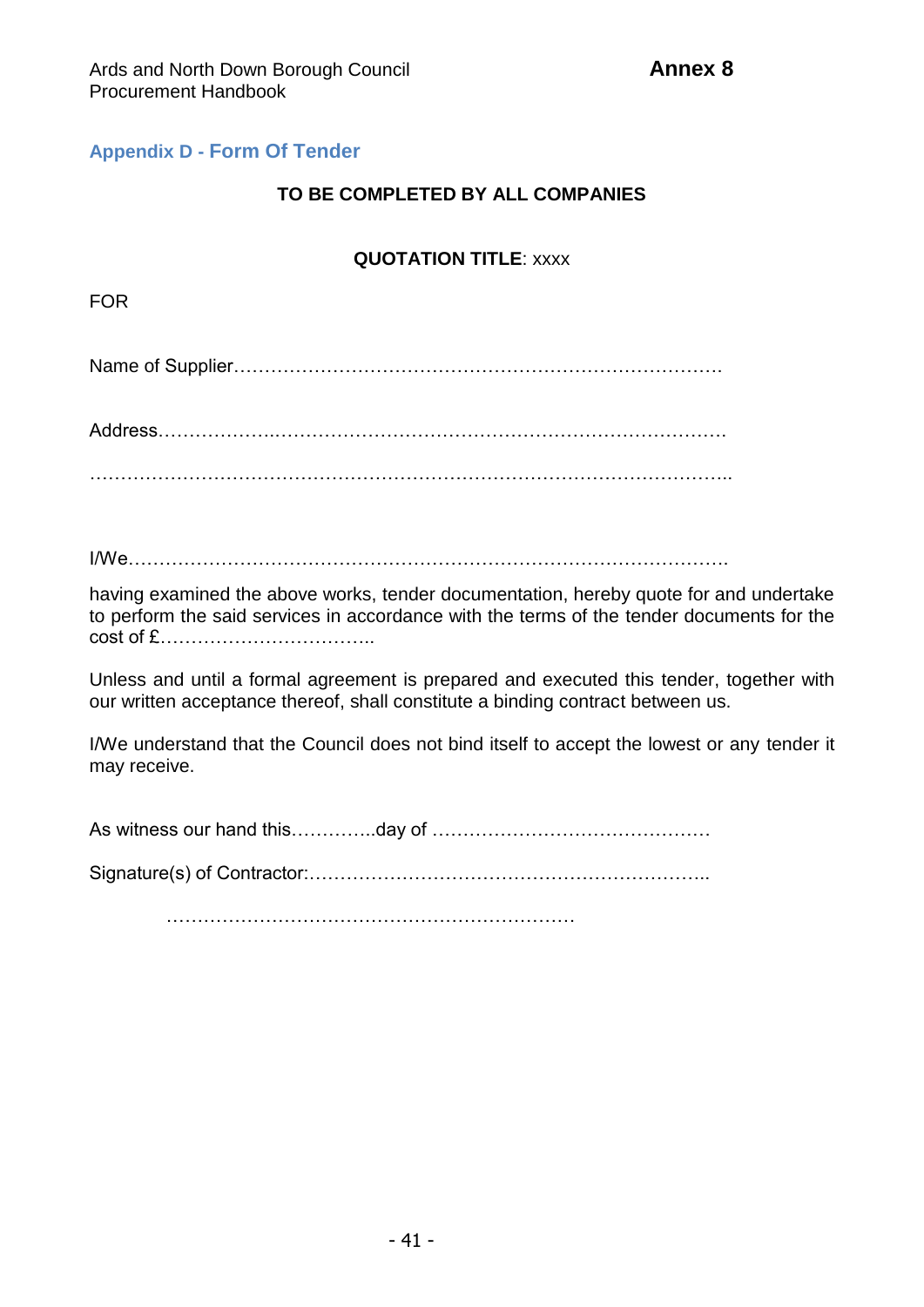## **Appendix E - Contact Details**

## **TO BE COMPLETED BY ALL COMPANIES**

Please complete this form with your company details and include it with your submission:

| 1              |                                                                                                                                                             |
|----------------|-------------------------------------------------------------------------------------------------------------------------------------------------------------|
| $\overline{2}$ |                                                                                                                                                             |
|                |                                                                                                                                                             |
| 3              |                                                                                                                                                             |
| 4              |                                                                                                                                                             |
| 5              |                                                                                                                                                             |
| 6              | Name of person to contact in                                                                                                                                |
| 7              |                                                                                                                                                             |
| 8              | [if different from above]                                                                                                                                   |
| 9              |                                                                                                                                                             |
| 10             |                                                                                                                                                             |
| 11             |                                                                                                                                                             |
| 12             |                                                                                                                                                             |
| 13             | Number of employees: Full time Part time                                                                                                                    |
| 14             | We would invite feedback from companies regarding this tender process. Any<br>suggestions regarding how this exercise might have been improved are welcome: |
|                |                                                                                                                                                             |
|                |                                                                                                                                                             |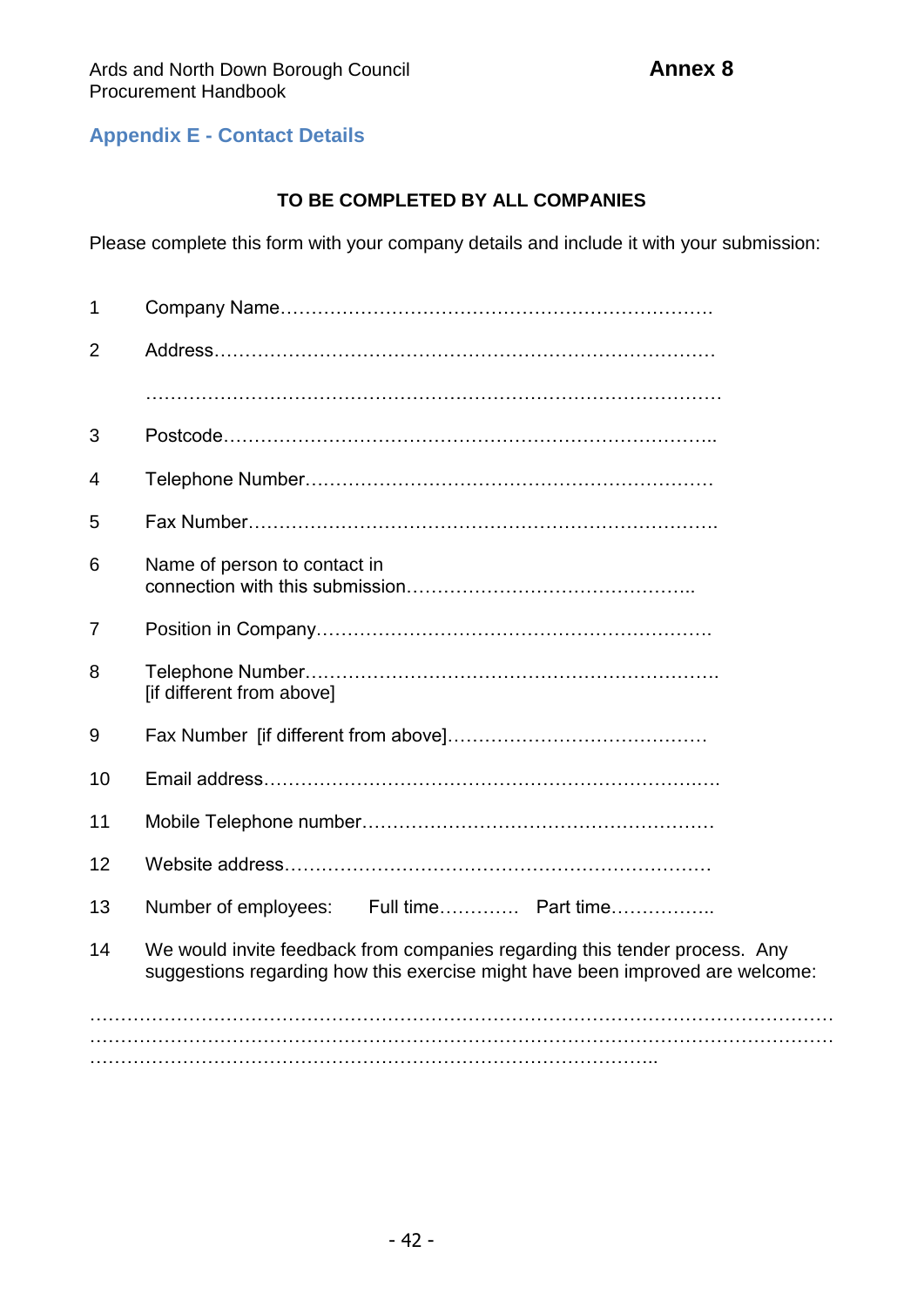## **Tender Template And Guidance**

- i The tender must be given a unique title.
- ii The council logo must be displayed, if this is a funded project please check with the funder to see if they require their logo to be included.

#### Section 1 - Instructions and Invitation to Tender – Points to be amended

- $\bullet$  Invitation to tender insert title
- Insert closing date and time
- Tender name
- Contract period should be included or insert 'refer to specification' if this is not relevant or if it is a tender for goods.
- Evaluation criteria this must be specific to each requirement
- Timetable this should be completed with guidance from the procurement section.

#### Points 5-14 and 16-18 are standard clauses – do not amend.

#### Section 2 – Specification

This is the Terms of Reference or a schedule of goods depending on the specific requirement of your project/tender. Most specifications start with a brief background of the council and a more specific background to the department or section (one paragraph for each would be sufficient).

Please see guidance on drafting of specifications for advice.

#### Conditions of Tender

The general conditions of tender in a specification are fairly standard but can be tailored to be more specific to the terms of reference, terms such as payment, invoicing, insurance or delivery can be amended for each specific requirement. This is in addition to the Council Terms and Conditions for Goods or Supplies and Services – the Council terms cannot be amended.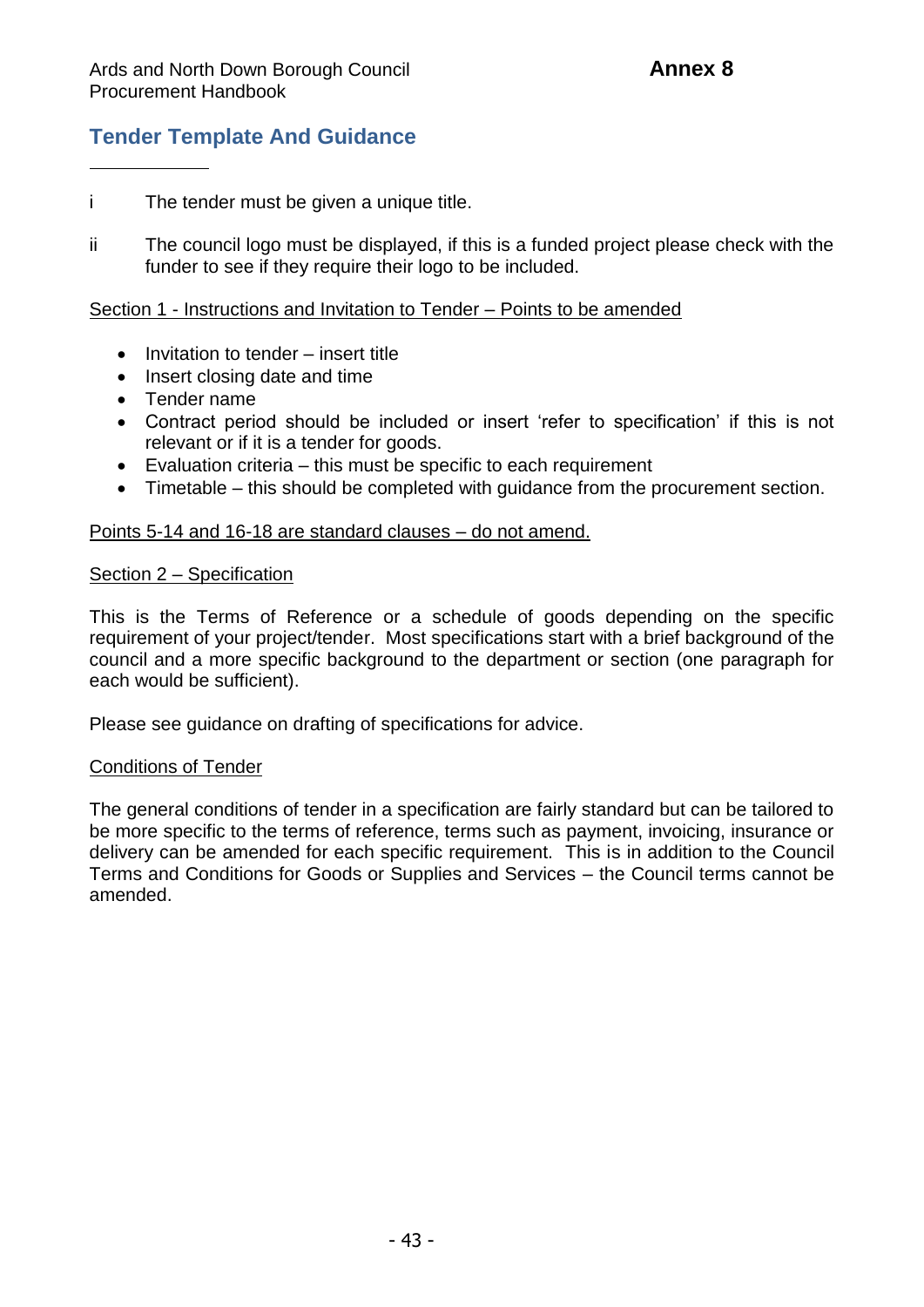

# **Ards and North Down Borough Council**

**TENDER FOR THE PROVISION OF XXXX**

Ards and North Down Borough Council Town Hall, The Castle BANGOR Co Down, BT20 4BT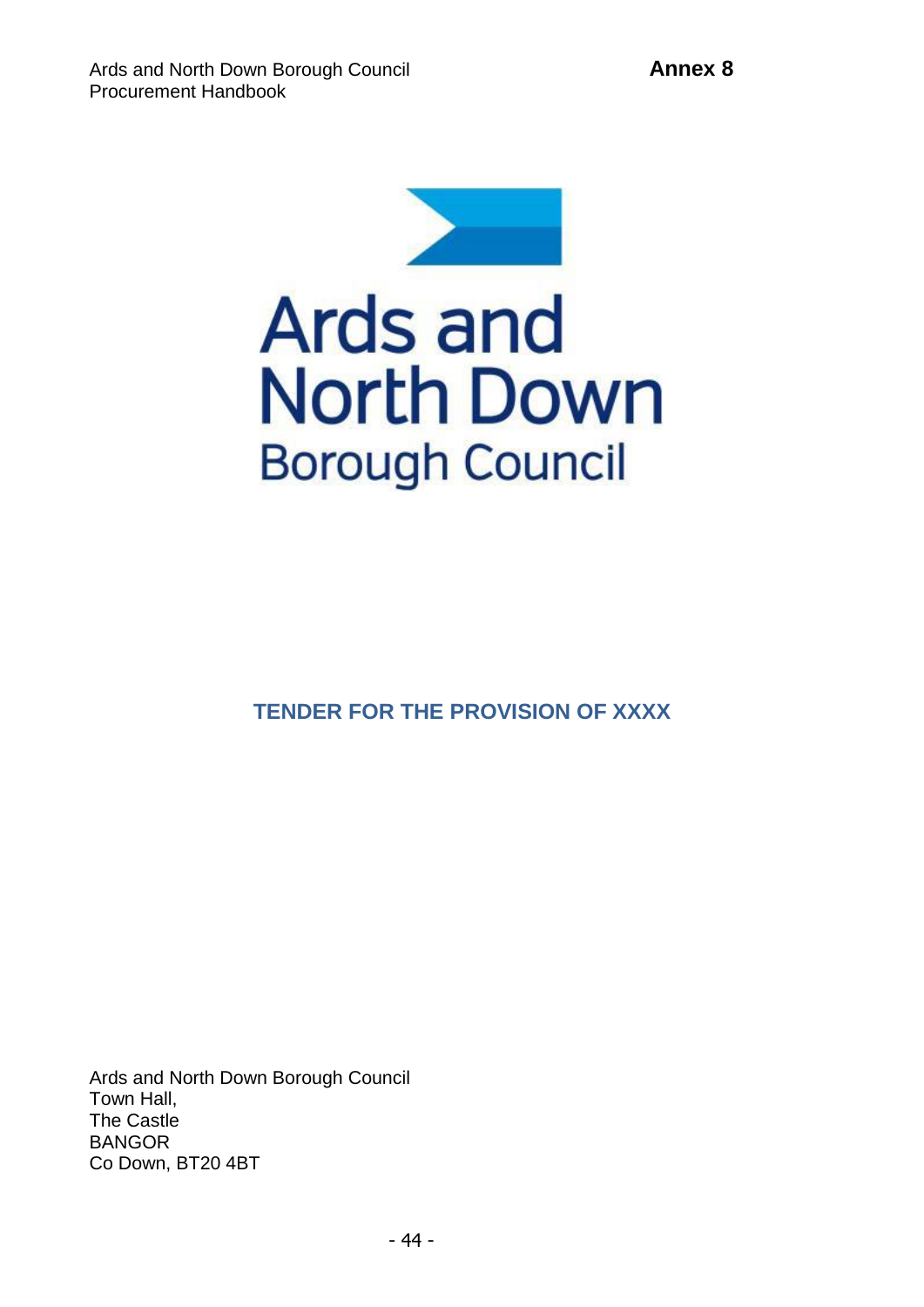SECTION 1

# INSTRUCTIONS AND INFORMATION FOR TENDERERS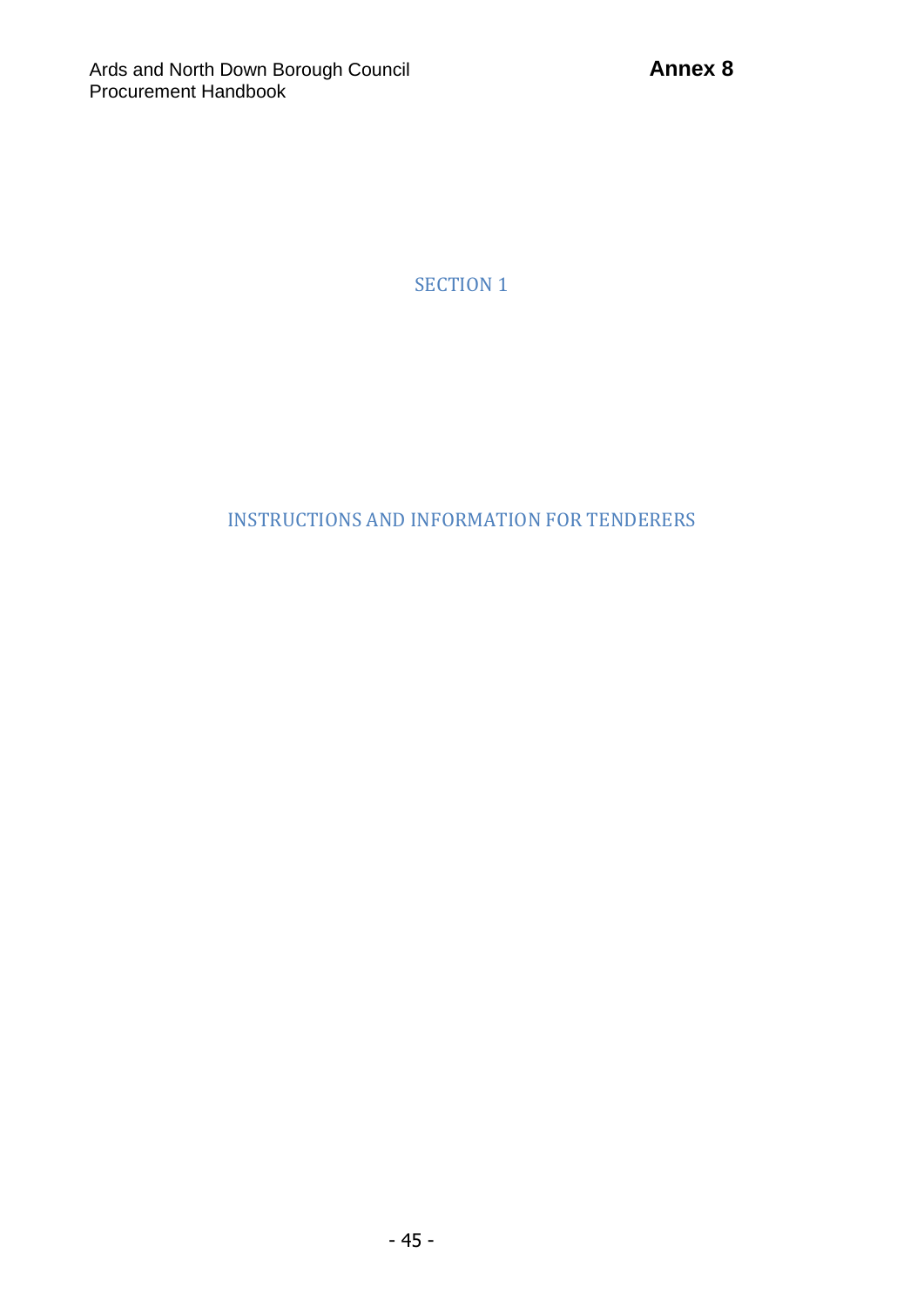## **1. INVITATION TO TENDER**

Tenders are sought by Ards and North Down Borough Council for the Provision of xxxx.

The Tenderer shall be deemed to have satisfied itself before submitting its tender as to the accuracy and sufficiency of the rates and prices stated in their tender which shall (except in so far as is otherwise provided in the Contract) cover all the Contractor's obligations under the Contract and the Contractor shall be deemed to have obtained for itself all necessary information as to risks and any other circumstances which might reasonably influence or affect the Contractor's tender.

### **2. SUBMISSION OF TENDER**

Tenders should be returned no later than 3pm on xxxx 2015.

Tenders received after this time will NOT be considered.

Tenders may only be submitted via the https://e-sourcingni.bravosolution.co.uk portal. If you encounter any difficulties registering on the e-Sourcing NI site or difficulty in accessing the information quoted, please contact the BravoSolution Supplier Helpdesk on 0800 368 4850, open Monday to Friday 9am to 6pm.

Tenders submitted by post, fax or email will be rejected.

When tender submissions are made online via the eSourcing NI site, you will receive confirmation of receipt automatically.

All technical questions relating to the tender should be directed through the secure messaging area found within the tender to the BUYER.

All technical questions relating to the process of responding and replying to the tender must be directed to the BravoSolution Supplier Helpdesk (0800 368 4850 open Monday to Friday 9am to 6pm).

All submissions must be in English and prices in Sterling, exclusive of VAT.

#### **3. CONTRACT PERIOD**

The Contract start date is as detailed in the Tender Specification, the Contract will initially be awarded for a period of one year with an option to extend for a further 2 x 12 month periods, to be reviewed annually.

#### **4. CLARIFICATION**

Before submitting a tender, clarification should be sought on any points of doubt. The deadline for receipt of points for clarification is three working days (3pm on xxxx 2015) before the tender return date and time. During the tender period requests for clarification cannot be made by telephone or in person, requests for clarification must be made via the e-Sourcing NI site.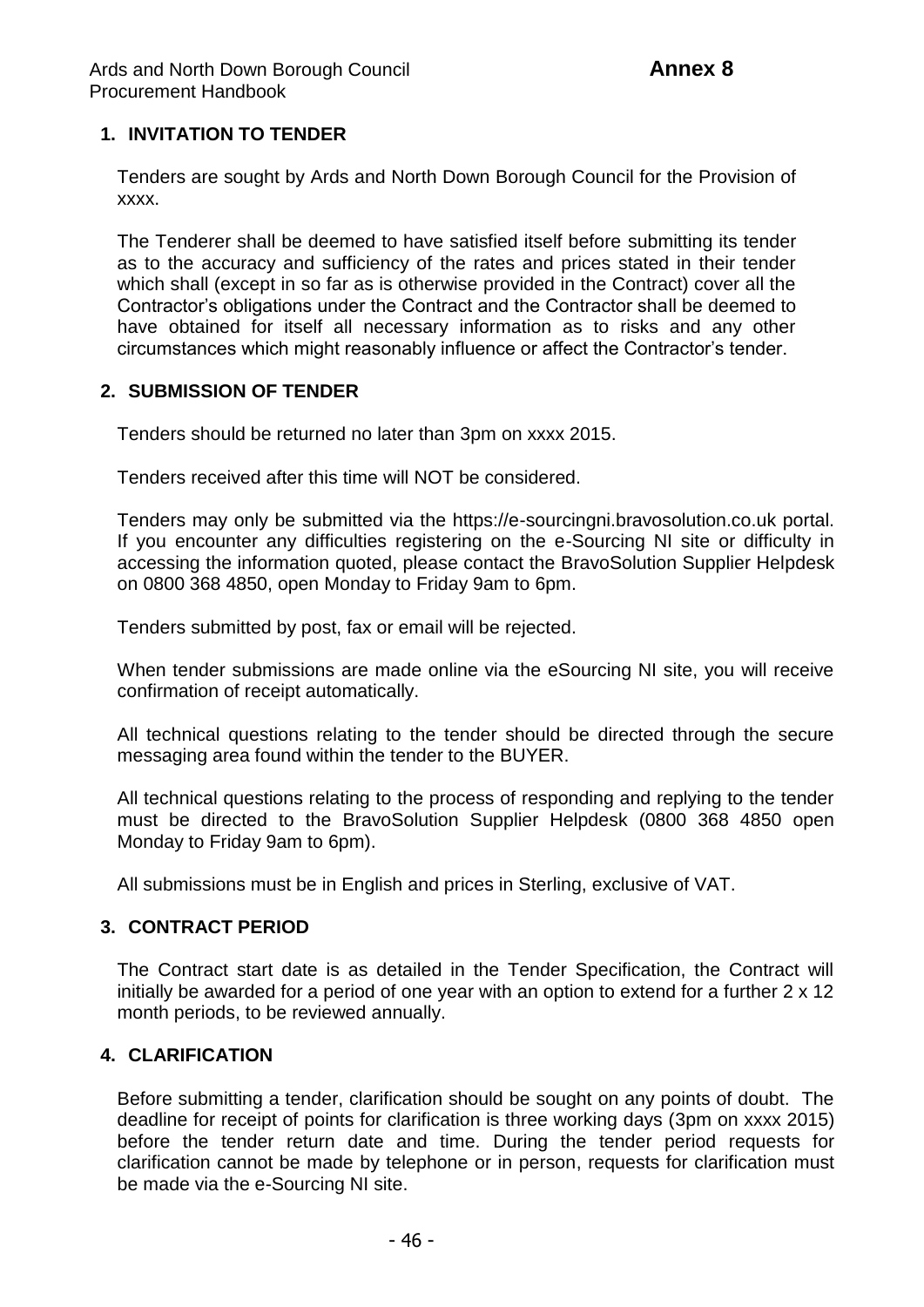The tenderer will be expected to have satisfied itself that the tender price submitted will cover all expenses and obligations under the Contract, the Specification and the Conditions are acceptable, before the tender is submitted. No claims can subsequently be made for omissions.

#### **5. WRITTEN ACCEPTANCE**

Acceptance by the Council will only be made by written instruction to the successful Contractor.

#### **6. EXPENSES AND LOSSES**

The Council shall not be responsible for, or pay for, any expenses or losses that may be incurred by any tenderer in preparing their tender proposals. It is the responsibility of prospective tenderers to obtain for themselves, at their own expense, any additional information necessary for the preparation of their tenders

#### **7. LOWEST TENDER**

The Council is not bound to accept the lowest or any tender or part thereof.

#### **8. CONFIDENTIALITY**

Tenderers should treat the tender documents as private and confidential between the tenderer and the Council. Tenderers should note that the Council shall use the tender documents for the purposes of evaluation and that the tender documents held will be destroyed in line with Council disposal schedules.

### **9. RIGHT TO ISSUE FURTHER INSTRUCTIONS**

During the tendering period, the Council reserves the right to make changes to the Contract Documentation and the tenderer, will without reservation, accept such changes. Should it be necessary for the Council to amend the tender documentation in any way, prior to receipt of tenders, all tenderers who have downloaded documents will be notified simultaneously via the eSourcing NI portal.

#### **10.SUSTAINABLE DEVELOPMENT, ENVIRONMENTAL MANAGEMENT AND BIODIVERSITY**

The Council is committed to the principles of Sustainable Development, Environmental Management and protection of biodiversity. All tenderers should be aware of the Council's Sustainability and Environmental Policy and agree to abide within its principles. Tenders must follow and adhere to any Environmental Management procedures concerning the provision of goods and services to the Council. The Council is committed to furthering the conservation of biodiversity and requires tenders to be mindful of this and where appropriate ensure that goods and services do not adversely affect local or global biodiversity.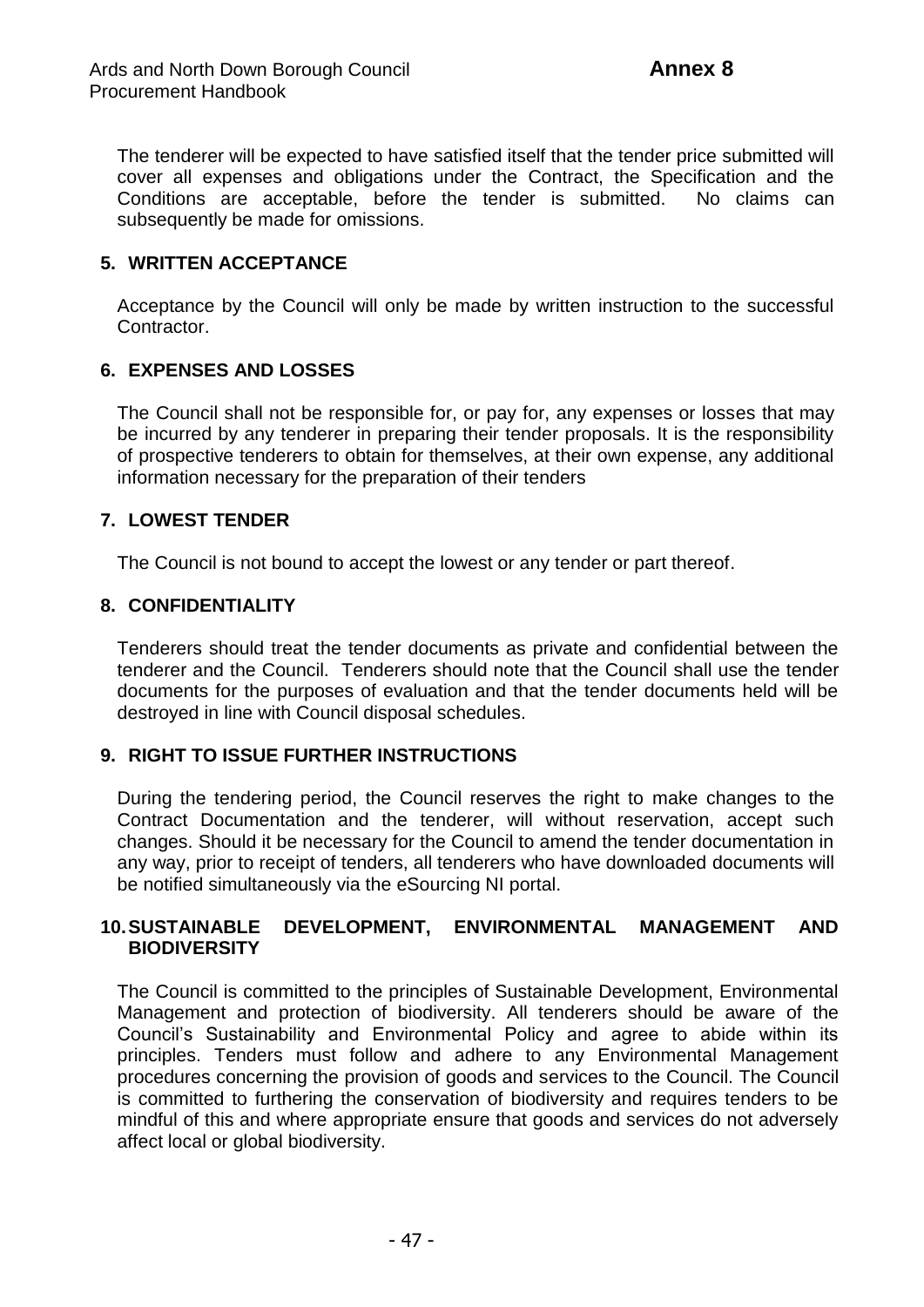## **11.ASSÚMPTIONS**

Tenderers must not make assumptions the Council have prior knowledge of their organisation or their service provision. Tenderers will only be evaluated on the information provided in their response.

#### **12.COMPLIANCE**

Tenders must be submitted in accordance with these Instructions to Tenderers. Failure to comply may result in a Tender being rejected by the Council.

#### **13.PERIOD TENDERS ARE TO BE HELD OPEN**

Tenders must remain valid for acceptance for a period of three months from the closing date for submission of tenders.

#### **14.QUALIFIED TENDERS**

Qualification of tenders may result in rejection thereof.

#### **15.EVALUATION CRITERIA**

Tenders for each area will be evaluated using the following criteria and associated weightings.

In order to submit your response via eSourcingNI you are required to click 'My Response' in the menu on the left hand side of the screen and then click 'Create Response' to answer the on line questions and upload attachments where appropriate within the Qualification, Technical and Commercial Areas. These responses can be retracted and re-submitted any time before the closing date. Once you have entered your response and attached all the requested documents, you must click 'Submit Response' in order for your tender to be considered for evaluation.

A two stage process will be used to assess tenders for this project.

#### **Stage 1 – Selection Criteria**

Minimum Standards of Experience Pass/Fail

In order to qualify for Stage 2 of the evaluation process, Tenderers must clearly demonstrate that they meet the minimum standards of experience set out below. The proposed team of personnel involved in delivering the project must demonstrate relevant experience within the last 3 years in the following key areas;

X

X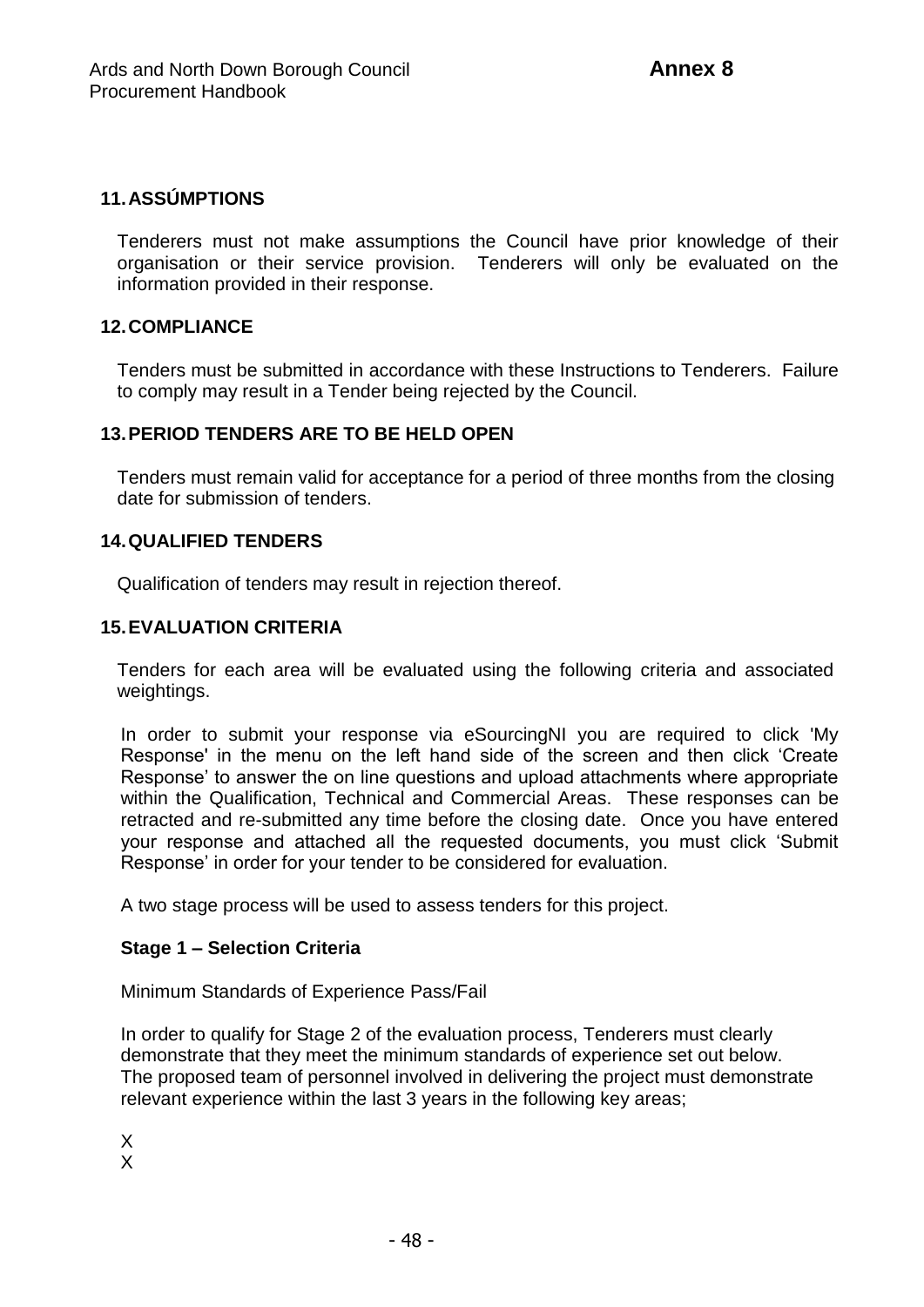Note: Failure to provide evidence to demonstrate that the proposed team of personnel can meet the minimum standards of experience as detailed above will result in the elimination of your tender submission.

Those tenders which successfully demonstrate the minimum standards of experience will move on to stage 2 and their submission will then be evaluated against the following criteria.

#### **Stage 2 – Award Criteria**

Tenders will be evaluated using the following criteria and associated weightings:

#### Methodology 60%

Full details of your methodology for carrying out the Contract Requirements which must include a proposed programme of work which details delivery of each element of the requirements including resource allocation against each key activity and project management arrangements. Proposals must include a timetable outlining the key activities, delivery of the Project Outputs (as listed in the Terms of Reference) and timescales involved in the project.

#### Cost 40%

The attached Schedule of Rates and Inputs must be included in costing this project. The total price should exclude VAT. The names of each member of staff to be involved in the project must be given against the relevant key activities.

#### **Format of Response**

#### **Stage 1: Selection Criteria**

#### Minimum standards of Experience

Tenderers must complete the attached 'Minimum Standards of Experience' Pro-forma (Appendix 1) for all proposed personnel clearly demonstrating that they have the minimum standards of professional ability detailed above. To demonstrate previous experience the examples provided must be within the last 3 years and must include the following:-

- **Project Title and Brief Summary**
- Start date and completion date for project
- Individuals role and duties within each project
- $\cdot$  Relevance to this project
- Relevance to the selection criteria

Tenderers are required to upload your response as directed on eSourcing NI.

Note: Failure to complete the attached 'Minimum Standards of Experience' Pro-Forma (Appendix 1) to demonstrate that the proposed team of personnel can meet the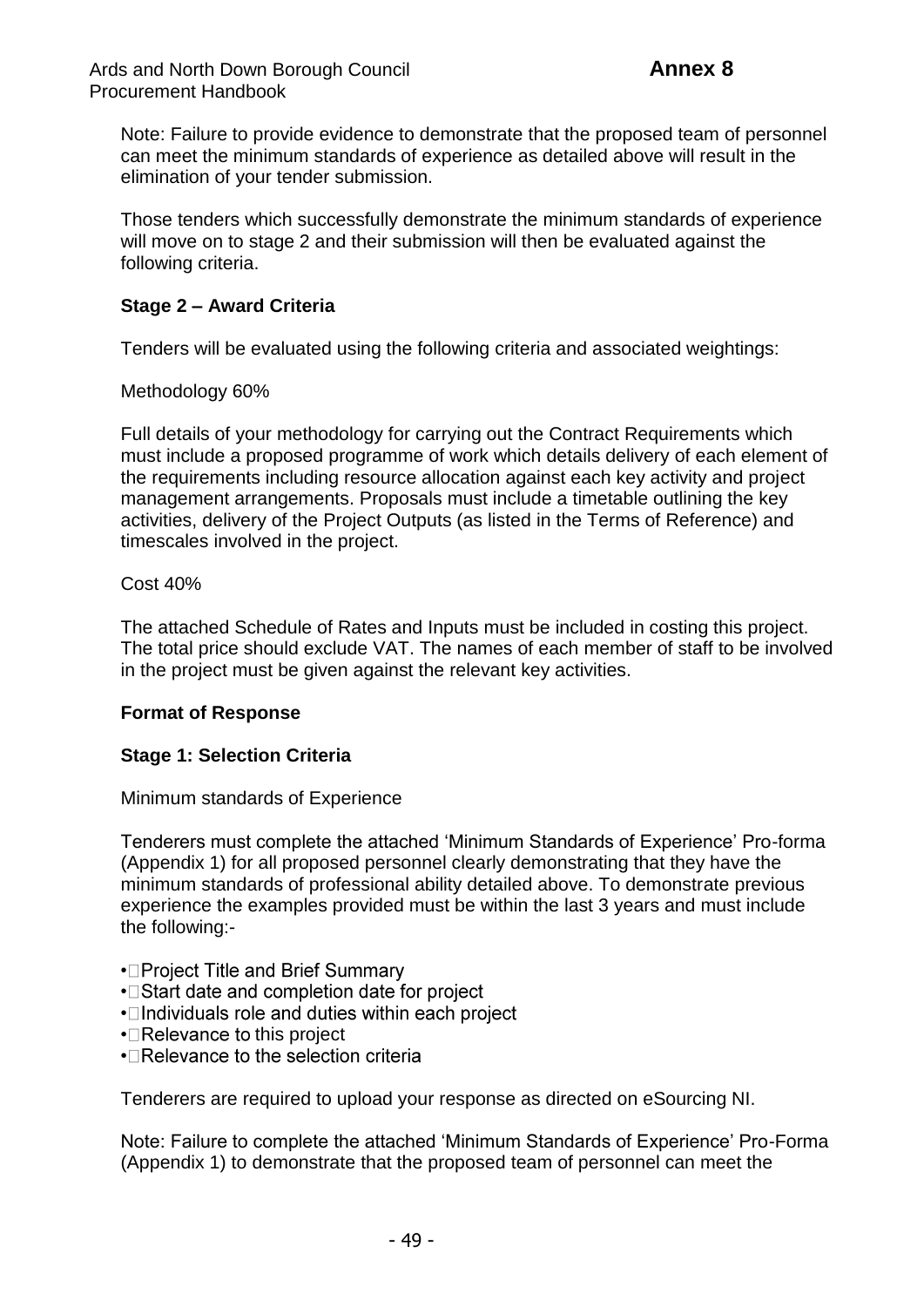minimum standards of experience as detailed above will result in the elimination of your tender submission.

Only information contained within Appendix 1 will be considered when assessing the minimum standards of experience.

#### **Stage 2: Award Criteria**

Tenderers must devote a section of their tender submission detailing their methodology for carrying out the contract requirements as described in the Terms of Reference and taking account of the criteria detailed below:

Full details of your methodology for carrying out the Contract Requirements must include a proposed programme of work which details delivery of each element of the requirements including resource allocation against each key activity and project management arrangements. Proposals must include a timetable outlining the key activities, delivery of the Project Outputs (as listed in the Terms of Reference) and timescales involved in the project.

#### **16.QUALIFICATION ENVELOPE**

The Qualification envelope includes online questions relating to this project which are mandatory and are required to be answered. In addition to project specific questions, there are a number of questions relating to the following;

- Form of Tender:
- Bribery, Collusion and Canvassing Declaration;
- Fair Employment and Treatment (Northern Ireland) Order 1998;
- Freedom of Information Statement:
- Data Protection;
- Conflict of Interest Statement;
- Vat Registration;
- Terms and Conditions Services; and
- Confirmations.

The successful tenderer may be required to complete and sign an original copy of the Form of Tender at the award stage of this competition.

There is a requirement to fully complete all information requested in the Qualification Envelope. Failure to do so may result in a void tender.

It is important that tenderers take note of Ards and North Down Borough Council's 'ANDBC Terms and Conditions – Services' as found in the Business section of the Council's website: www.ardsandnorthdown.gov.uk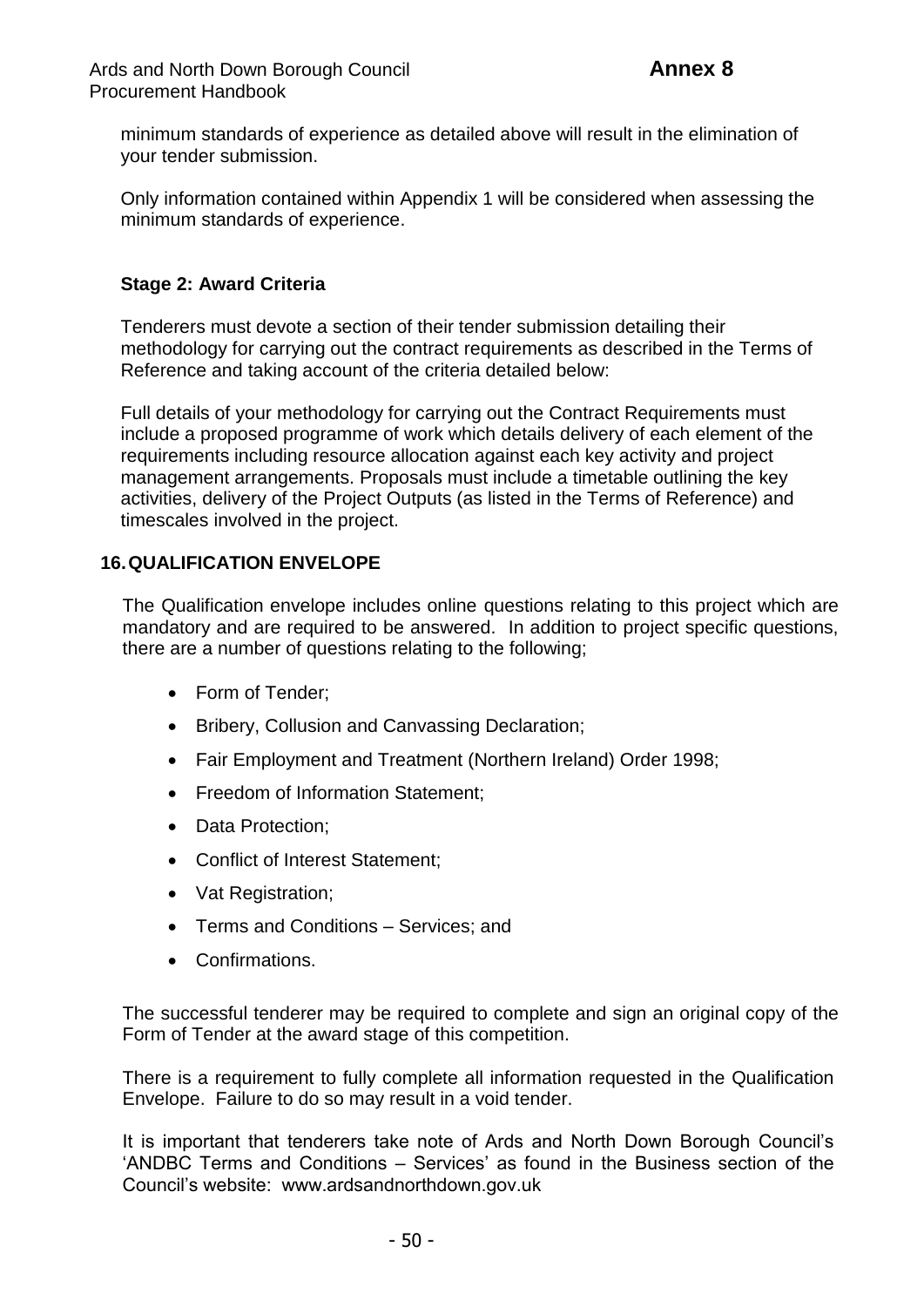You will need to indicate that you agree and accept these Terms and Conditions within the Qualification Envelope.

#### **17.ASSIGNMENT AND SUBCONTRACTING**

As per clause 21 of the Council terms and conditions, which must be agreed to within the qualification envelope on submission of any tender response, the Contractor shall not assign, mortgage, charge or otherwise transfer any rights or obligations under this Contract without the prior written consent of the Council.

The Contractor shall not sub-contract any portion of the Contract without the prior consent of the Council. Sub-contracting any part of the Contract shall not relieve the Contractor of any obligation or duty attributable to it under the Contract.

The Contractor shall provide the Council with a list of all personnel engaged by its subcontractors and any subsequent amendments thereto and shall ensure that all other requirements of the Council are observed and complied with by any subcontractor.

Where the Council has consented to the placing of sub-contracts, copies of each subcontract shall be sent by the Contractor to the Council immediately it is issued.

#### **18.PRICE ADJUSTMENT ON EXTENSION OF THE INITIAL CONTRACT PERIOD**

The Contract Price shall apply for the Initial Contract Period. In the event that the Client agrees to extend the Initial Contract Period, the Client shall, in the 6 month period prior to the expiry of the Initial Contract Period, enter into good faith negotiations with the Contractor (for a period of not more than 30 Working Days) to agree a variation in the Contract Price.

If the Parties are unable to agree a variation in the Contract Price, the Contract shall terminate at the end of the Initial Contract Period.

If a variation in the Contract Price is agreed between the Client and the Contractor, the revised Contract Price will take effect from the first day of any period of extension and shall apply during such period of extension.

Any increase in the Contract Price shall not exceed the percentage change in the Office of National Statistics' Consumer Prices Index (CPI) (or another such index specified in the Pricing Schedule) between the Commencement Date and the date 6 months before the end of the Initial Contract period.

#### **19.PROCUREMENT TIMETABLE**

The timetable for procurement is detailed in the table. Whilst every attempt will be made to adhere to the timetable, delays may occur during the tendering phase. This timetable cannot be guaranteed and is indicative only. If significant variations occur to the timescales indicated, the Council will keep tenderers updated using the eSourcingNI messaging system.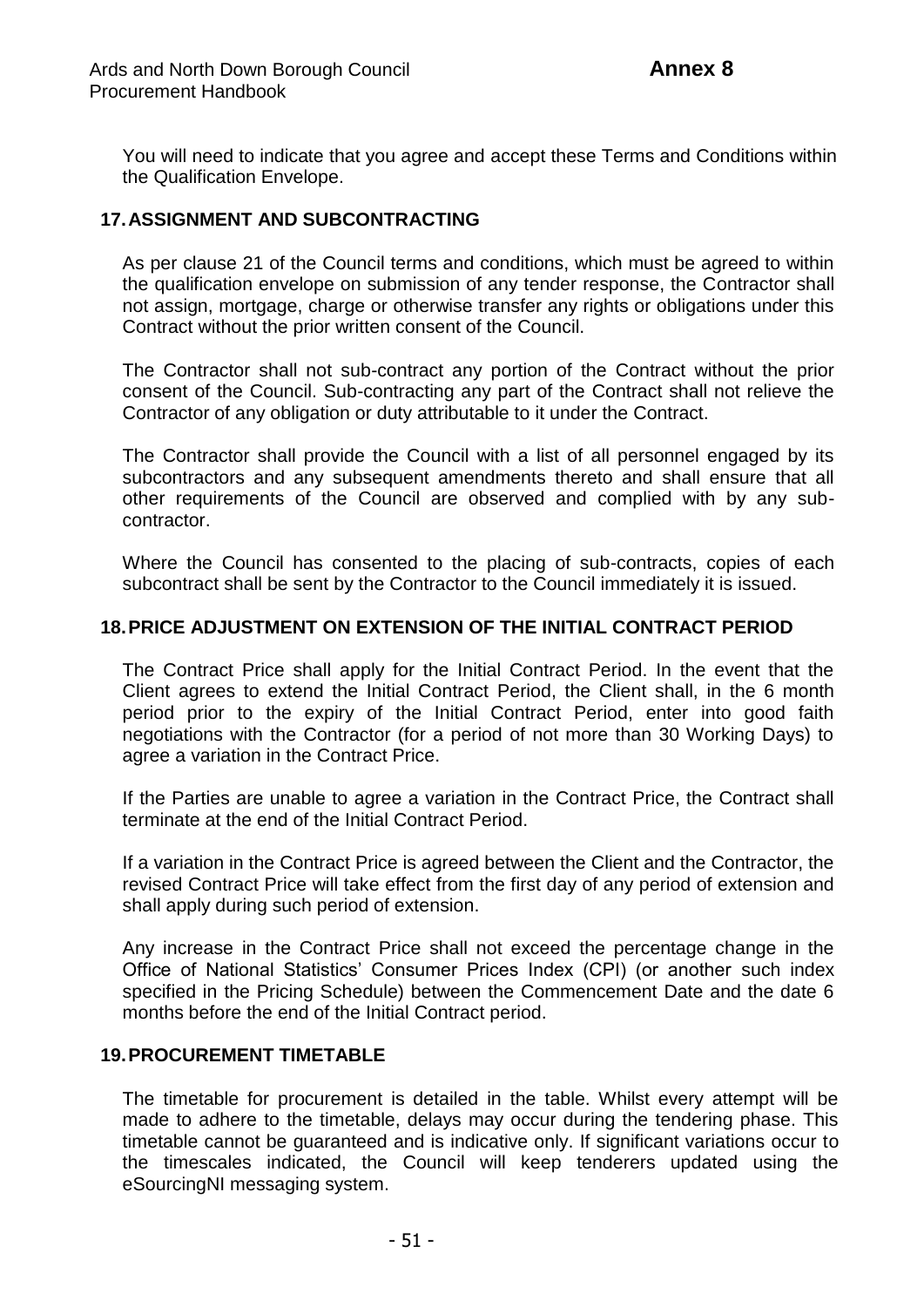| <b>Procurement Activity</b>          | <b>LATEST DATE</b> |
|--------------------------------------|--------------------|
| <b>Publish Advert</b>                | 3 April 2015       |
| Publish documentation on eSourcingNI | 3 April 2015       |
| Closing date for return of Tenders   | 11 May 2015        |
| <b>Report to Council</b>             | 9 June 2015        |
| <b>Award Contract</b>                | 22 June 2015       |
| Contract commence                    | 1 July 2015        |

### **20.OTHER INFORMATION**

Tenderers should note that where quantities are given in this specification, they are only estimates and shall not be binding on the Council. Staffing requirements are subject to changes in demand and the type and expenditure profiles for previous years are given only as a guideline and are not based on any anticipated requirements during the Contract period.

Any contracts awarded as a result of this tender competition will be based on the most economically advantageous offer, which offers Best Value.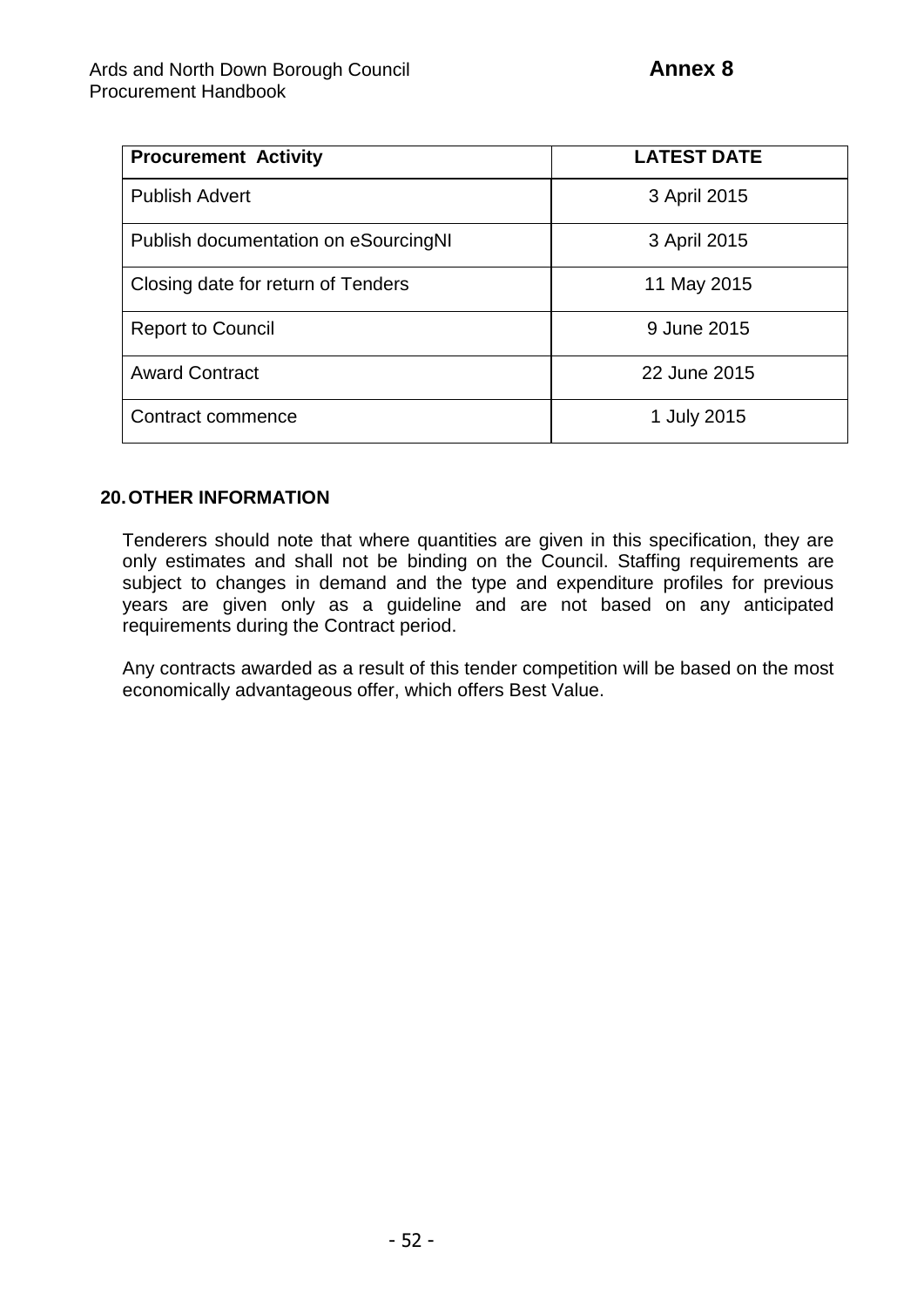**SECTION 2**

## **TENDER SPECIFICATION**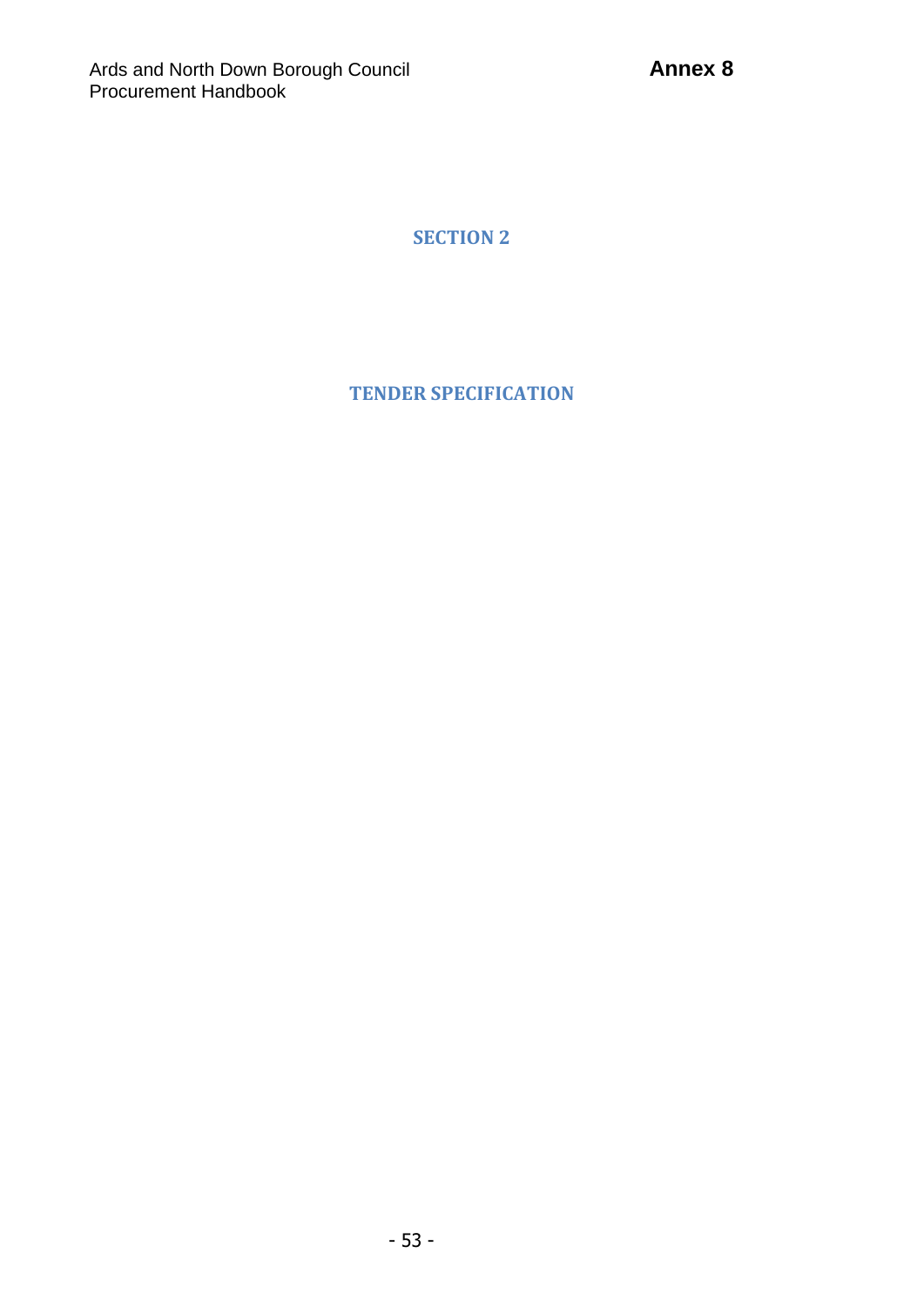#### **Client Background and Service Requirements**

#### **Local Government Reform**

The reform of local government has seen the reduction of 26 councils to 11 with an implementation date of 1 April 2015.

The new councils will be stronger, more efficient and will deliver more effective services. They will be citizen focused, responding to the needs, aspirations and concerns of their communities. In partnership with others, they will guide the future development of their areas.

Legislation has been made to define the boundaries of the 11 new local government districts. It also sets the number, boundaries and names of the wards into which each district will be divided.

The Local Government Act (Northern Ireland) 2014 is now in place, and introduces the legislative framework for the new councils.

#### **Functions to transfer from central to local government**

The package was agreed by the Executive in April 2013. Powers will transfer in planning, roads, urban regeneration, community development, housing, local economic development and local tourism. The transfer will also include spot listing of buildings and greater involvement of local government in local sports decisions. Councils will also have a new statutory duty of Community Planning and the General Power of Competence:

#### **Community planning**

This will provide a framework within which Councils, departments, statutory bodies and other relevant agencies and sectors can work together to develop and implement a shared vision for promoting the economic, social and environmental well-being of their area based on effective engagement with the community.

#### **General Power of Competence**

This will enable a council, in broad terms, to act with similar freedom to an individual, unless there is a law to prevent it from doing so. It would provide a council with the ability to act in its own interest and to develop innovative approaches to addressing issues in its area.

#### **Client Background and Reform**

The new local authority of Ards and North Down Borough Council (the Council) has existed in shadow form since the elections of May 2014 and has assumed full responsibility from 1 April 2015 for the delivery of services and functions of two legacy councils (Ards Borough Council and North Down Borough Council), along with other functions transferring from central government. This may result in a review of this service across the new borough.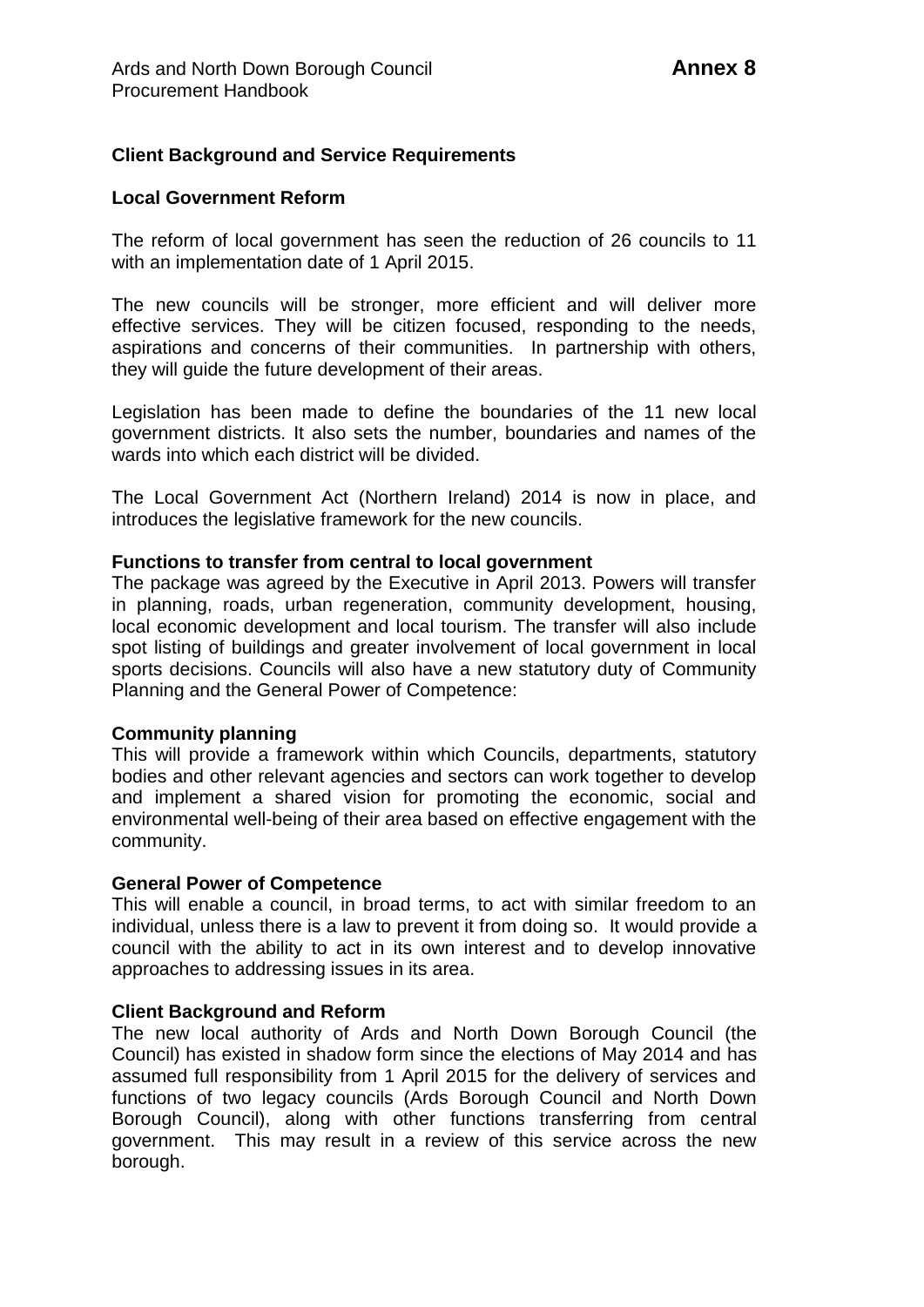Further information about the Council can be found on the Council's website at http://www.ardsandnorthdown.gov.uk

#### **Range of Services**

The Council engages in the usual range of Local Authority activities including Leisure Services, Community Services, Parks and Open Spaces, Tourism, Cultural Facilities, Refuse Collection, Street Cleansing, Environmental Health/Technical, Registration of Deaths, Births and Marriages, Burial Grounds, Public Conveniences, Administration, Employment, Finance, Economic Development and Planning/Building Control amongst others. It is envisaged that these services will be expanded to incorporate other Central Government functions under the Review of Public Administration and Local Government Reform e.g. planning – covering local Development Plan functions, development management and enforcement, Local Roads, Public Realm, Rural Development, Urban Regeneration and Community Planning, and Local Economic Development.

The Council has identified a need for the following requirement….

Please see Guidance note on the writing of specifications or contact the procurement office for further information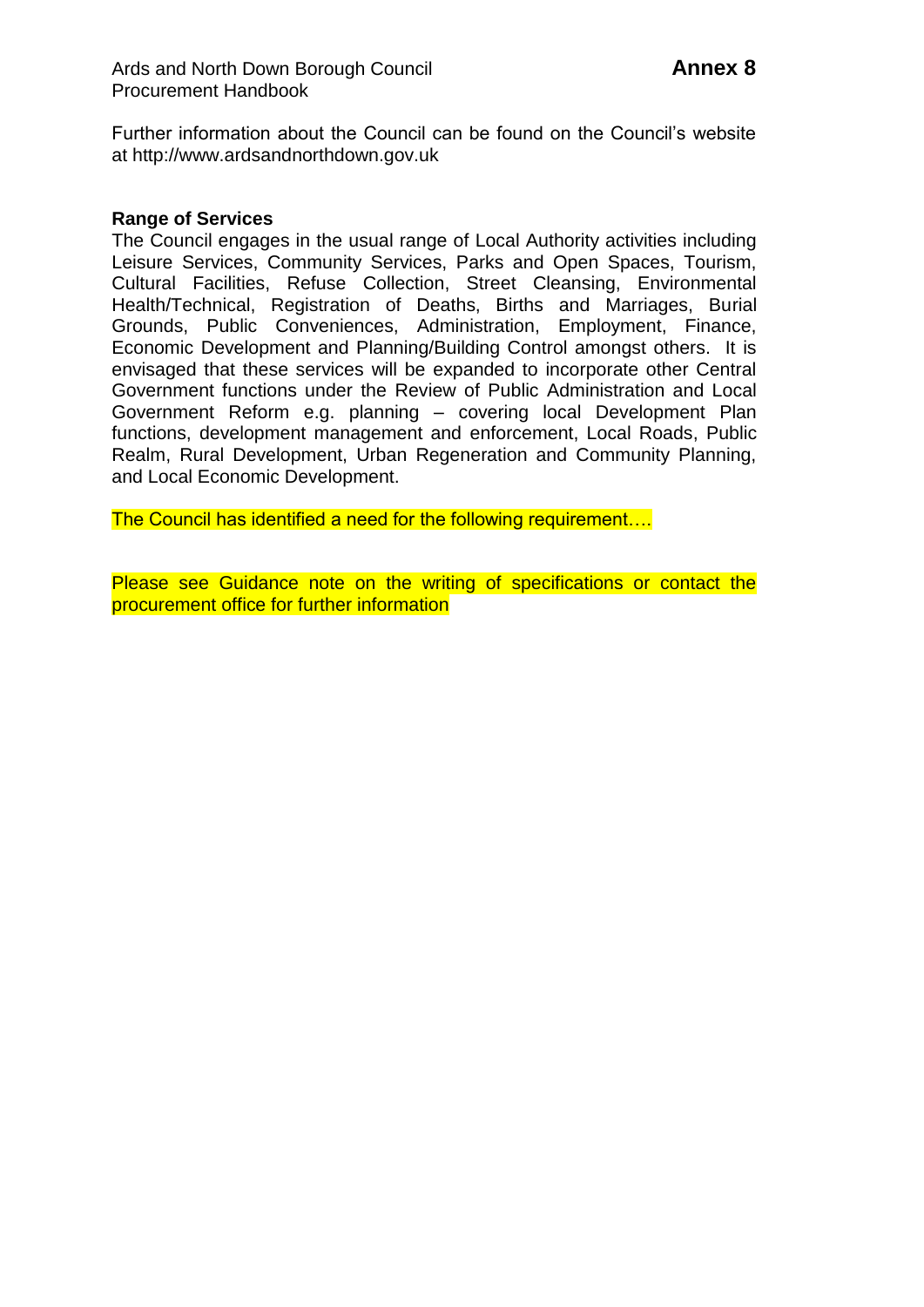## **Standard Appendices**

## **PLEASE ENSURE THAT YOU HAVE READ AND COMPLETED WHERE NECESSARY**

- A Bribery, Collusion and Canvassing Declaration
- B Fair Employment Declaration
- C Freedom of Information Statement
- D Form of Tender
- E Contact Details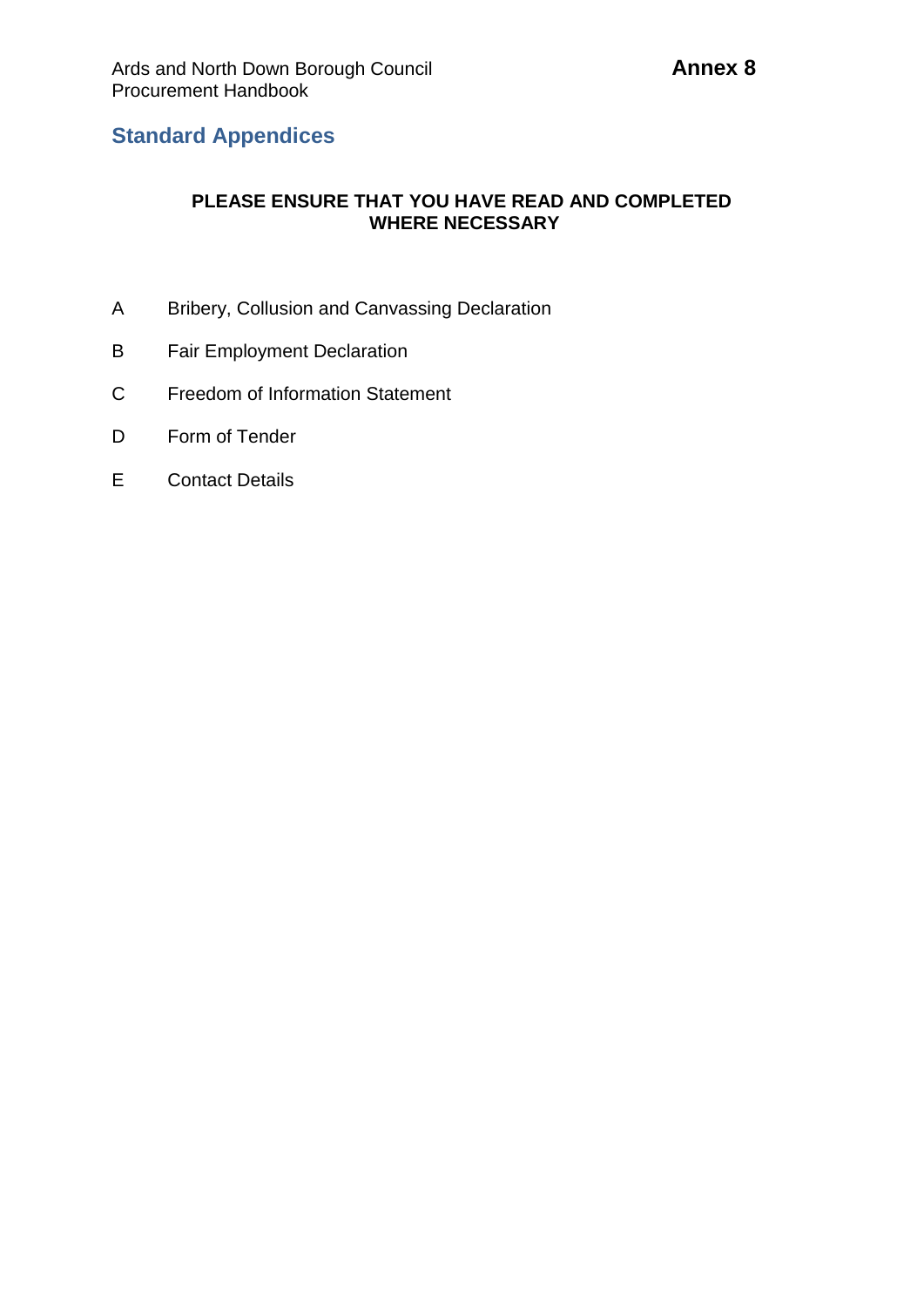#### **Appendix A – Bribery, Collusion & Canvasing Declaration**

#### TO BE COMPLETED BY ALL COMPANIES

#### TENDER TITLE:

I / We certify that this is a bona fide tender and that we have not fixed or adjusted the amount of the quotation by or under or in accordance with any agreement or arrangement with any other person. We also certify that we have not done, and we undertake that we will not do at any time before the hour and date specified for the return of this quotation, any of the following acts: -

Communicate to a person other than the person calling for those quotations, the amount or approximate amount of the proposed tender, except where the disclosure, in confidence, of the approximate amount of the tender was necessary to obtain insurance premium quotations required for the preparation of tender.

Enter into any agreement or arrangement with any other person that he shall refrain from quoting or as to the amount of any quotation to be submitted.

Offer or pay or give or agree to pay or give any sum of money or valuable consideration, directly or indirectly to any person for doing or having done or causing or having caused to be done, in relation to any other tender or proposed tender for the said work, any act or thing of the sort described above.

Engaged in any activity, practice or conduct which would constitute an offence under sections 1, 2 or 6 of the Bribery Act 2010 if such activity, practice or conduct had been carried out in the UK;

In this certificate the word "person" included any persons and anybody or association, corporation or unincorporated and "any agreement or arrangement" included any such transaction, formal or informal and whether legally binding or not.

I / We hereby certify that I / we will / will not comply with all applicable laws, statutes, regulations, and codes relating to anti-bribery and anti-corruption including but not limited to the Bribery Act 2010 (Relevant Requirements);

I / We hereby certify that I / we have not and will not canvas or solicit any Member, Officer or Employee of the Council in connection with the preparation, submission and evaluation of this quotation or award or proposed award of the contract and that to the best of my / our knowledge and belief, no person employed by me / us or acting on my / our behalf has done, or will do, such an act.

I / We hereby certify that, to the best of my / our knowledge and belief, no person who is a Councillor, Officer, Servant or Agent has any direct or indirect interest, in or connection with, the Organisation.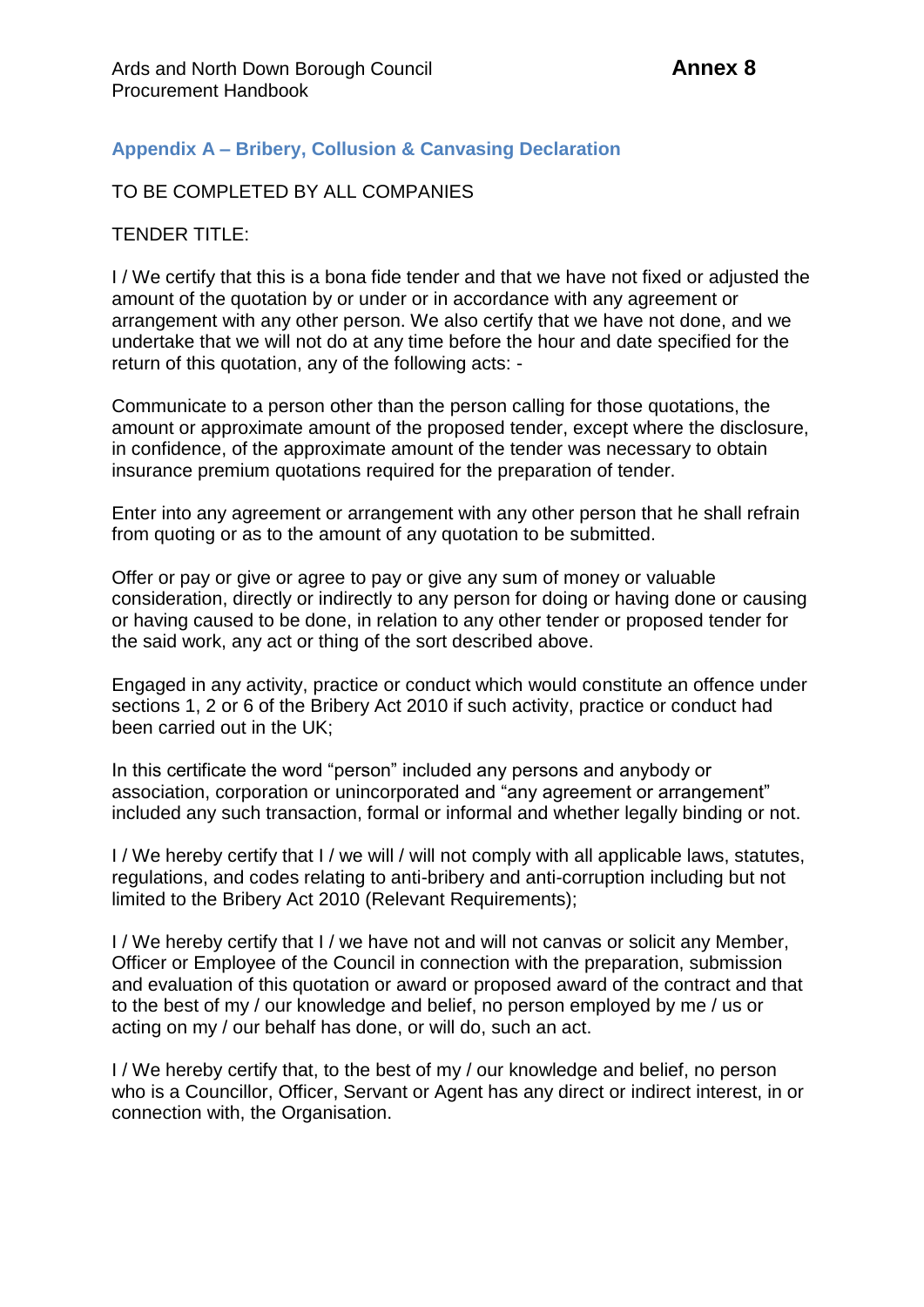| 1/We                                               |                                                                                     |
|----------------------------------------------------|-------------------------------------------------------------------------------------|
| Of (insert)<br>address)                            |                                                                                     |
| Collusion and Canvassing Clauses as detailed above | hereby declare that I am / we are in acceptance of the requirements of the Bribery, |
| Signed By                                          |                                                                                     |
| Duly authorised to sign for and on<br>behalf of    |                                                                                     |
| Dated                                              |                                                                                     |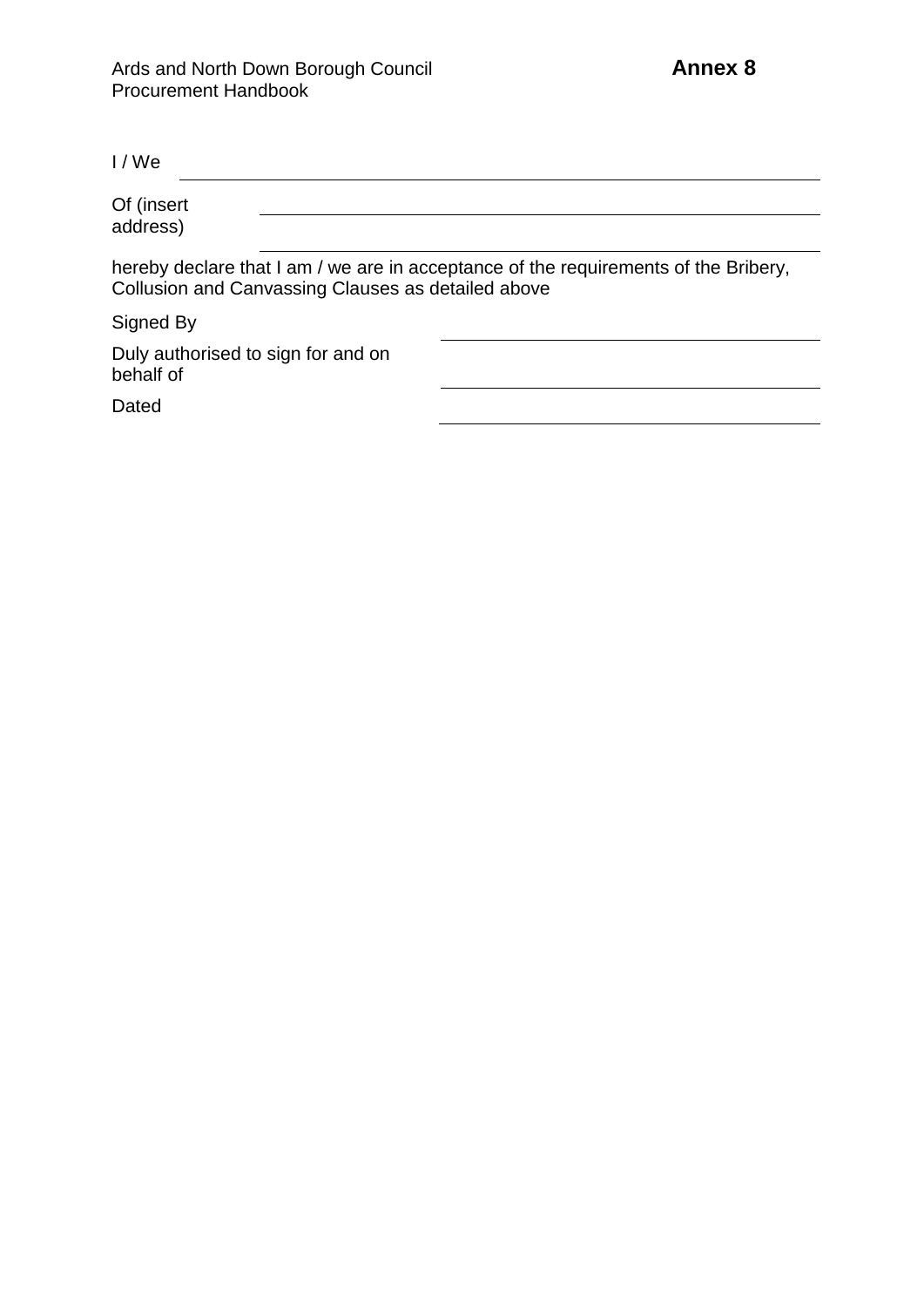## **Appendix B – Fair Employment Declaration**

#### TO BE SIGNED BY ALL COMPANIES

## FAIR EMPLOYMENT

DECLARATION AND UNDERTAKING TO BE SIGNED BY ALL CONTRACTORS

ARDS AND NORTH DOWN BOROUGH COUNCIL

FAIR EMPLOYMENT AND TREATMENT [NI] ORDER 1998

- 1. Article 64 of the Fair Employment and Treatment [N.I.] Order 1998 ["the Order"] provides interalia that a public authority shall not accept an offer to execute any work or supply any goods or services where the offer is made by an unqualified person in response to an invitation by the public authority to submit offers. Article 64 also provides that the Public Authority shall take all such steps as are reasonable to secure that no work is executed or goods or services supplied for the purpose of such contracts as are mentioned above by an unqualified person.
- 2. An unqualified person is either an employer who, having been in default in the circumstances specified in Article 62(1) of the Order, has been served with a notice by the Equality Commission for Northern Ireland stating he is not qualified for the purposes of Article 64 to 66 of the Order, or an employer who, by reason of connection with an employer on whom has been served a notice to that effect, has also been served with such a notice.
- 3. Mindful of its obligations under the Order, the Council has decided that it shall be a condition of inclusion or retention on its Approved List that a Contractor shall not be an unqualified person for the purposes of Article 64 to 66 of the Order.
- 4. Contractors are therefore asked to complete and return the attached Declaration/Undertaking, and shall be required at any stage, before acceptance of a Tender by the Council, to confirm that they are not unqualified persons, and to undertake that no work shall be executed or goods or services supplied by an unqualified person for the purposes of any contract with the Council to which Article 64 of the Order applies.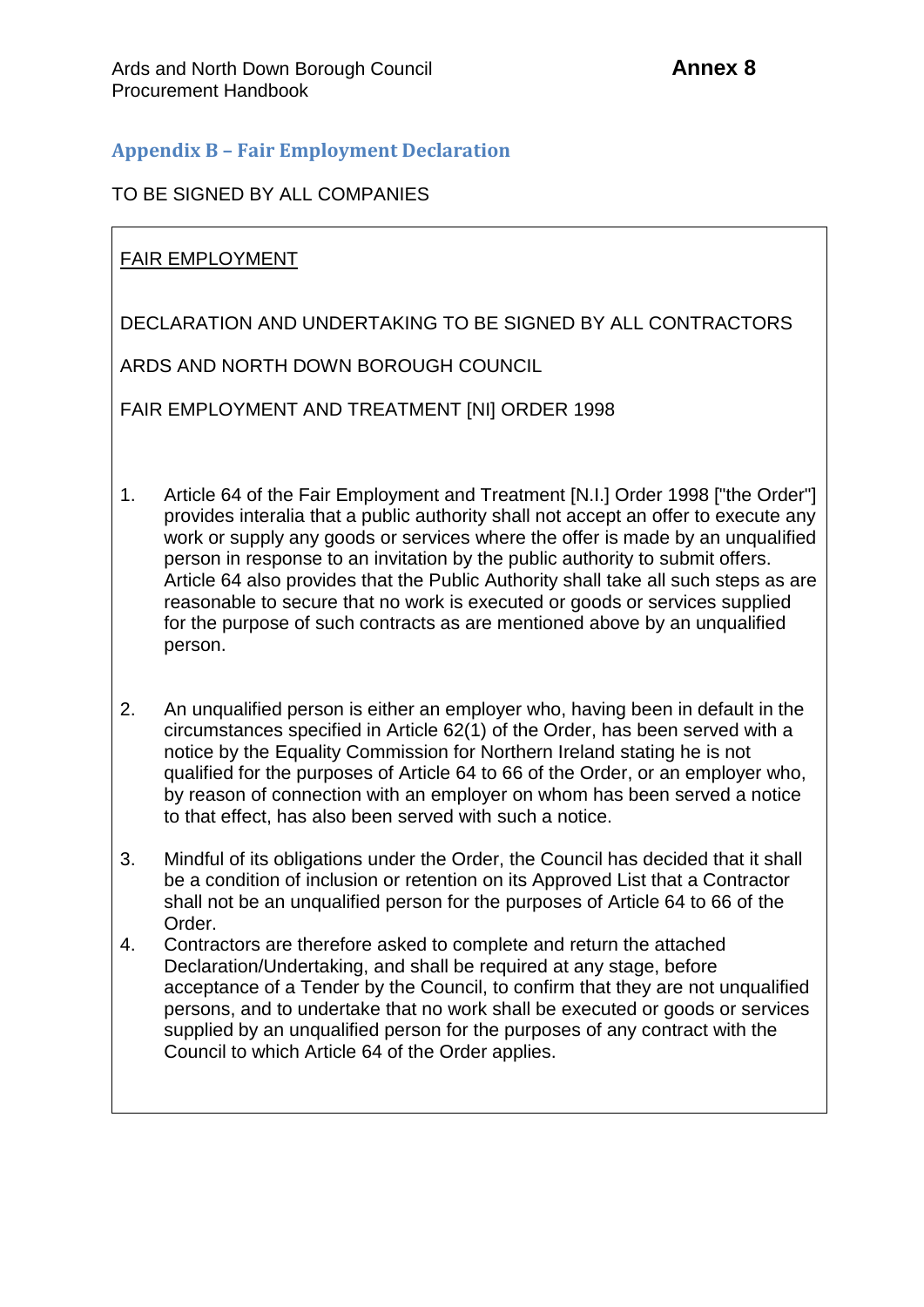## DECLARATION AND UNDERTAKING

I/We hereby declare that I am/we are not unqualified for the purpose of Article 64 to 66 of the Fair Employment and Treatment (NI) Order 1998.

I/We undertake, forthwith, to inform the Council, should any notice, stating that I am/we are unqualified, be served upon me/us by the Equality Commission for Northern Ireland.

**Signed** 

Duly authorised to Sign for

Dated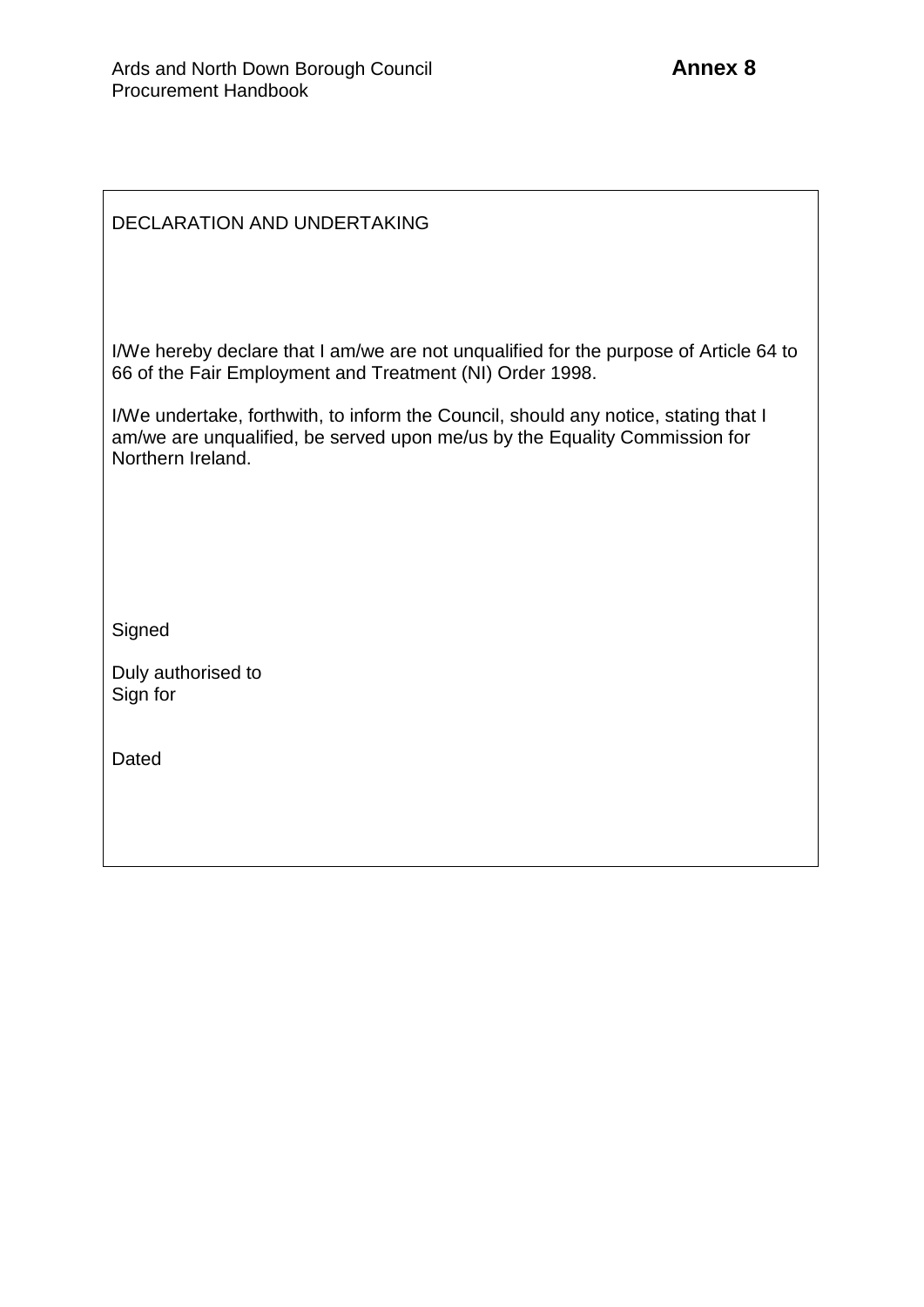#### **Appendix C – Freedom of Information Statement**

#### **TO BE SIGNED BY ALL COMPANIES**

Ards and North Down Borough Council (hereafter called 'The Council') is subject to the terms of the Freedom of Information Act 2000. Any information, which comes into the possession of the Council, will be subject to disclosure under the provisions of that Act, unless an exemption applies. Only the Council can make a decision regarding whether information is disclosable or not. In arriving at the decision, the Council will take account of the nature of the information, exemptions provided for in the Act, and the Public Interest. If the information is disclosable, the Council has no discretion to prevent its disclosure.

Up to and including the evaluation process, all the information provided by Vendors to the Council will be considered to be of a confidential nature. Beyond the evaluation process, the provisions of the Act will govern what the Council is obliged to disclose. The evaluation process will be deemed to have been completed when the Council has made its decision, or Management Team has decided that the particular procurement exercise is not viable.

Vendors should be aware that the information provided in the completed tender and contracted documents could be disclosed in response to a request under the Freedom of Information Act. We will proceed on the basis of disclosure unless an appropriate exemption applies. No information provided by Vendors will be accepted "in confidence" and the Council accepts no liability for loss as a result of any information disclosed in response to a request under the Freedom of Information Act.

The Council has no discretion whether or not to disclose information in response to a request under the Freedom of Information Act, unless an exemption applies. Disclosure decisions will be taken by appropriate individuals in the Council having due regard to the exemptions available and the Public Interest in maintaining the exemption.

Vendors are required to highlight information that they include in the procurement documents, which they consider to be commercially sensitive or confidential in nature, and should state the precise reasons, why that view is taken. In particular issues concerning trade secrets and commercial sensitivity should be highlighted. Vendors are advised against recording unnecessary information.

In accordance with the Lord Chancellors Code of Practice on the discharge of public functions, the Council will not accept any contractual term that purports to restrict disclosure of information held by the Council in respect of the contract or procurement exercise save as permitted by the Freedom of Information Act. The decision whether to disclose information rests solely with the Council.

The Council will consult with Vendors, where it is considered appropriate, in relation to the release of controversial information relating to them.

I acknowledge Council policy in respect of Freedom of Information

|  | Date |
|--|------|
|--|------|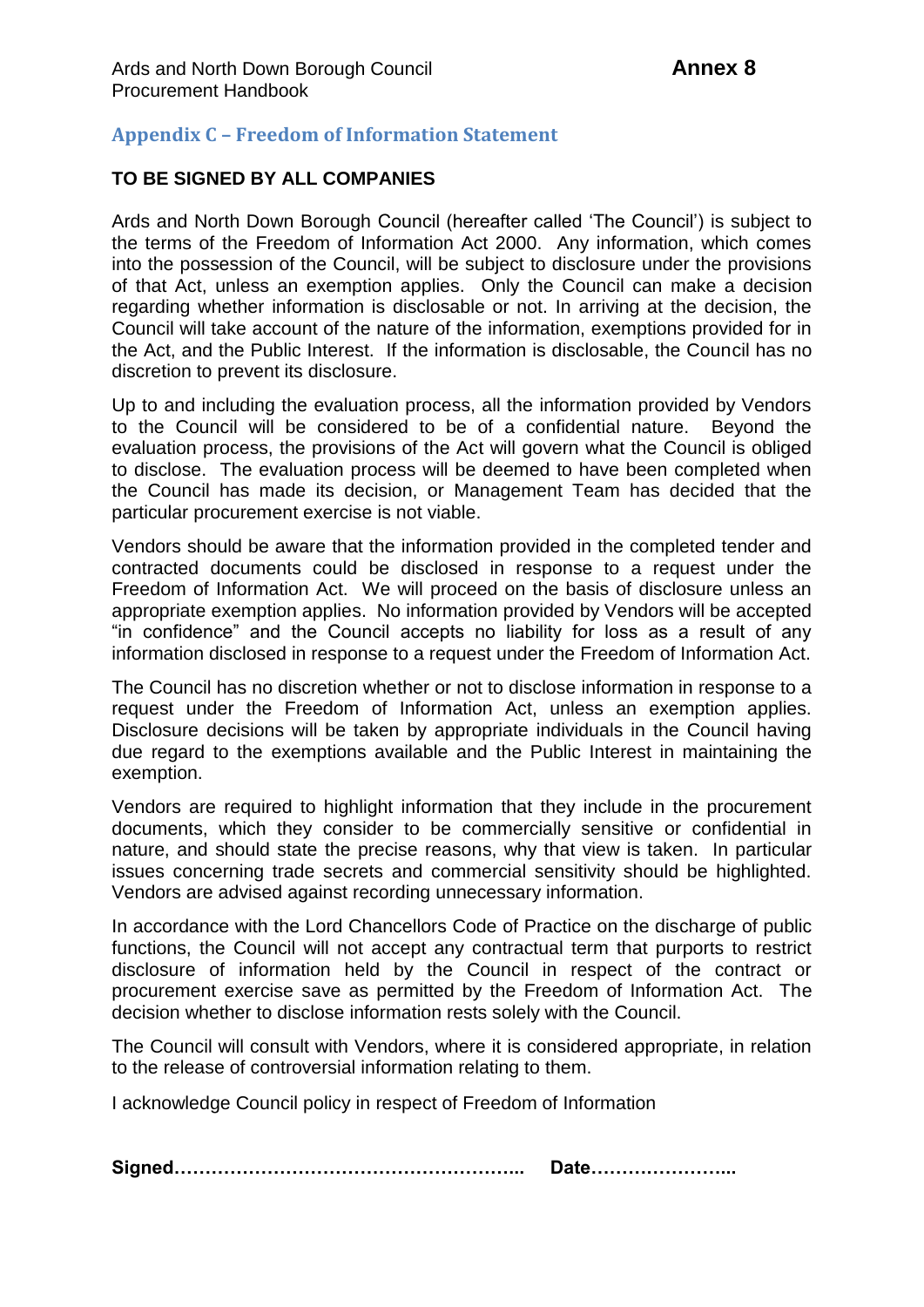## **Appendix D - Form Of Tender**

#### **TO BE COMPLETED BY ALL COMPANIES**

#### **QUOTATION TITLE**: xxxx

FOR

Name of Supplier…………………………………………………………………….

Address……………….……………………………………………………………….

…………………………………………………………………………………………..

I/We…………………………………………………………………………………….

having examined the above works, tender documentation, hereby quote for and undertake to perform the said services in accordance with the terms of the tender documents for the cost of £……………………………..

Unless and until a formal agreement is prepared and executed this tender, together with our written acceptance thereof, shall constitute a binding contract between us.

I/We understand that the Council does not bind itself to accept the lowest or any tender it may receive.

As witness our hand this…………..day of ………………………………………

Signature(s) of Contractor:………………………………………………………..

…………………………………………………………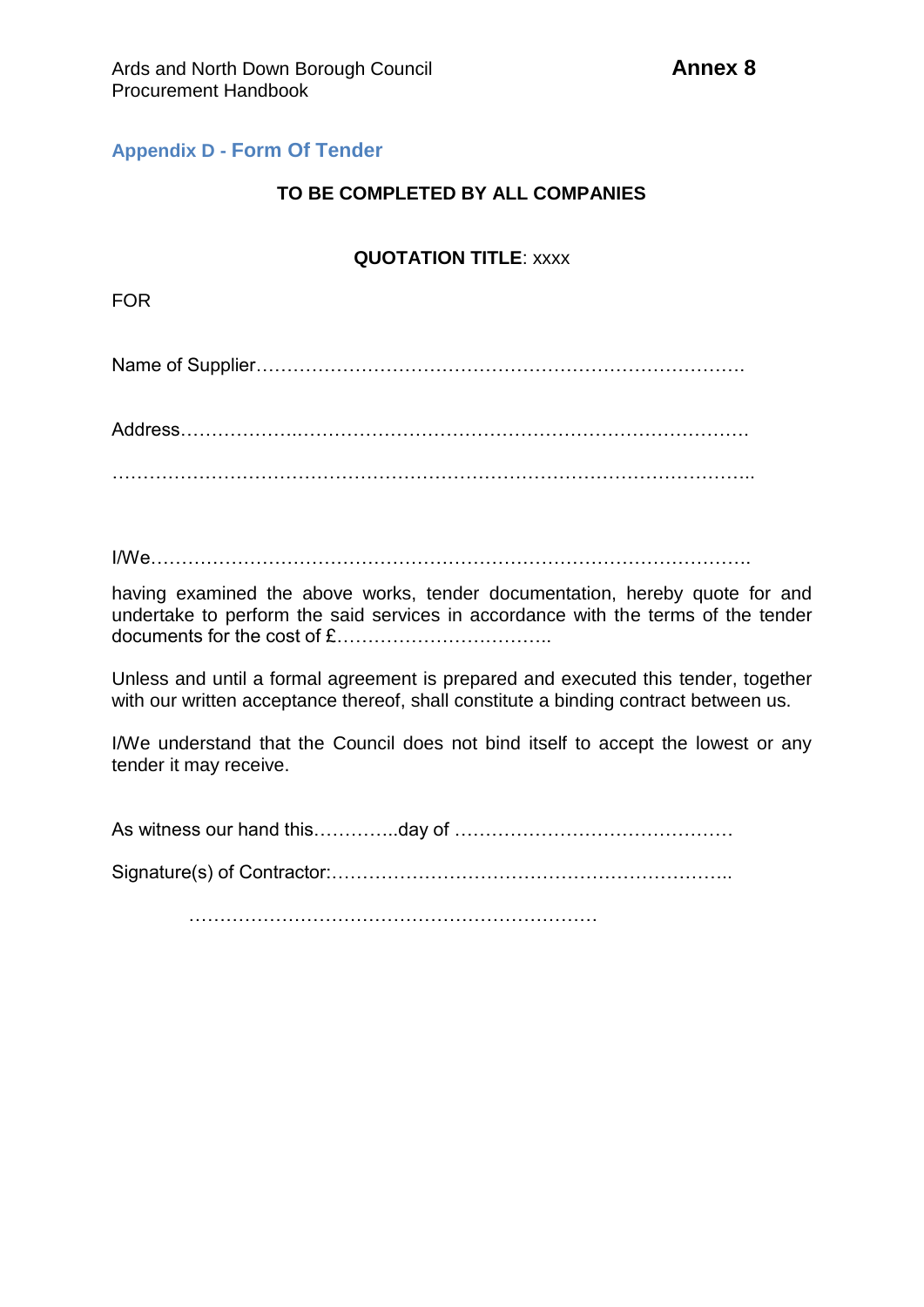## **Appendix E - Contact Details**

## **TO BE COMPLETED BY ALL COMPANIES**

Please complete this form with your company details and include it with your submission:

| 1  |                                                                                                                                                                |
|----|----------------------------------------------------------------------------------------------------------------------------------------------------------------|
| 2  |                                                                                                                                                                |
|    |                                                                                                                                                                |
| 3  |                                                                                                                                                                |
| 4  |                                                                                                                                                                |
| 5  |                                                                                                                                                                |
| 6  | Name of person to contact in                                                                                                                                   |
| 7  |                                                                                                                                                                |
| 8  | [if different from above]                                                                                                                                      |
| 9  |                                                                                                                                                                |
| 10 |                                                                                                                                                                |
| 11 |                                                                                                                                                                |
| 12 |                                                                                                                                                                |
| 13 | Number of employees: Full time Part time                                                                                                                       |
| 14 | We would invite feedback from companies regarding this tender process. Any<br>suggestions regarding how this exercise might have been improved are<br>welcome: |
|    |                                                                                                                                                                |
|    |                                                                                                                                                                |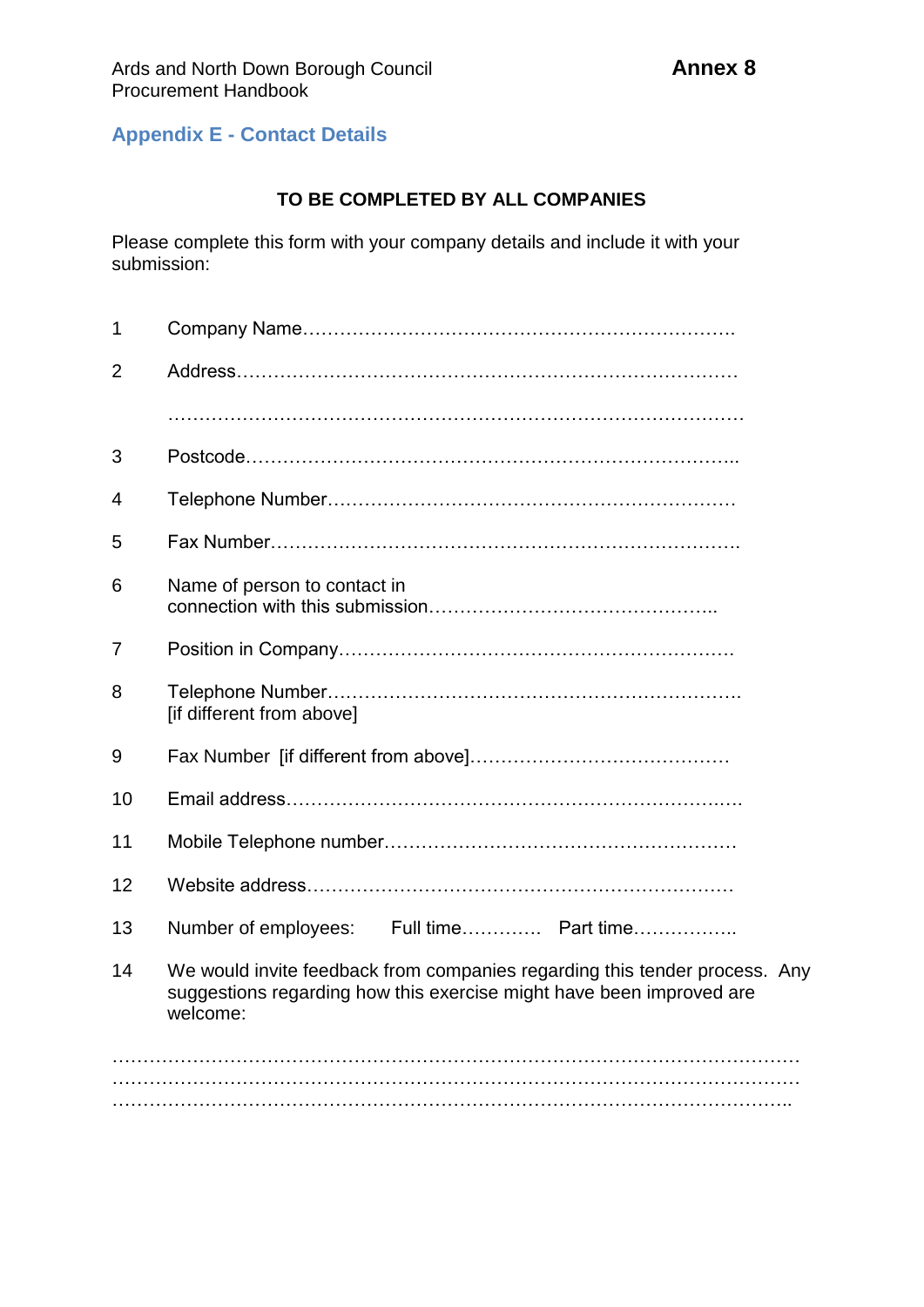Ards and North Down Borough Council **Annex 8** Procurement Handbook

## **Minimum Standards Of Experience Pro-Forma**

Tenderers must complete the table below for all proposed personnel clearly demonstrating that they have the minimum standards of experience as detailed within the 'Instructions to Tenderers'. To demonstrate previous experience the examples provided must be within the last 3 years.

| <b>Project Title and Brief</b><br><b>Summary</b> | <b>Start date and</b><br>completion date for<br>project | Individuals role and<br>duties within each<br>project | <b>Explanation of</b><br>relevance to this<br>project. | <b>Explanation of</b><br><b>Relevance to the</b><br>selection criteria |
|--------------------------------------------------|---------------------------------------------------------|-------------------------------------------------------|--------------------------------------------------------|------------------------------------------------------------------------|
|                                                  |                                                         |                                                       |                                                        |                                                                        |
|                                                  |                                                         |                                                       |                                                        |                                                                        |
|                                                  |                                                         |                                                       |                                                        |                                                                        |
|                                                  |                                                         |                                                       |                                                        |                                                                        |
|                                                  |                                                         |                                                       |                                                        |                                                                        |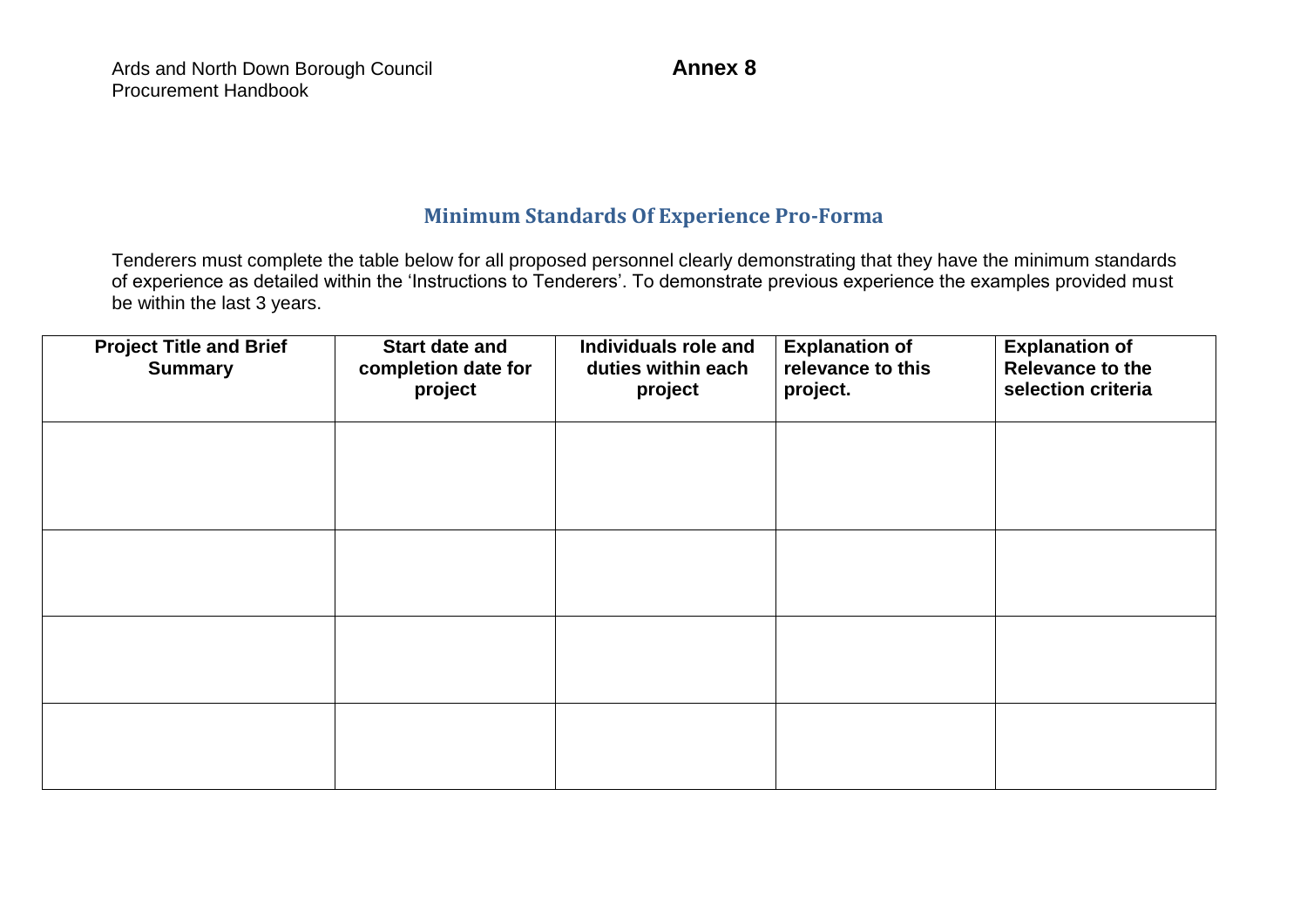# **Conflict Of Interest Declaration Form**

| <b>PROJECT/TENDER TITLE</b> |  |
|-----------------------------|--|
| DEPARTMENT                  |  |
| <b>TENDER/eSOURCING REF</b> |  |

| Project Stage at which Declaration must be electronically signed                                                                                                  | <b>Current</b><br><b>Stage</b> |
|-------------------------------------------------------------------------------------------------------------------------------------------------------------------|--------------------------------|
| Prior to commencement of procurement process;<br>(To be completed by all those involved in procurement process/documentation)                                     |                                |
| Prior to commencement of PQQ assessment when the list of Economic<br>Operators who have submitted a PQQ is known;<br>(To be completed by evaluation team members) |                                |
| Prior to commencement of tender assessment process;<br>(To be completed by evaluation team members)                                                               |                                |
| Post award contract management.<br>(To be completed by all those involved in contract management)                                                                 |                                |

| The Council is committed to protecting the integrity of its procurement process and protecting<br>those involved in the process by ensuring that no conflict of interest exists.                                                                                                                        |  |
|---------------------------------------------------------------------------------------------------------------------------------------------------------------------------------------------------------------------------------------------------------------------------------------------------------|--|
| I hereby confirm on this date that (Tick the statement that applies):-                                                                                                                                                                                                                                  |  |
| I have no external personal, professional or monetary interests that could lead<br>to a conflict of interest in the procurement or management of this contract.                                                                                                                                         |  |
| I have the following personal, professional or monetary interest and prior to my<br>involvement in the project the head of Department in consultation with the<br>Procurement Officer must confirm whether it could lead to a conflict of interest<br>in the procurement or management of this contract |  |
| Provide details of interest here:                                                                                                                                                                                                                                                                       |  |

| Signed: |  |
|---------|--|
|         |  |

| <b>Job Title:</b> |
|-------------------|
|-------------------|

PROCUREMENT SECTION REPRESENTATIVE

*Signed: \_\_\_\_\_\_\_\_\_\_\_\_\_\_\_\_\_\_\_\_\_\_\_ Printed: \_\_\_\_\_\_\_\_\_\_\_\_\_\_\_\_\_\_\_ Date: \_\_\_\_\_\_\_\_\_\_\_\_*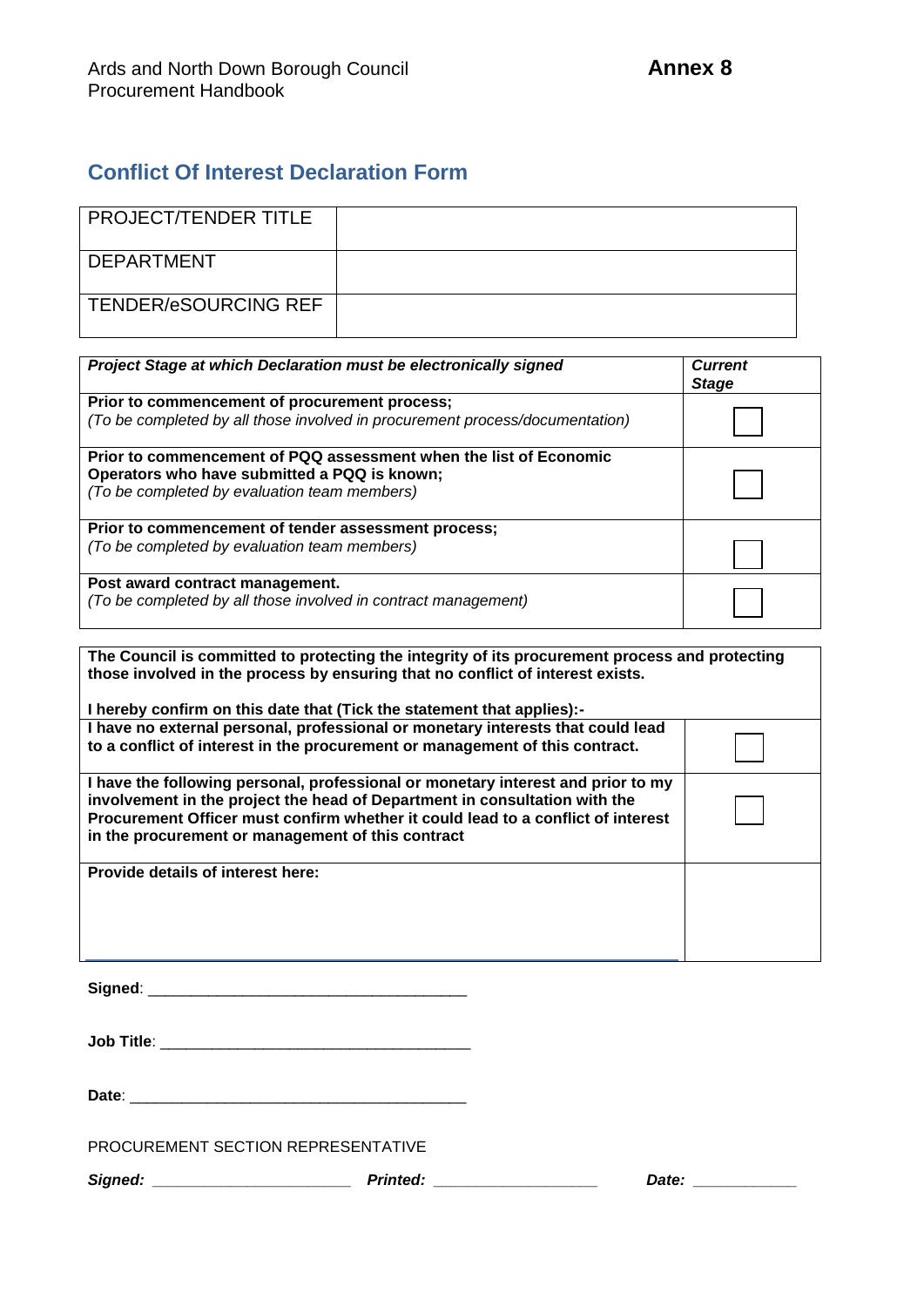# **Sample Marking / Evaluation Form**

| TENDER FOR THE PROVISION OF |                                        |  |  |  |
|-----------------------------|----------------------------------------|--|--|--|
| <b>TENDERER:</b>            | <b>_UATION:</b><br>OF.<br>ΞVΔI.<br>ֹםר |  |  |  |

| Requirement                                                | <b>Scoring</b> | <b>Measure</b>                                                                                          | Weight    | Your         | Weighted     | Comment (only made if score is a fail) |
|------------------------------------------------------------|----------------|---------------------------------------------------------------------------------------------------------|-----------|--------------|--------------|----------------------------------------|
|                                                            |                |                                                                                                         |           | <b>Score</b> | <b>Score</b> |                                        |
| Selection Criteria -<br>Minimum Standards<br>of Experience | Pass/Fail      | The Tenderer has fully demonstrated their ability to<br>meet all of the minimum standards of experience | Pass/Fail |              |              |                                        |
| Selection Criteria -                                       | Pass/Fail      | The Tenderer has fully demonstrated their economic                                                      | Pass/Fail |              |              |                                        |
| Economic and                                               |                | and financial standing                                                                                  |           |              |              |                                        |
| <b>Financial Standing</b>                                  |                |                                                                                                         |           |              |              |                                        |

| <b>Award Criteria -</b> | b.       | Excellent response that meets the requirements.<br>Indicates an excellent response with detailed |  |  |
|-------------------------|----------|--------------------------------------------------------------------------------------------------|--|--|
| XXXX                    |          | supporting evidence and no weaknesses.                                                           |  |  |
|                         | 4        | A good response that meets the Client's                                                          |  |  |
|                         |          | requirements with good supporting evidence.                                                      |  |  |
|                         |          | Demonstrates good understanding.                                                                 |  |  |
|                         | 3        | Meets Requirements. The response generally meets                                                 |  |  |
|                         |          | the Client's requirements, but lacks sufficient detail                                           |  |  |
|                         |          | to warrant a higher mark.                                                                        |  |  |
|                         | 2        | A response with reservations. Lacks convincing                                                   |  |  |
|                         |          | detail of the methodology to be applied. Medium risk                                             |  |  |
|                         |          | that the proposed approach will not be successful.                                               |  |  |
|                         |          | An unacceptable response with serious reservations.                                              |  |  |
|                         |          | Limited detail of the methodology to be applied. High                                            |  |  |
|                         |          | risk that the proposed will not be acceptable.                                                   |  |  |
|                         | $\Omega$ | The Tenderer failed to address the questions.                                                    |  |  |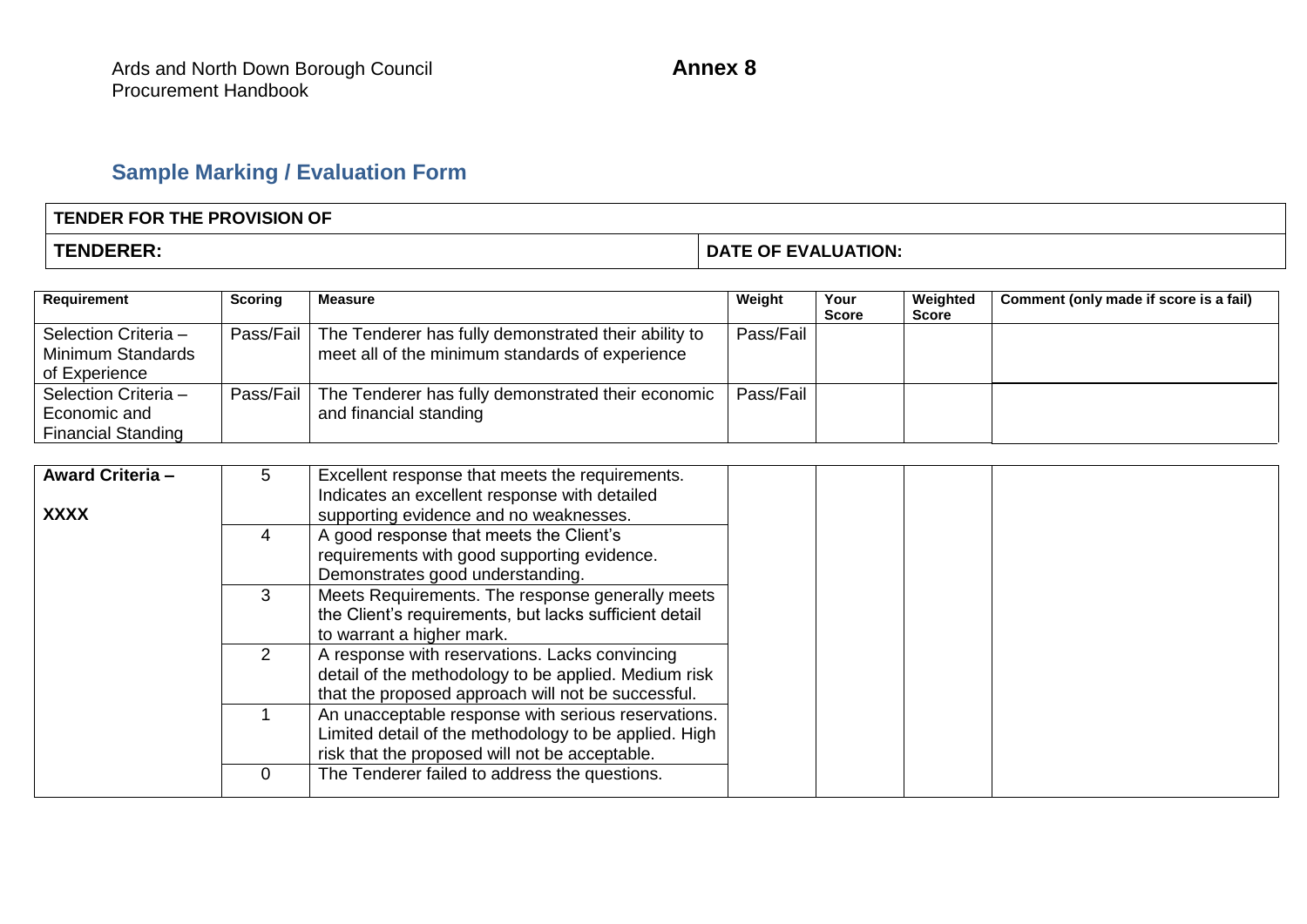| Award Criteria-         | 5              | Excellent response that meets the requirements.        |  |  |
|-------------------------|----------------|--------------------------------------------------------|--|--|
|                         |                | Indicates an excellent response with detailed          |  |  |
| <b>XXXX</b>             |                | supporting evidence and no weaknesses.                 |  |  |
|                         | 4              | A good response that meets the Client's                |  |  |
|                         |                | requirements with good supporting evidence.            |  |  |
|                         |                | Demonstrates good understanding.                       |  |  |
|                         | 3              | Meets Requirements. The response generally meets       |  |  |
|                         |                | the Client's requirements, but lacks sufficient detail |  |  |
|                         |                | to warrant a higher mark.                              |  |  |
|                         | $\overline{2}$ | A response with reservations. Lacks convincing         |  |  |
|                         |                | detail of the methodology to be applied. Medium risk   |  |  |
|                         |                | that the proposed approach will not be successful.     |  |  |
|                         | $\mathbf{1}$   | An unacceptable response with serious reservations.    |  |  |
|                         |                | Limited detail of the methodology to be applied. High  |  |  |
|                         |                | risk that the proposed will not be acceptable.         |  |  |
|                         | 0              | The Tenderer failed to address the questions.          |  |  |
| <b>Award Criteria -</b> | 5              | Excellent response that meets the requirements.        |  |  |
|                         |                | Indicates an excellent response with detailed          |  |  |
| <b>XXX</b>              |                | supporting evidence and no weaknesses.                 |  |  |
|                         | $\overline{4}$ | A good response that meets the Client's                |  |  |
|                         |                | requirements with good supporting evidence.            |  |  |
|                         |                | Demonstrates good understanding.                       |  |  |
|                         | 3              | Meets Requirements. The response generally meets       |  |  |
|                         |                | the Client's requirements, but lacks sufficient detail |  |  |
|                         |                | to warrant a higher mark.                              |  |  |
|                         | $\overline{2}$ | A response with reservations. Lacks convincing         |  |  |
|                         |                | detail of the methodology to be applied. Medium risk   |  |  |
|                         |                | that the proposed approach will not be successful.     |  |  |
|                         | $\mathbf{1}$   | An unacceptable response with serious reservations.    |  |  |
|                         |                | Limited detail of the methodology to be applied. High  |  |  |
|                         |                | risk that the proposed will not be acceptable.         |  |  |
|                         | 0              | The Tenderer failed to address the questions.          |  |  |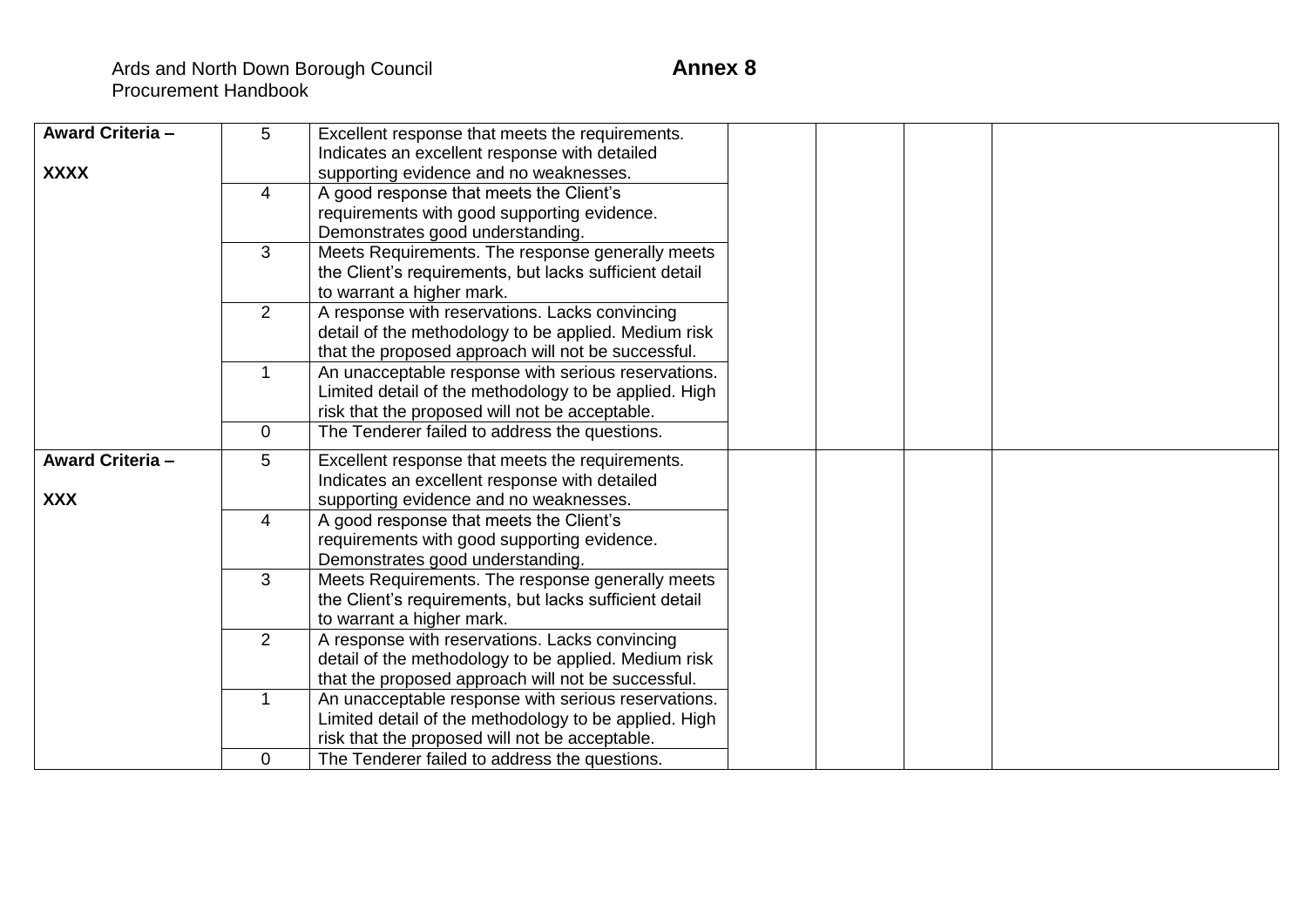| <b>Award Criteria -</b>     | 5              | Excellent response that meets the requirements.        |  |  |  |
|-----------------------------|----------------|--------------------------------------------------------|--|--|--|
|                             |                | Indicates an excellent response with detailed          |  |  |  |
| <b>XXX</b>                  |                | supporting evidence and no weaknesses.                 |  |  |  |
|                             | 4              | A good response that meets the Client's                |  |  |  |
|                             |                | requirements with good supporting evidence.            |  |  |  |
|                             |                | Demonstrates good understanding.                       |  |  |  |
|                             | 3              | Meets Requirements. The response generally meets       |  |  |  |
|                             |                | the Client's requirements, but lacks sufficient detail |  |  |  |
|                             |                | to warrant a higher mark.                              |  |  |  |
|                             | $\overline{2}$ | A response with reservations. Lacks convincing         |  |  |  |
|                             |                | detail of the methodology to be applied. Medium risk   |  |  |  |
|                             |                | that the proposed approach will not be successful.     |  |  |  |
|                             |                | An unacceptable response with serious reservations.    |  |  |  |
|                             |                | Limited detail of the methodology to be applied. High  |  |  |  |
|                             |                | risk that the proposed will not be acceptable.         |  |  |  |
|                             | 0              | The Tenderer failed to address the questions.          |  |  |  |
|                             |                |                                                        |  |  |  |
| <b>Award Criteria -</b>     |                |                                                        |  |  |  |
|                             |                |                                                        |  |  |  |
| <b>Indicative Insurance</b> |                |                                                        |  |  |  |
| <b>Costs</b>                |                |                                                        |  |  |  |
| <b>Award Criteria -</b>     |                |                                                        |  |  |  |
|                             |                |                                                        |  |  |  |
| <b>COST</b>                 |                |                                                        |  |  |  |
| <b>Totals</b>               |                |                                                        |  |  |  |
|                             |                |                                                        |  |  |  |

#### **SIGNED BY EVALUATION TEAM**

DATE:

1.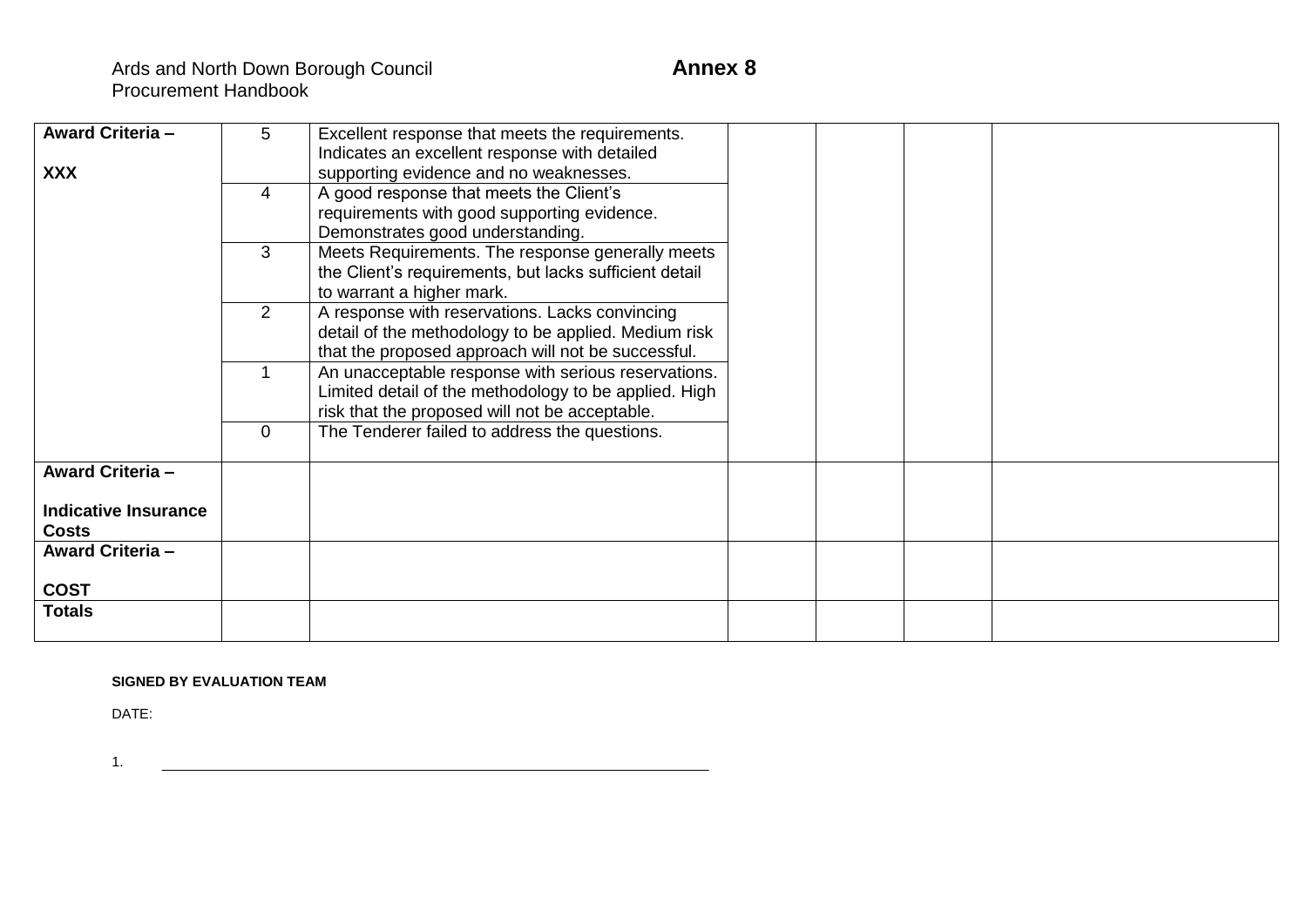Ards and North Down Borough Council **Annex 8** Procurement Handbook

<u> Alexandro de la contrada de la contrada de la contrada de la contrada de la contrada de la contrada de la co</u>

2.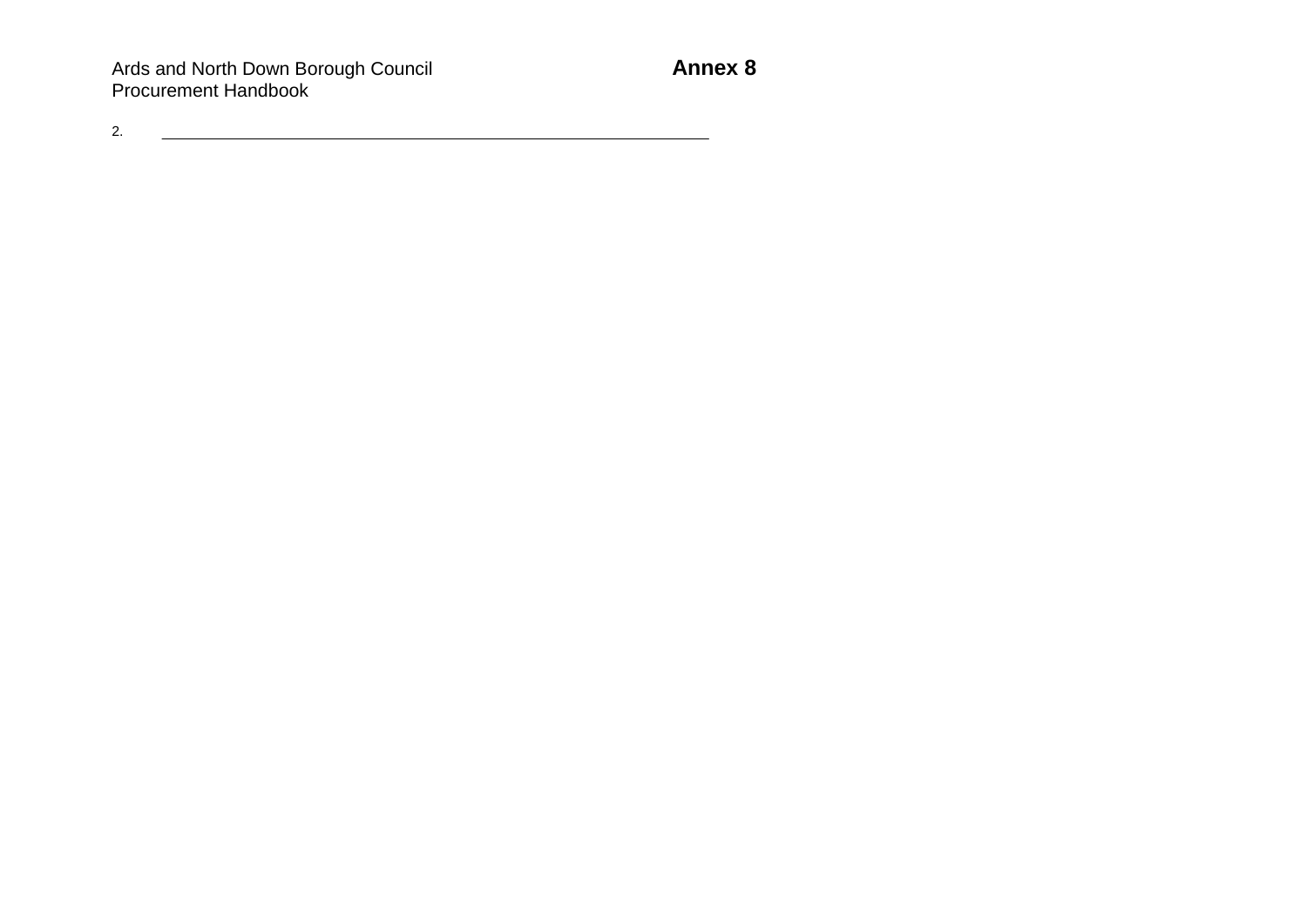## **Sample Award Letter**

**Ref :** 

Mr Joe Bloggs Project Manager ABC Limited Balloo Business Park **Bangor** BT20 4BT

30 March 2012

Dear Mr Bloggs

#### **Contract Title: Tender for the XXXXX**

XXXX Council is pleased to inform you that your tender submission for the above has been successful.

The Contract is subject to:

- The terms & conditions already signed and agreed by you in the Form of Tender,
- Costs are as stated in your proposal including expenses but exclusive of VAT.

Acknowledgement of this award is required by return. Please complete Part A on Page 2 and return via email to xxxxxx@northdown.gov.uk.

XXXX Council wish you every success in the delivery of this service.

If you have any further queries please contact xxxxxxxxxx on 028 91xxxxxx.

Yours sincerely

Mr A Person Head of XXXXXXX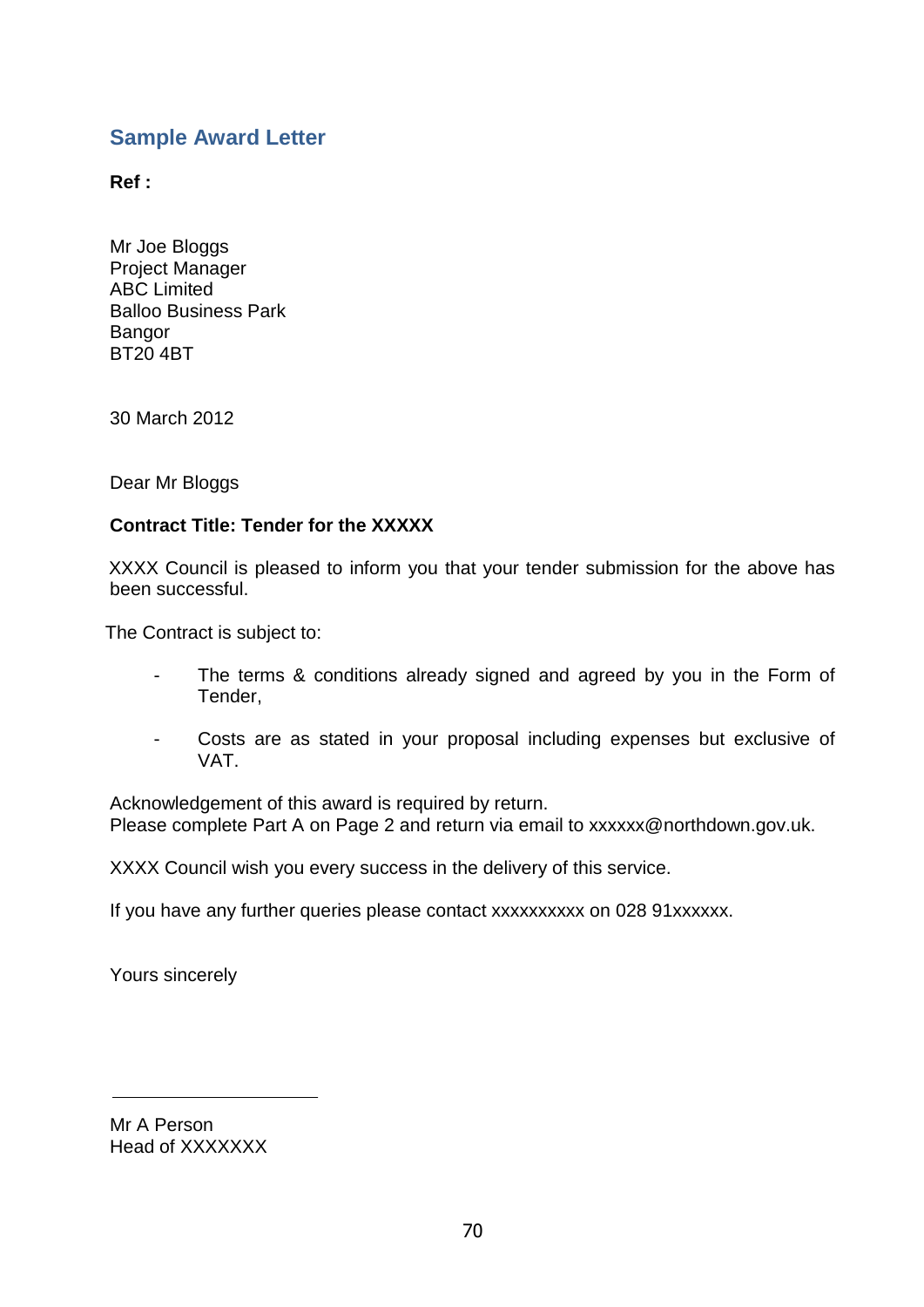## **PART A – To be Completed by Contractor**

## **xxxxxxx - TENDER FOR XXXXXXXXXXXXX**

I/We acknowledge acceptance of the above contract award.

| Name of Company: |  |
|------------------|--|
| Address:         |  |
|                  |  |
|                  |  |
| Signed:          |  |
| Dated:           |  |
| Designation:     |  |

**PLEASE COMPLETE AND E-MAIL TO xxxxxxxxx@xxxx.gov.uk**